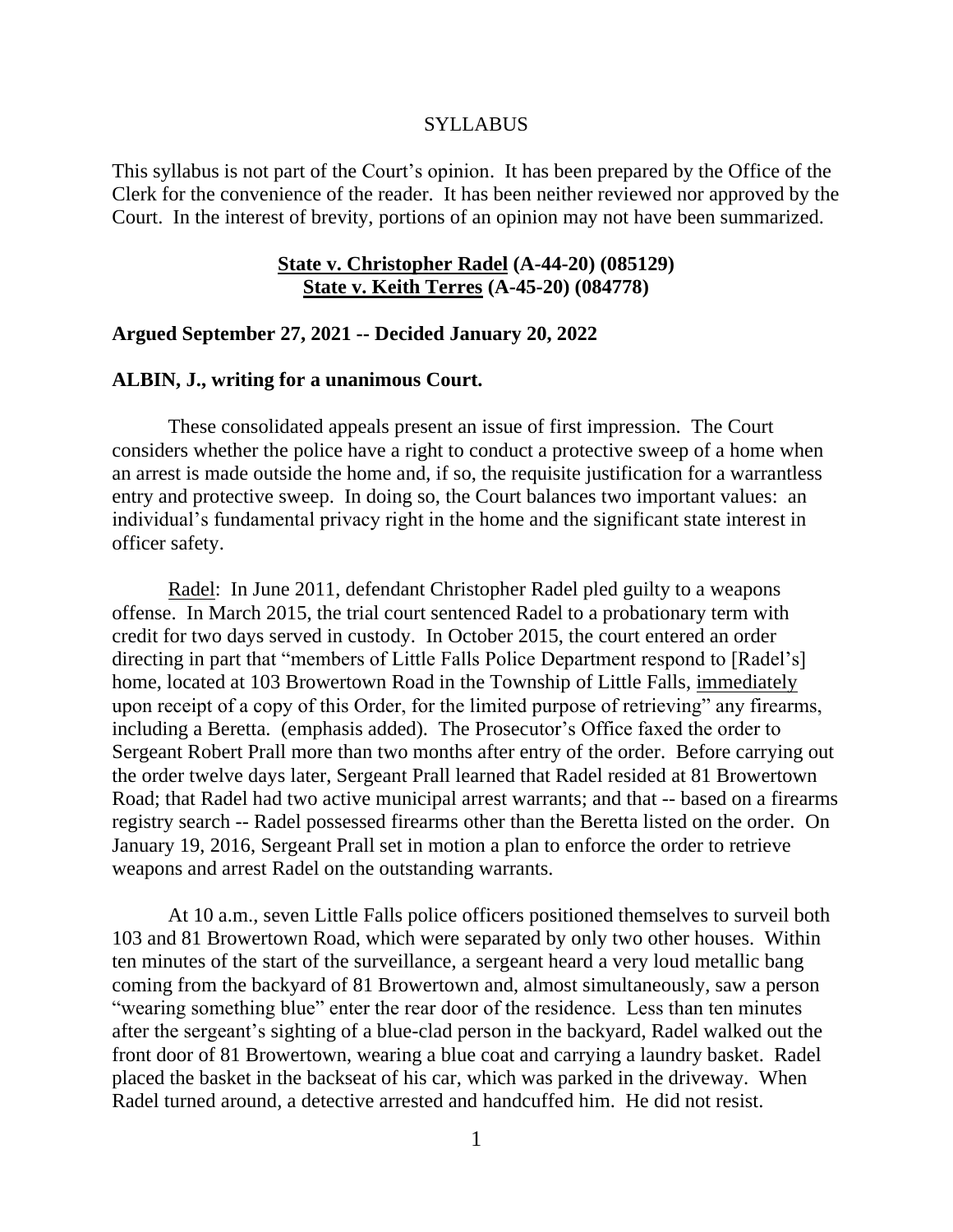Sergeant Prall hoped to secure Radel's consent to search his house but determined that Radel's impaired condition due to alcohol or drugs ruled out that option. Sergeant Prall ordered a protective sweep of 81 Browertown for purposes of officer safety because there were weapons and other persons "potentially on the property." Sergeant Prall came to that conclusion because two vehicles were parked in the driveway; the home's windows had coverings, obstructing a view into the residence; the blue-jacketed person the other sergeant observed in the backyard may not have been the same person who exited the front door; and the order directed the officers to retrieve the firearms.

During the approximately five-minute sweep, no one was found inside. In carrying out the sweep, however, the officers observed in plain view imitation firearms, butterfly knives, hatchets, bows and arrows, a ballistic vest, simulated police identification badges, marijuana, drug paraphernalia, a glass pipe, and a safe capable of storing firearms. The police transported Radel to headquarters and secured the residence. After obtaining a search warrant, the police found multiple weapons, drugs and related paraphernalia, and over \$8,000 in cash.

The trial court denied Radel's motion to suppress the evidence, and the Appellate Division reversed, finding "no support for the [trial court's] conclusion that the police had a reasonable and articulable suspicion that there were other persons inside the home or that they posed a risk to the police or others." 465 N.J. Super. 65, 78 (App. Div. 2020). The Court granted certification. 245 N.J. 466 (2021).

Terres: On September 11, 2017, a Superior Court judge issued a warrant for Tyler Fuller's arrest. Detective John J. Petrosky, a member of the Gloucester County Prosecutor's fugitive unit, learned that Fuller might be staying with defendant Keith Terres at the Ca Nook Trailer Park in Salem County and spoke with Trooper Richard Hershey to coordinate efforts to arrest Fuller. Trooper Hershey told Detective Petrosky that Terres was in the custody of the State Police and had been arrested for possessing "a large amount of narcotics." Thereafter, Trooper Hershey learned from Terres that Fuller might be staying in the first building to the right in the trailer park.

On the morning of September 14, Detective Petrosky and Sergeant Koller of the Prosecutor's Office, accompanied by Trooper Hershey and Trooper Smith, went to the trailer park to arrest Fuller. The four officers went directly to the front building where Terres had said Fuller might be found. As Detective Petrosky and Trooper Hershey approached the front door, which was wide open, they observed two men inside, later identified as Mark Boston and William Willis. As soon as Petrosky announced their presence, Boston ran toward a bedroom. Detective Petrosky pursued him, believing that he might be Fuller, while Trooper Hershey stayed with Willis. In the bedroom, which was littered with loose bullets and shell casings, Detective Petrosky struggled with Boston and eventually handcuffed him. A computer check revealed that both Boston and Willis had outstanding warrants for their arrest.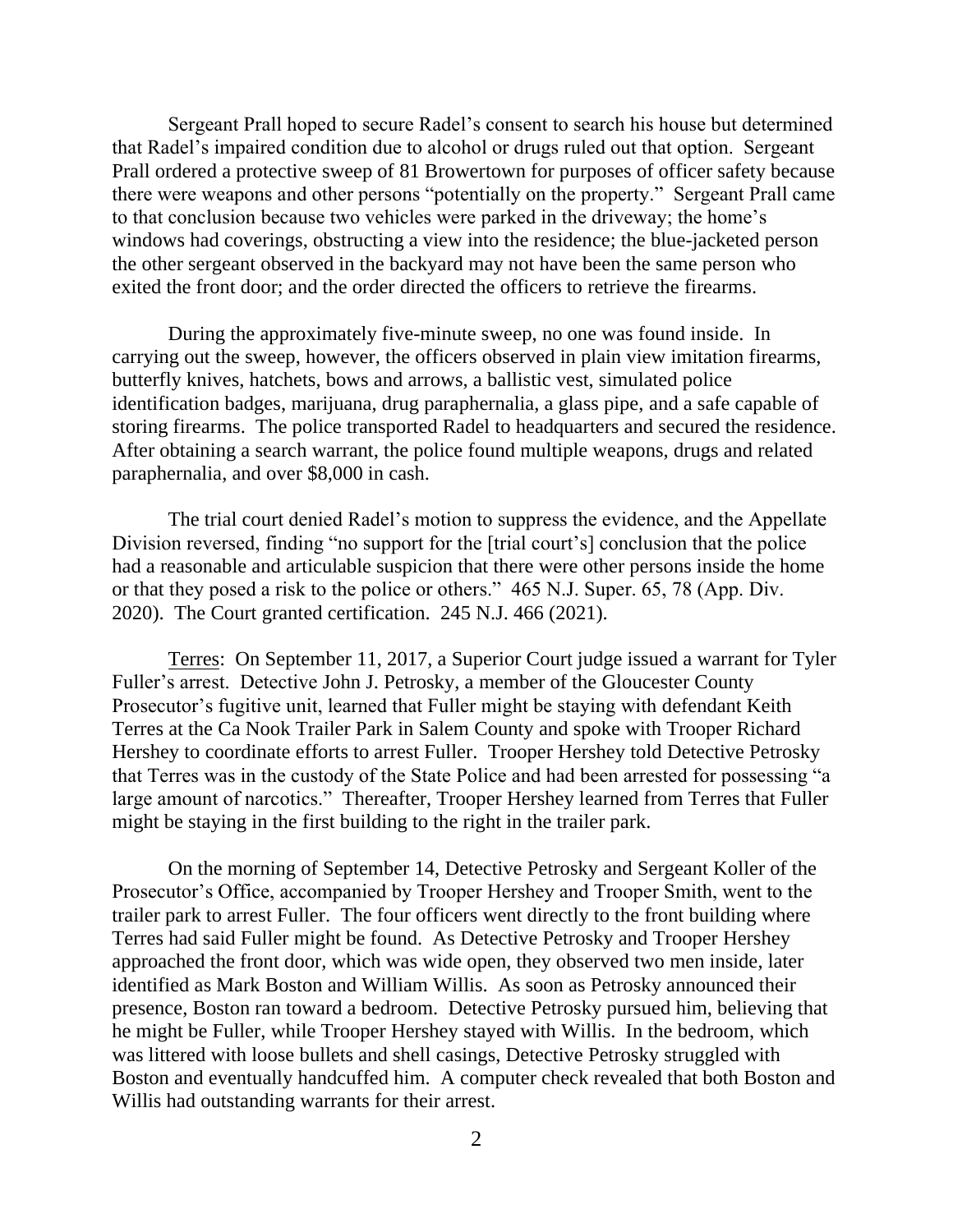Willis identified a photograph of Fuller shown to him and indicated that Fuller could be found in a back trailer. Willis stated that, minutes earlier, he had seen Fuller there with another male. The officers knew that the trailer described by Willis belonged to Terres. Willis warned the officers to "be careful. . . . There's two males back there." Sergeant Koller and Trooper Smith took charge of Boston and Willis while Detective Petrosky and Trooper Hershey proceeded to Terres's trailer two hundred yards away.

Once there, Detective Petrosky and Trooper Hershey split up to cover different sides of the trailer. Peering through one of the trailer's windows, Detective Petrosky observed Fuller talking to a woman later identified as Allison Terres. Petrosky yelled to Fuller to get to the ground and that he was under arrest. Disobeying that command, Fuller ran through the front door. He was intercepted by Trooper Hershey, who got Fuller face down and handcuffed on the trailer's deck within five feet of the door and attempted to pull a hypodermic needle from Fuller's pants pocket.

Ms. Terres said no one else was inside, and Detective Petrosky instructed her to move outside the doorway. Detective Petrosky shouted into the trailer, commanding that anyone inside was to come to the front door. With no response, Detective Petrosky stepped into the trailer and saw a cross bow hanging inside and arrows scattered about. He conducted a quick search of each room for the presence of the other man earlier mentioned by Willis. During the sweep, Detective Petrosky observed a hole in the floor partially covered by plywood. The hole appeared large enough for a person to hide under the residence. When Petrosky looked into the hole, he saw a handgun and the barrels of either shotguns or rifles. He did not touch any of the weapons. The sweep of the trailer lasted approximately three to five minutes. Law enforcement officers secured the trailer overnight as Trooper Hershey applied for a search warrant. The next day, a search warrant was issued, and multiple weapons were seized from Terres's trailer.

The trial court denied Terres's motion to suppress the evidence, and the Appellate Division affirmed. After initially denying certification, 244 N.J. 309 (2020), the Court granted both Terres's motion for reconsideration and his petition, 245 N.J. 471 (2021).

**HELD:** When an arrest occurs outside a home, the police may not enter the dwelling or conduct a protective sweep in the absence of a reasonable and articulable suspicion that a person or persons are present inside and pose an imminent threat to the officers' safety. This sensible balancing of the fundamental right to privacy in one's home and the compelling interest in officer safety will depend on an objective assessment of the particular circumstances in each case, such as the manner of the arrest, the distance of the arrest from the home, the reasonableness of the officers' suspicion that persons were in the dwelling and likely to launch an imminent attack, and any other relevant factors. A self-created exigency by the police cannot justify entry into the home or a protective sweep. Here, a protective sweep was not warranted in the Radel case but was constitutionally justified in the Terres case.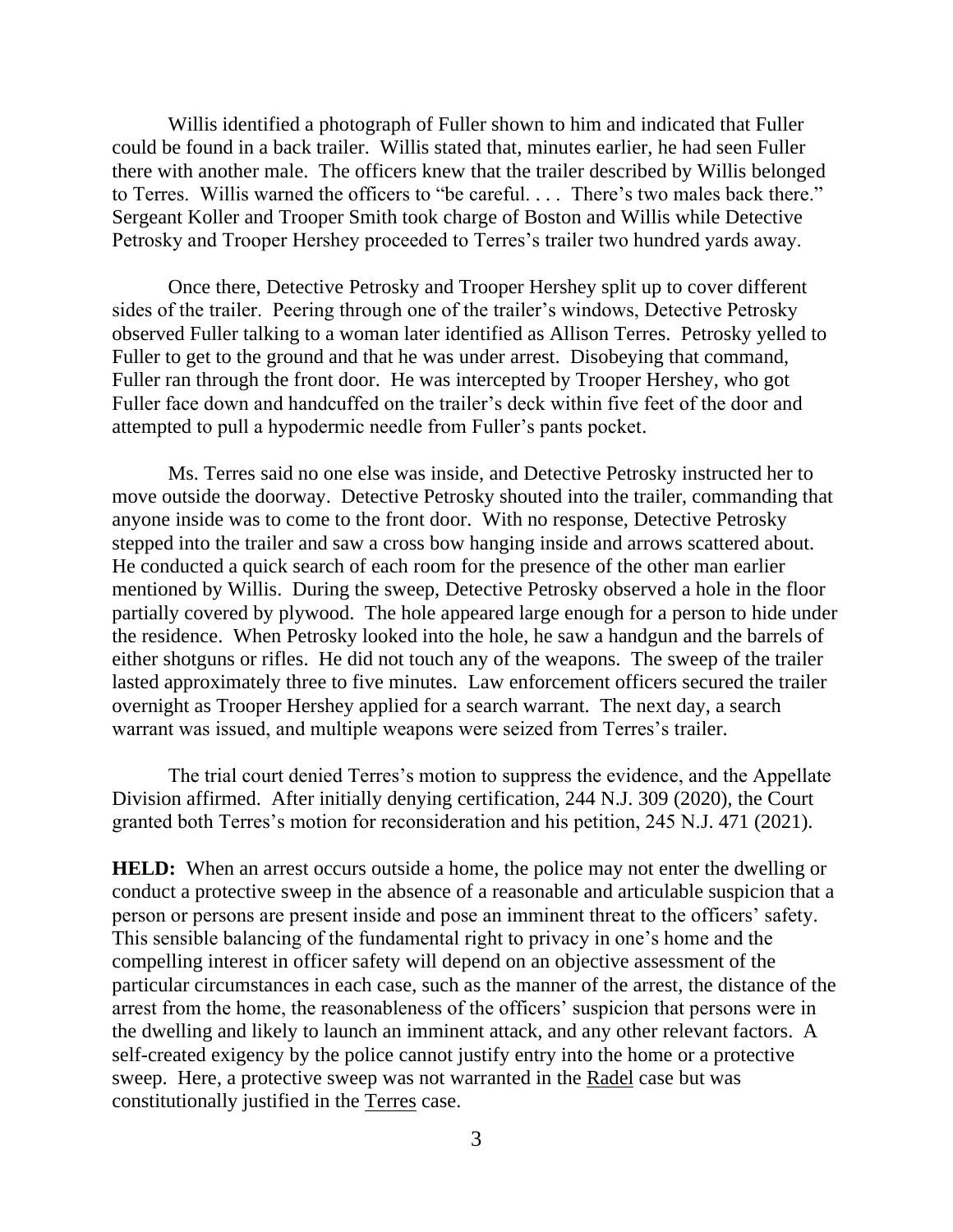1. The fundamental privacy interests of the home are at the very core of the protections afforded by our Federal and State Constitutions, and the warrantless search of a home is permissible only if the search falls within one of the few specifically established and well-delineated exceptions to the warrant requirement. One such exception is the protective sweep doctrine. In Maryland v. Buie, the United States Supreme Court recognized that "an in-home arrest puts the officer at the disadvantage of being on his adversary's 'turf'" and in possible jeopardy of "[a]n ambush in a confined setting of unknown configuration." 494 U.S. 325, 333 (1990). The Court set forth a two-tiered standard governing the scope of a protective search of a residence during an in-home arrest: (1) "[O]fficers could, as a precautionary matter and without probable cause or reasonable suspicion, look in closets and other spaces immediately adjoining the place of arrest from which an attack could be immediately launched"; and (2) officers could search beyond those adjoining areas based on "articulable facts which, taken together with the rational inferences from those facts, would warrant a reasonably prudent officer in believing that the area to be swept harbors an individual posing a danger to those on the arrest scene." Id. at 334. (pp. 27-30)

2. The New Jersey Supreme Court has also placed strict limits on the scope of the protective-sweep doctrine when, in a non-arrest context, police officers are "lawfully" in a home "for a legitimate purpose," such as by consent. State v. Davila, 203 N.J. 97, 102- 03 (2010). In that scenario, "[a] protective sweep may only occur when . . . the officers on the scene have a reasonable articulable suspicion that the area to be swept harbors an individual posing a danger." Id. at 102. Even so, a "sweep will be upheld only if (1) it is conducted quickly; and (2) it is restricted to places or areas where the person posing a danger could hide." Ibid. (pp. 30-31)

3. Although the United States and New Jersey Supreme Courts have not had occasion to determine whether and in what form the protective-sweep doctrine permits a warrantless entry into a home when an arrest occurs directly outside the home, many federal circuit courts of appeals and state courts have spoken to the issue and have determined that such sweeps must be evaluated under the second Buie prong. (pp. 31-34)

4. The Court finds that, in balancing the fundamental privacy rights afforded to the home under the Fourth Amendment and Article I, Paragraph 7 of the New Jersey Constitution and the unquestionable need to ensure officer safety when an arrest is made in the area immediately outside a home, the justification for entry into the home to conduct a protective sweep must be based on the second prong in Buie -- whether the officers have a reasonable and articulable suspicion "that the area to be swept harbors an individual posing a danger to those on the arrest scene," 494 U.S. at 334. Whether police officers making an arrest just outside a home have a reasonable and articulable suspicion of a safety threat necessitating a protective sweep of parts or all of the residence will depend on the facts known to the officers at the time. Courts must look at the totality of the circumstances to determine if there is an individualized, rather than generalized,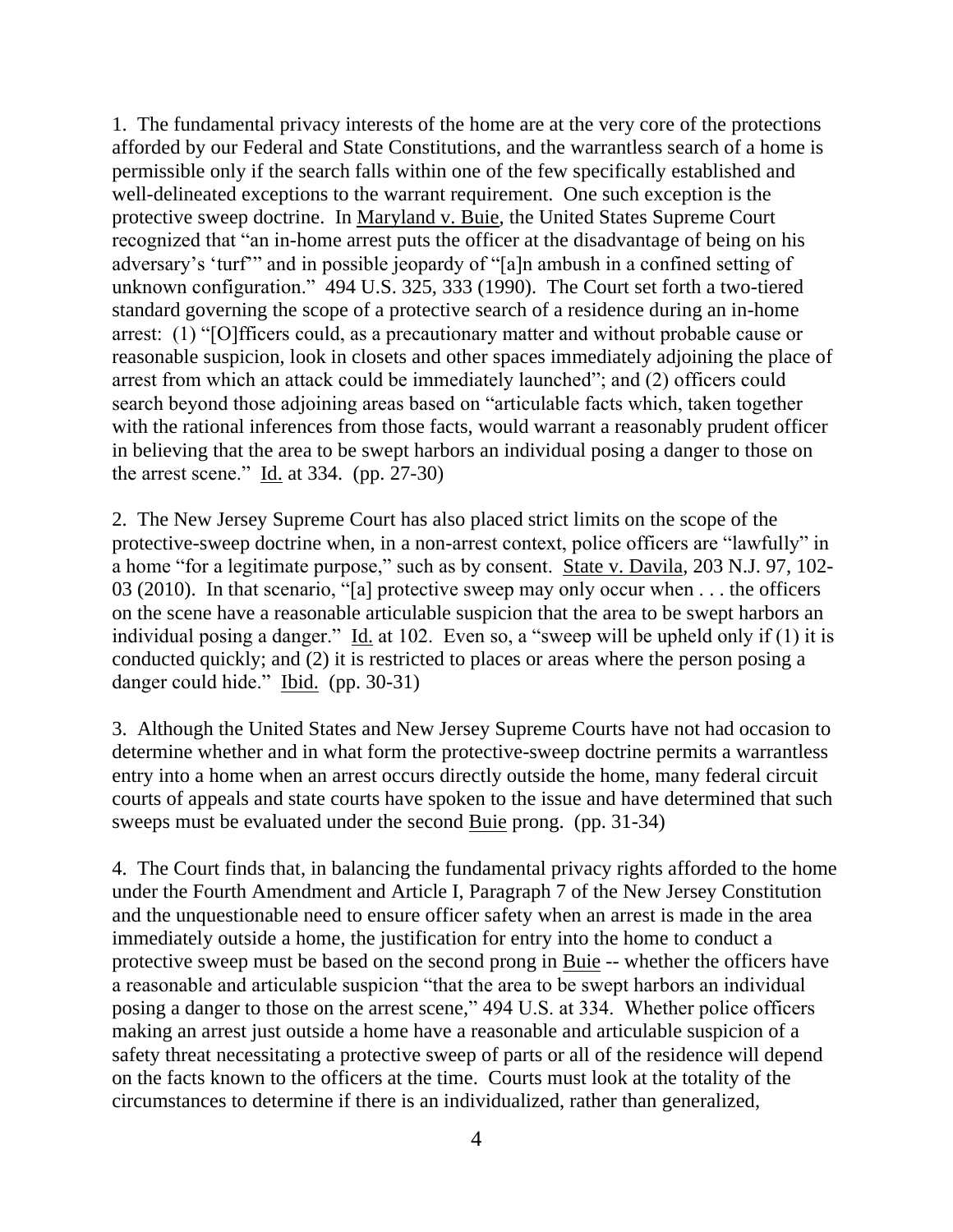suspicion, understanding that there is no mathematical formula to determine what amount of suspicion is reasonable. The Court reviews in detail decisions from other jurisdictions and notes that courts have focused on the quantity and quality of the articulable facts that prompted the sweep. (pp. 34-37)

5. Whether a "reasonably prudent officer," who has arrested a suspect outside a home, has sufficient "articulable facts" to form an objectively reasonable belief "that the area to be swept harbors an individual posing a danger to those on the arrest scene" will depend on the totality of the evidence. See Buie, 494 U.S. at 334. Entry into a home without a warrant is presumptively unreasonable and therefore not the norm. A protective sweep is an exception to the warrant requirement and a species of exigent circumstances. The State bears the burden of proving the necessity of entering the home to conduct a protective sweep. Some factors that may be considered in determining whether a protective sweep is justified when an arrest is made outside the home are (1) whether the police have information that others are in the home with access to weapons and a potential reason to use them or otherwise pose a dangerous threat; (2) the imminence of any potential threat; (3) the proximity of the arrest to the home; (4) whether the suspect was secured or resisted arrest and prolonged the police presence at the scene; and (5) any other relevant circumstances. Entry into the home and a protective sweep cannot be based on a self-created exigency by the police. See Davila, 203 N.J. at 103. (pp. 37-38)

6. In Radel, the police executed a controlled arrest in the driveway -- a distance from the home's entrance -- with watchful eyes on the front and rear doors of the house. The officers did not face a discernible threat. The officers had no specific information that another person was in the house, nor was there information from which they could reasonably infer that someone inside posed an imminent danger. Nothing unforeseeable occurred at the scene; no danger arose that mandated an entry of the home without a warrant. Therefore, a protective search was not justified under Buie. (pp. 39-42; 45)

7. On the other hand, in Terres, the officers faced unexpected and fast-evolving circumstances that signaled danger and the need for prompt action to safeguard their lives. The officers received a warning to be careful and that another male was with Fuller in Terres's trailer -- a clear signal of a potential threat; they had been told that Fuller was staying in a building where loose bullets and shell casings were observed; Fuller fled the trailer when he was arrested within feet of the open front door; and the situation was fluid and not stabilized as Trooper Hershey attempted to retrieve a hypodermic needle from Fuller's pocket. Those specific and articulable facts in Terres provided a reasonable basis for entry into the home based on a very real and potential danger. (pp. 42-45; 45-46)

## **AFFIRMED in both appeals. REMANDED to the trial court in Radel.**

## **CHIEF JUSTICE RABNER and JUSTICES PATTERSON, FERNANDEZ-VINA, SOLOMON, and PIERRE-LOUIS join in JUSTICE ALBIN's opinion.**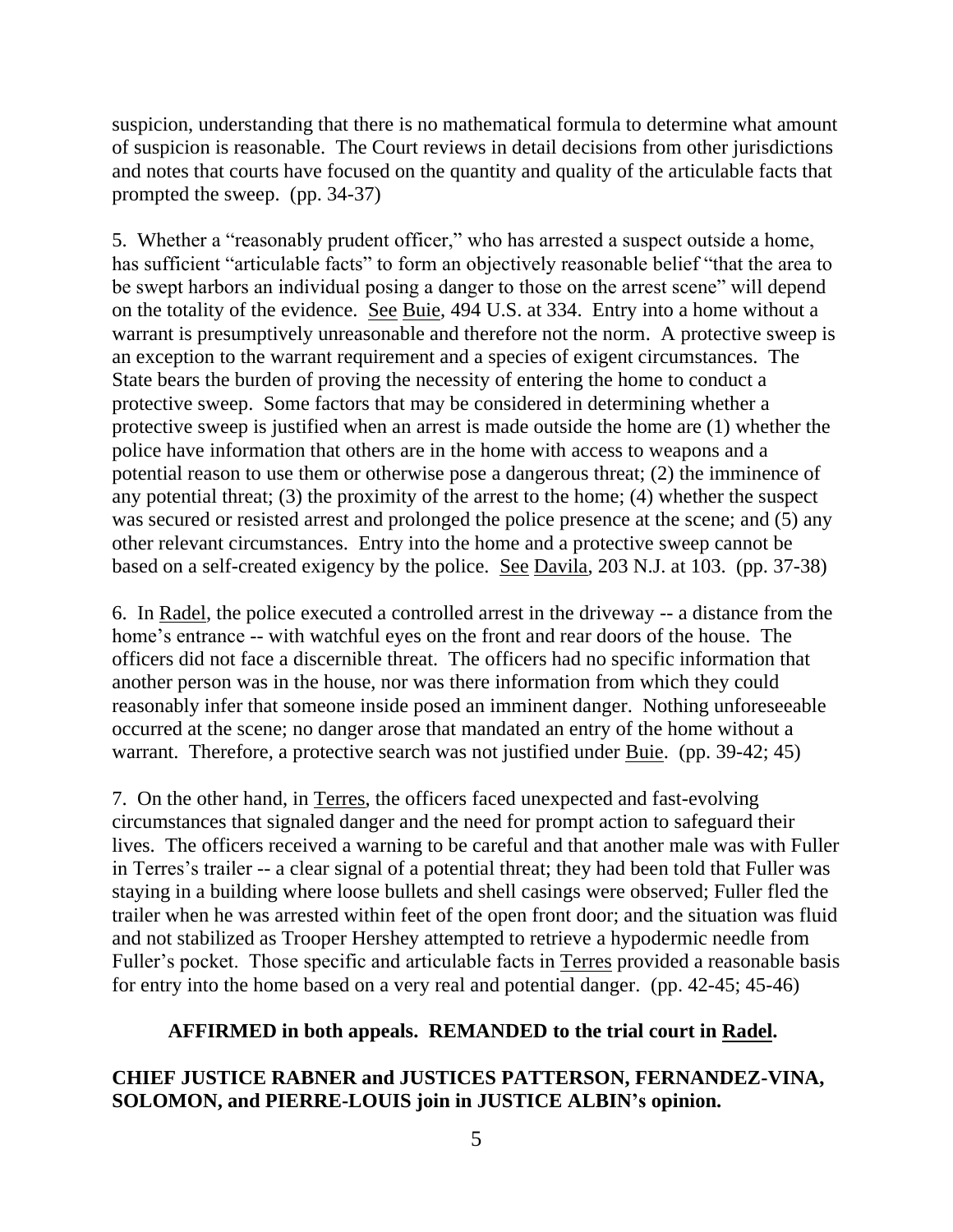SUPREME COURT OF NEW JERSEY A-44 September Term 2020 A-45 September Term 2020 085129 and 084778

State of New Jersey,

Plaintiff-Appellant,

v.

Christopher Radel a/k/a Christoph R. Radel, Christpoh R. Radel, and Christohe R. Radel,

Defendant-Respondent.

State of New Jersey,

Plaintiff- Respondent,

v.

Keith Terres,

Defendant-Appellant.

State v. Christopher Radel (A-44-20): On certification to the Superior Court, Appellate Division, whose opinion is reported at 465 N.J. Super. 65 (App. Div. 2020).

> State v. Keith Terres (A-45-20): On certification to the Superior Court, Appellate Division.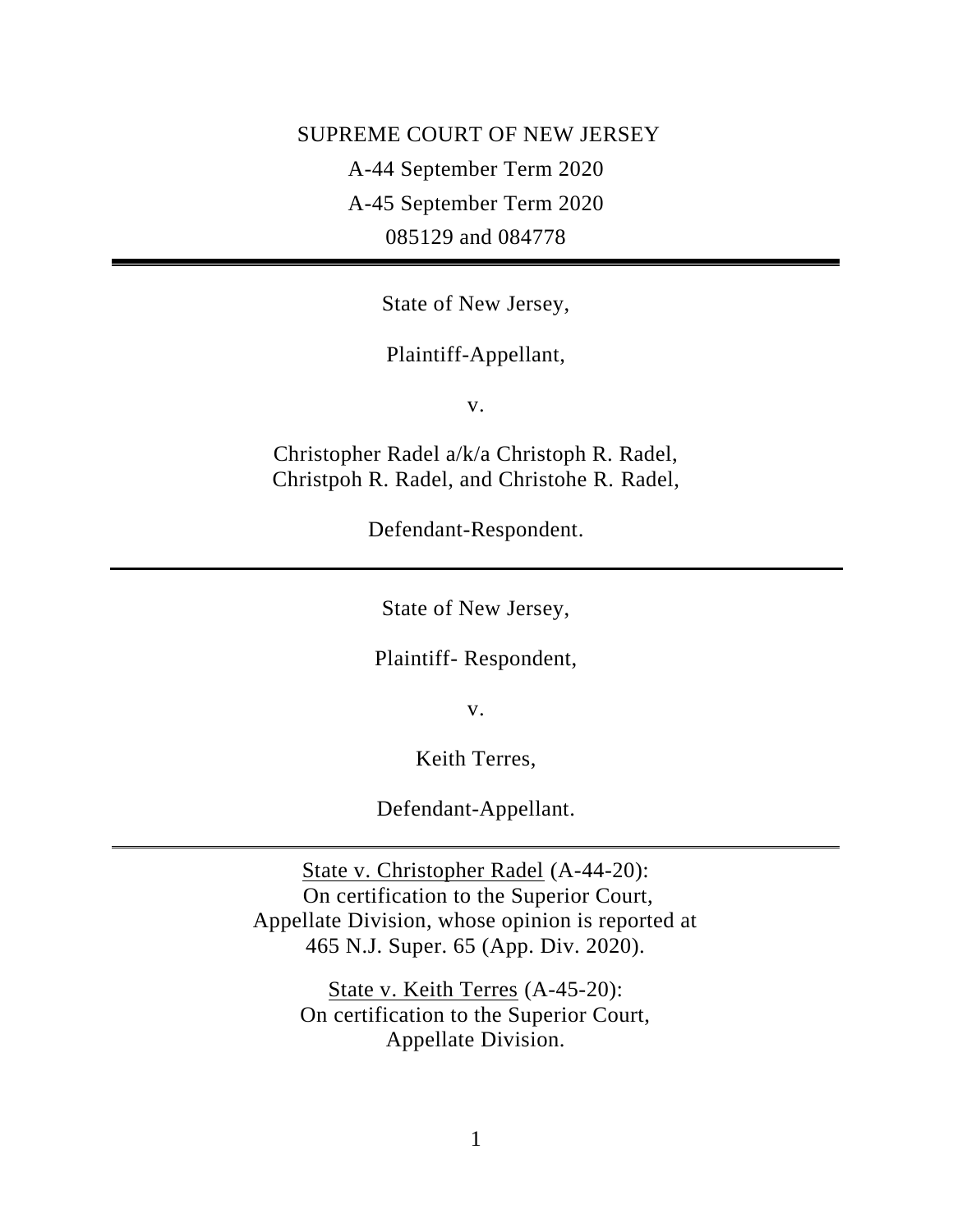| Argued             | Decided          |
|--------------------|------------------|
| September 27, 2021 | January 20, 2022 |

Deborah Bartolomey, Deputy Attorney General, argued the cause for appellant in State v. Radel (A-44-20) (Andrew J. Bruck, Acting Attorney General, attorney; Deborah Bartolomey, of counsel and on the briefs).

Stefan Van Jura, Assistant Deputy Public Defender, argued the cause for respondent in State v. Radel (A-44- 20) (Joseph E. Krakora, Public Defender, attorney; Stefan Van Jura, of counsel and on the briefs).

Tamar Y. Lerer, Assistant Deputy Public Defender, argued the cause for appellant in State v. Terres (A-45- 20) (Joseph E. Krakora, Public Defender, attorney; Tamar Y. Lerer, of counsel and on the briefs).

David M. Galemba, Special Deputy Attorney General/Assistant Salem County Prosecutor, argued the cause for respondent in State v. Terres (A-45-20) (John T. Lenahan, Salem County Prosecutor, attorney; David M. Galemba, of counsel and on the briefs).

Deborah Bartolomey, Deputy Attorney General, argued the cause for amicus curiae Attorney General of New Jersey in State v. Christopher Radel (A-45-20) (Andrew J. Bruck, Acting Attorney General, attorney; Sarah D. Brigham, Deputy Attorney General, of counsel and on the briefs).

Jason LeBoeuf argued the cause for amicus curiae Association of Criminal Defense Lawyers of New Jersey in State v. Radel (A-44-20), and State v. Keith Terres (A-45-20) (Zeigler, Resnick & Epstein, attorneys; Law Offices of Robert J. De Groot, attorneys; and Fox Rothschild, attorneys; Jason LeBoeuf, Oleg Nekritin, and Matthew S. Adams, on the brief).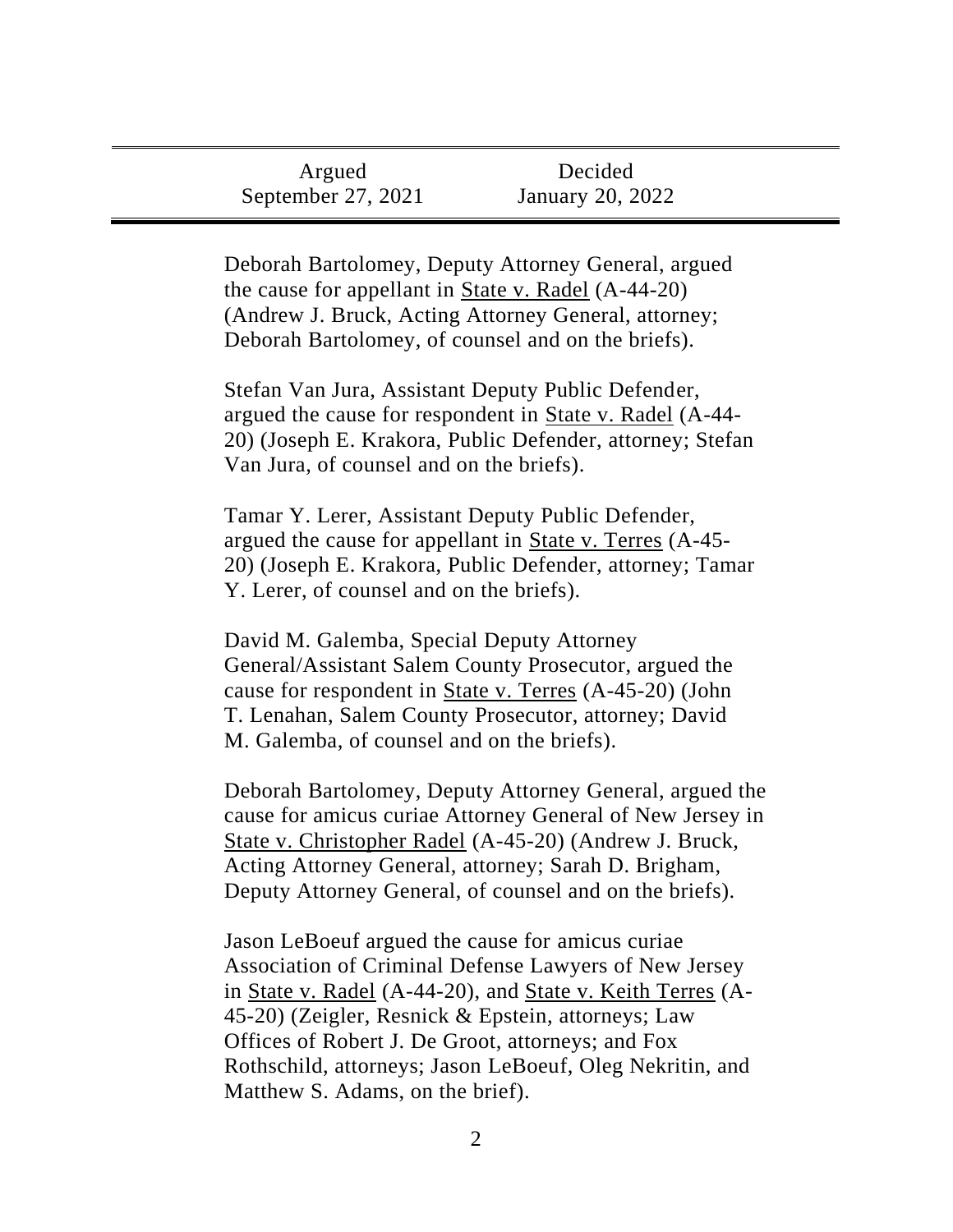JUSTICE ALBIN delivered the opinion of the Court.

One of the most valued of all constitutional rights is the right to be free from unreasonable searches of one's home. State v. Brown, 216 N.J. 508, 526 (2014). Because of the special status of the home in our constitutional jurisprudence, the warrantless search of a home is presumptively unreasonable. State v. Edmonds, 211 N.J. 117, 121 (2012). The warrant requirement, however, is subject to exceptions. One such exception allows law enforcement officers, who make an arrest inside a home, to conduct a warrantless sweep of the dwelling to prevent other occupants from potentially launching an attack against them. State v. Cope, 224 N.J. 530, 546-47 (2016). To conduct a sweep beyond the area contiguous to where the arrest occurred, the officers must possess a reasonable and articulable suspicion of the presence of one or more occupants in the home who pose an imminent threat to their safety. Id. at 547; see also State v. Bryant, 227 N.J. 60, 71 (2016); Maryland v. Buie, 494 U.S. 325, 334 (1990).

The two consolidated appeals before us present different scenarios. In both cases, police officers, armed with arrest warrants, apprehended the suspects outside of homes -- defendant Christopher Radel as he carried laundry to his car parked in his driveway, and Tyler Fuller as he was brought to the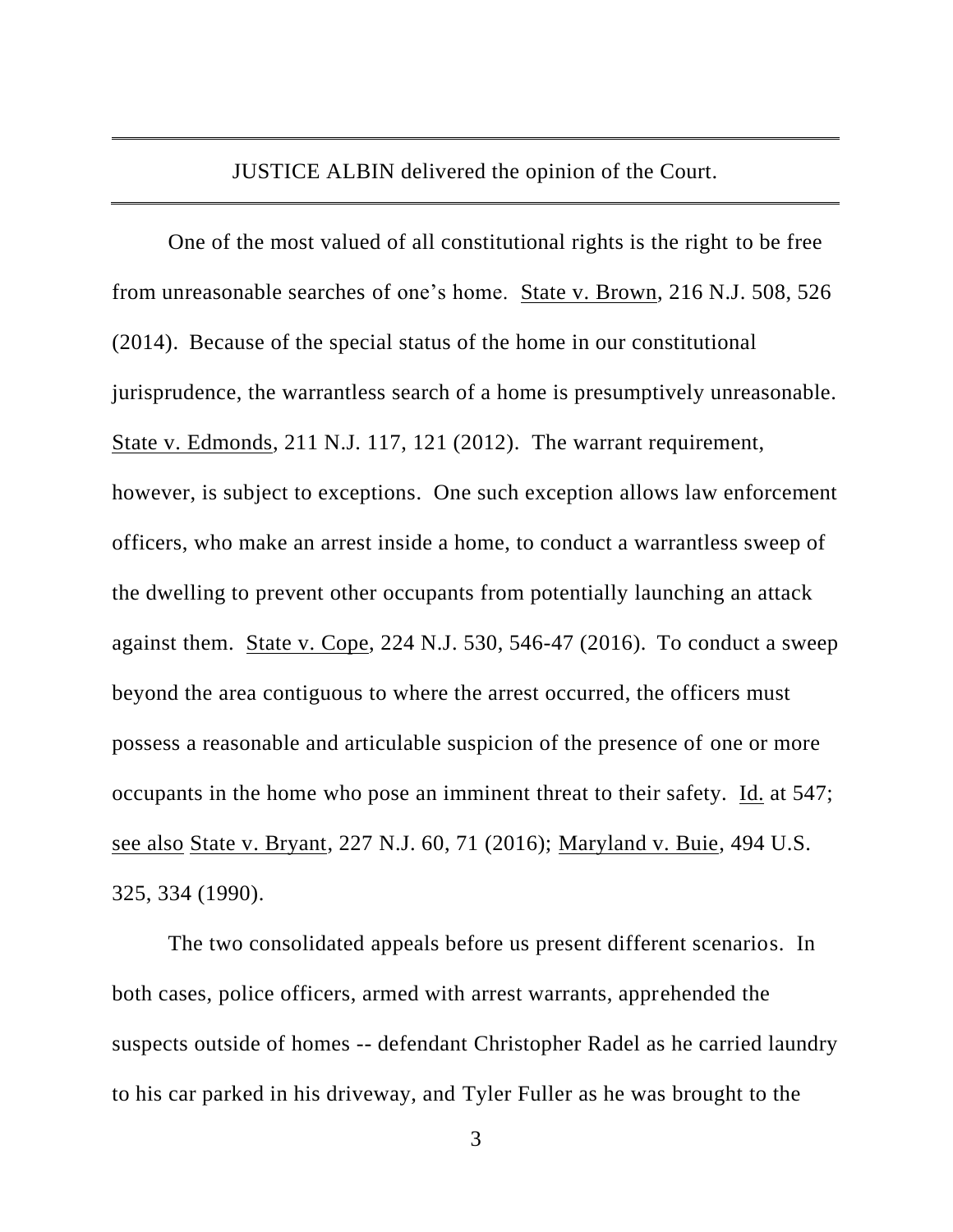ground on the front porch of defendant Keith Terres's mobile home from which he had fled. The police conducted protective sweeps of the homes based on claims of officer safety and, though discovering no one inside the dwellings, observed in plain view weapons in both homes, and also drugs in Radel's home.

The trial judges presiding over those cases denied defendants' motions to suppress the evidence uncovered during the protective sweeps. In the Radel case, the Appellate Division reversed, finding that the protective sweep did not pass constitutional muster. In the Terres case, the Appellate Division affirmed, concluding that officer safety justified an immediate protective sweep.

Based on our review of the different factual scenarios presented in Radel and Terres, we now uphold the conclusions reached by the Appellate Division in both cases. First, when an arrest occurs outside a home, the police may not enter the dwelling or conduct a protective sweep in the absence of a reasonable and articulable suspicion that a person or persons are present inside and pose an imminent threat to the officers' safety. See, e.g., United States v. Lawlor, 406 F.3d 37, 41 (1st Cir. 2005); United States v. Colbert, 76 F.3d 773, 776-77 (6th Cir. 1996). Entering a home to conduct a protective sweep when an arrest is made outside a dwelling should be the rare circumstance, in light of the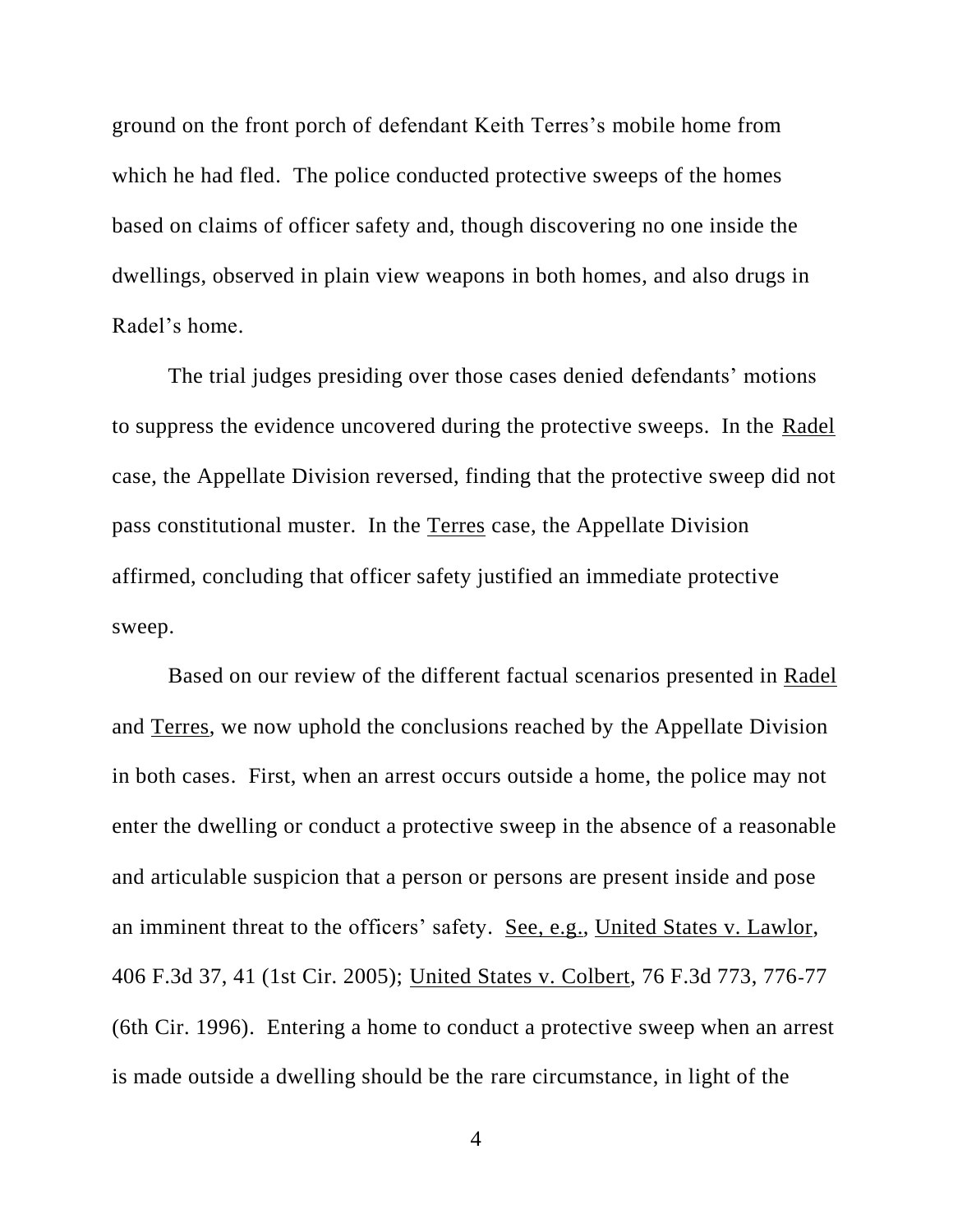special constitutional protections afforded the home. Nevertheless, when objective facts provide the police with a reasonable and articulable suspicion that their lives may be placed in imminent danger by a person or persons inside the home, officers will be justified in entering the dwelling to carry out a protective sweep to safeguard their lives.

Second, this sensible balancing of the fundamental right to privacy in one's home and the compelling interest in officer safety will depend on an objective assessment of the particular circumstances in each case, such as the manner of the arrest, the distance of the arrest from the home, the reasonableness of the officers' suspicion that persons were in the dwelling and likely to launch an imminent attack, and any other relevant factors. A selfcreated exigency by the police cannot justify entry into the home or a protective sweep. See State v. Davila, 203 N.J. 97, 103 (2010).

The two cases before us present bookends -- one in which a protective sweep was not warranted, the Radel case, and the other in which a sweep was constitutionally justified, the Terres case. As explained in this opinion, the judgments of the Appellate Division are affirmed.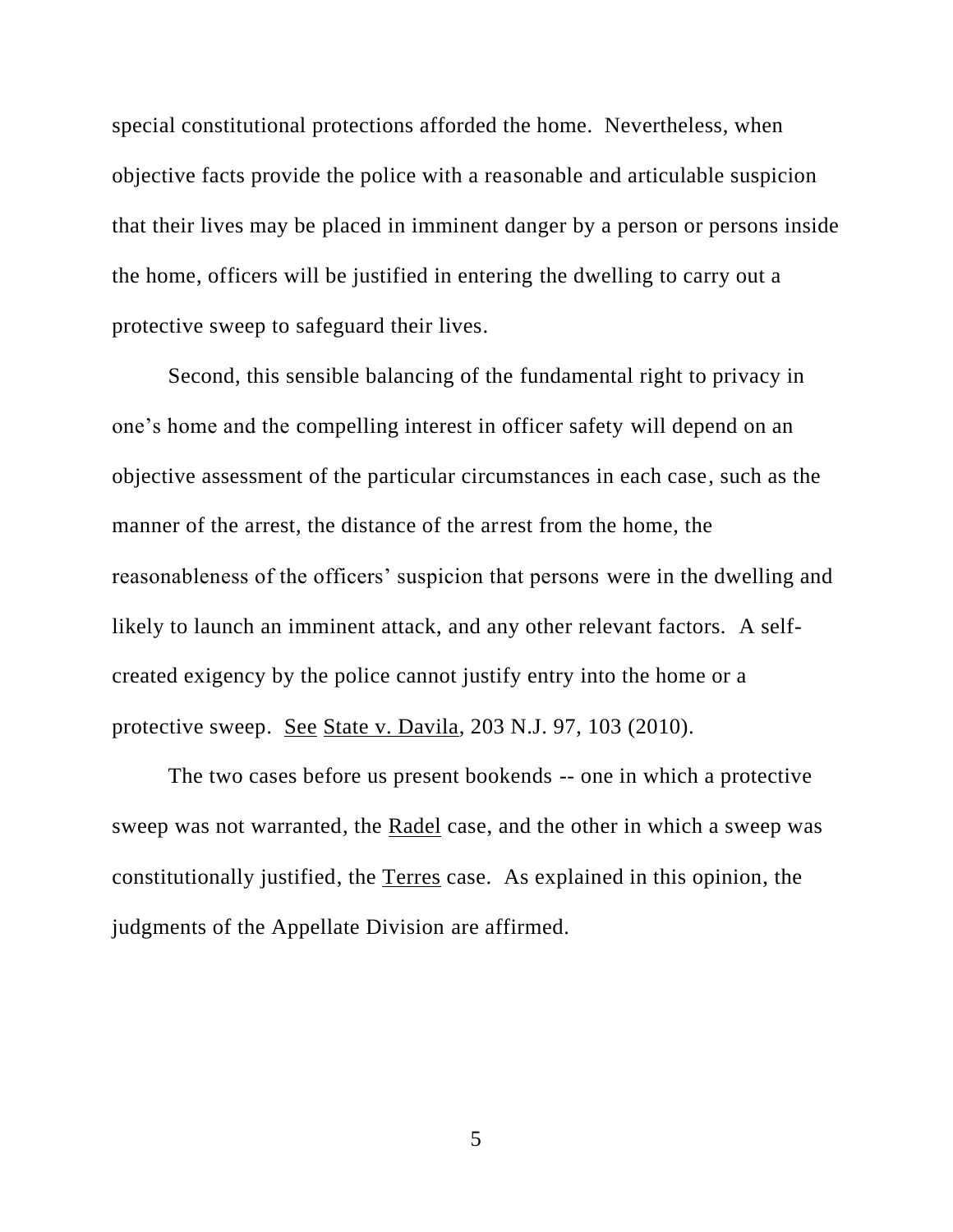I.

## State v. Radel

#### $A<sub>1</sub>$

A Passaic County grand jury returned an eighty-eight-count indictment against Radel for drug and weapons offenses. Those charges were based on evidence discovered during two searches of Radel's home, one without a warrant, and a later one with a warrant.

The first search -- a warrantless protective sweep of Radel's home -- is the subject of this appeal. Radel filed a motion to suppress all evidence uncovered during the allegedly unconstitutional sweep. He also claimed that the later-issued search warrant was secured by the use of the fruits of the initial unlawful entry into his home. The record is based on the testimony from three Little Falls police officers -- Sergeant Robert Prall (Prall), Sergeant Bryan Prall (B. Prall),<sup>1</sup> and Detective John Moncato -- as well as from Radel at the motion-to-suppress hearing.

### B.

In June 2011, pursuant to an agreement with the Passaic County Prosecutor's Office, Radel pled guilty to second-degree possession of a

<sup>&</sup>lt;sup>1</sup> Sergeants Robert and Bryan Prall are brothers.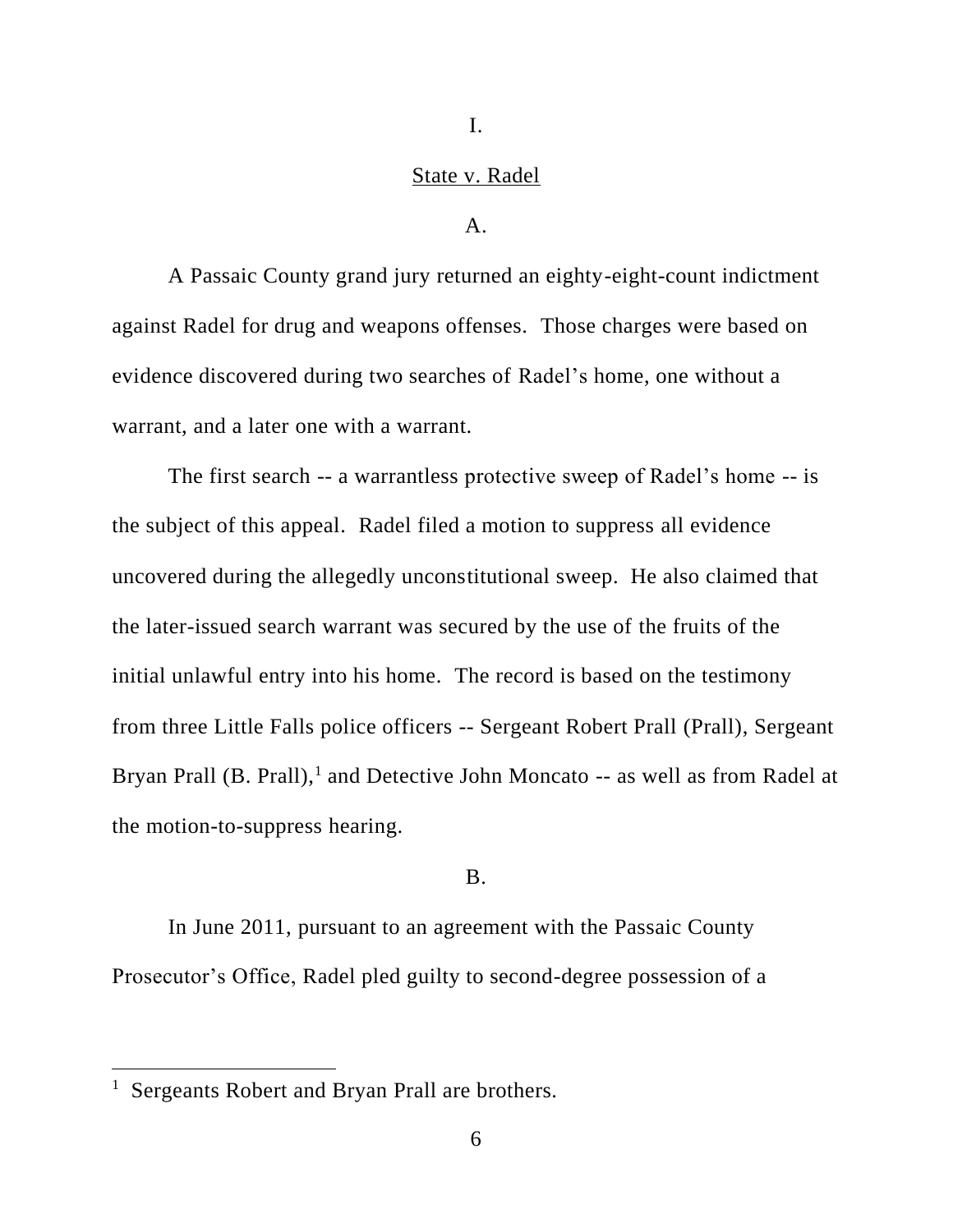weapon for an unlawful purpose, N.J.S.A. 2C:39-4(a). In March 2015, the trial court sentenced Radel to a probationary term with credit for two days served in custody. Additionally, on October 27, 2015, the court entered an order (1) revoking Radel's "firearm purchaser identification cards for any and all firearms," including for a Smith & Wesson handgun and a Beretta handgun; (2) instructing Radel to surrender those cards to the State Police Superintendent within ten days of entry of the order; and (3) directing that "members of Little Falls Police Department respond to [Radel's] home, located at 103 Browertown Road in the Township of Little Falls, immediately upon receipt of a copy of this Order, for the limited purpose of retrieving" any firearms, including the Beretta. (emphasis added).

The Prosecutor's Office faxed the order to Sergeant Robert Prall on January 7, 2016, more than two months after entry of the order. Before carrying out the order twelve days later, Sergeant Prall did some background work. He learned that Radel resided at 81 Browertown Road, not 103 Browertown Road; that Radel had two active municipal arrest warrants with bail set at \$500 each for failure to appear in municipal court for a traffic violation and criminal offense; and that -- based on a firearms registry search

-- Radel possessed firearms other than the Beretta listed on the order. On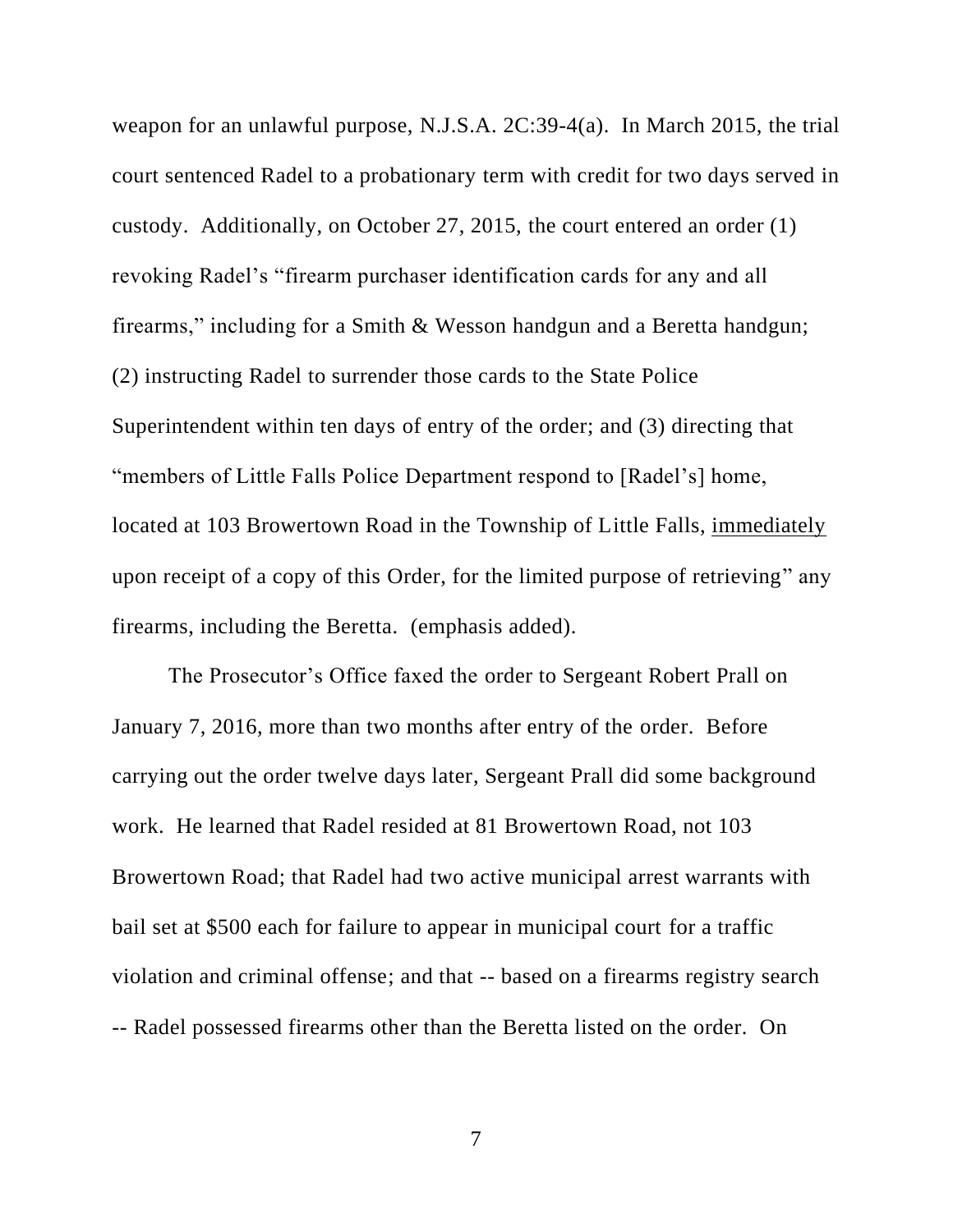January 19, 2016, Sergeant Prall set in motion a plan to enforce the order to retrieve weapons and arrest Radel on the outstanding warrants.

That day, Sergeant Prall met in advance with six officers who would participate in the operation. He also spoke by telephone with Radel's mother, who resided at 103 Browertown Road, in an effort to pinpoint Radel's whereabouts, but that did not prove helpful.

At 10 a.m., seven Little Falls police officers positioned themselves to surveil both 103 and 81 Browertown Road, which were separated by only two other houses. <sup>2</sup> Within ten minutes of the start of the surveillance, Sergeant B. Prall heard a very loud metallic bang coming from the backyard of 81 Browertown and, almost simultaneously, saw a person "wearing something blue" enter the rear door of the residence. According to Detective John Moncato's later-prepared warrant affidavit, Sergeant B. Prall explained that the man was "wearing a blue jacket." Although Sergeant B. Prall could not identify the person he momentarily observed, he relayed the information to Detective Moncato, who was covering the front of the house.

Less than ten minutes after Sergeant B. Prall's sighting of a blue-clad person in the backyard, Radel walked out the front door of 81 Browertown, wearing a blue coat and carrying a laundry basket. Radel placed the basket in

 $2$  The parking lot of a high school was located behind 81 Browertown.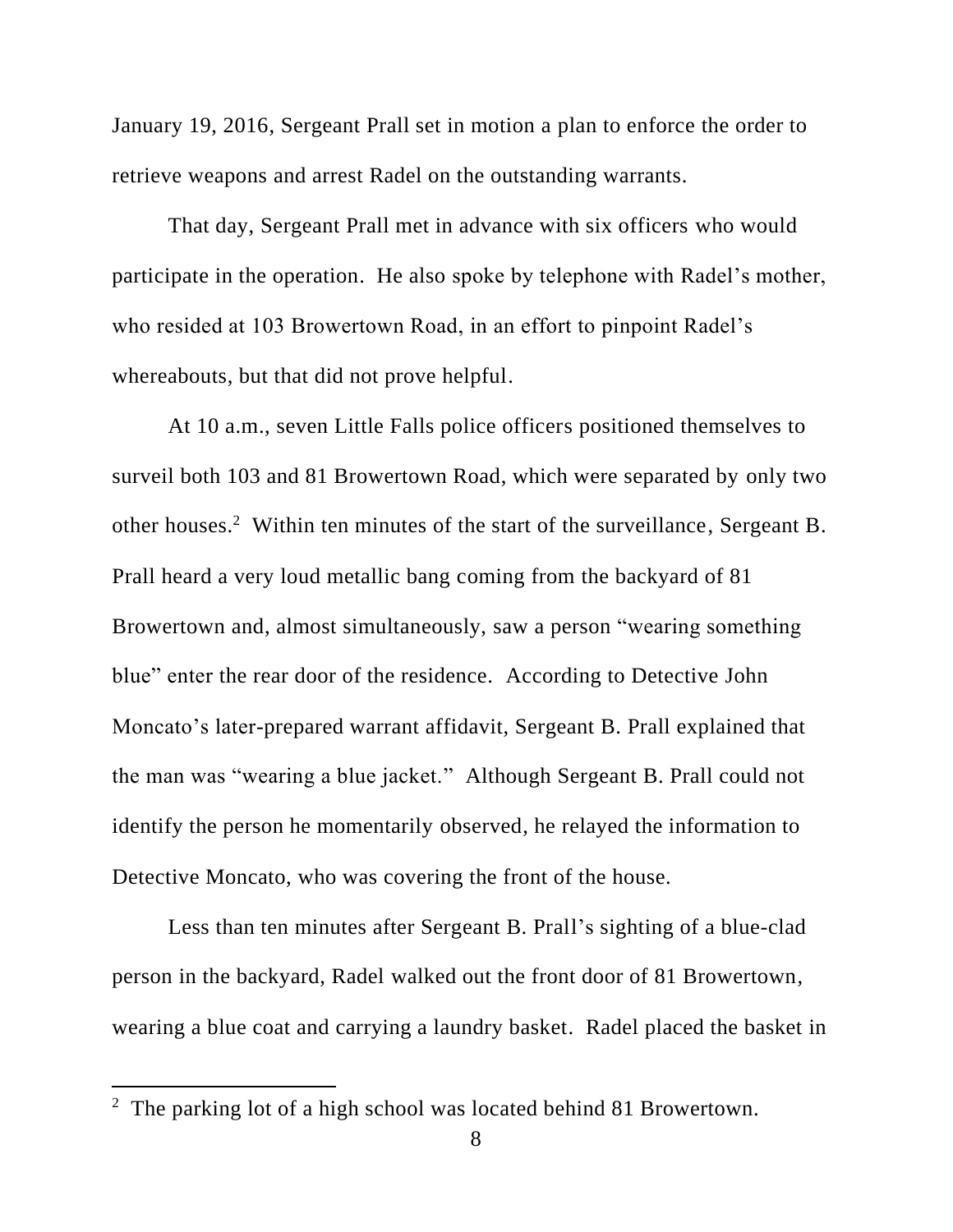the backseat of his car, which was parked in the driveway. When Radel turned around, Detective Moncato arrested and handcuffed him. He did not resist.

Sergeant Prall -- the officer in charge -- hoped to secure Radel's consent to search his house but determined that Radel's impaired condition due to alcohol or drugs ruled out that option. In response to Prall's questioning, Radel indicated that he had surrendered or sold certain weapons that the sergeant identified. Sergeant Prall was not reassured.<sup>3</sup>

Sergeant Prall ordered a protective sweep of 81 Browertown for purposes of officer safety because there were weapons and other persons "potentially on the property." Sergeant Prall came to that conclusion because two vehicles were parked in the driveway, suggesting the presence of another person on the premises; the home's windows had coverings, obstructing a view into the residence; the blue-jacketed person Sergeant B. Prall observed in the backyard may not have been the same person wearing a blue jacket (Radel) who exited the front door; and the order directed the officers to retrieve the firearms.

<sup>&</sup>lt;sup>3</sup> Radel gave a different account. He testified that when Sergeant Prall asked him to consent to the search of his home, he responded, "Absolutely no," and refused to sign the consent form.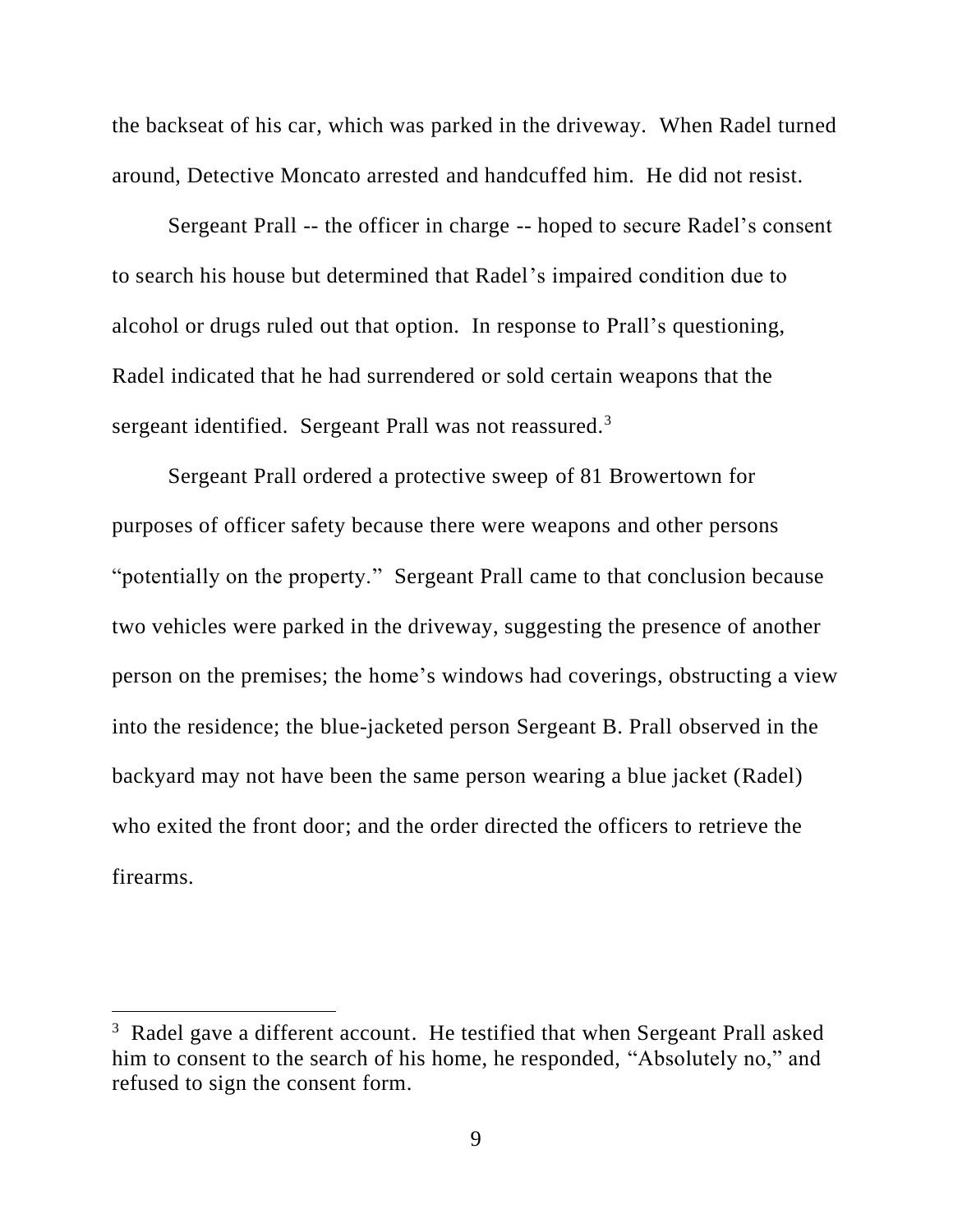Three officers entered through the "partly open" front door and searched every room where a person might be located. During the approximately fiveminute sweep, no one was found inside. In carrying out the sweep, however, the officers observed in plain view imitation firearms, butterfly knives, hatchets, bows and arrows, a ballistic vest, simulated police identification badges, marijuana, drug paraphernalia, a glass pipe, and a safe capable of storing firearms.<sup>4</sup> At the rear of the property, Detective Moncato also conducted a protective sweep of a detached garage and observed a closed white backpack.

The police transported Radel to headquarters and secured the residence. Detective Moncato then applied for and was issued a warrant to search Radel's house, detached garage, and vehicle for firearms; controlled dangerous substances; drug paraphernalia; and money related to illegal drug sales. During the search, the police seized, among other things, seven rifles; two shotguns; four handguns; numerous rounds of ammunition; other weapons, including a cross bow and arrows and butterfly knives; drugs and related paraphernalia; and \$8,320 in cash.

<sup>&</sup>lt;sup>4</sup> Those observations were provided in Sergeant B. Prall's testimony and Detective Moncato's affidavit in support of a search warrant. After the protective sweep, Sergeant Prall spoke with Radel's father, who told him that his son stored weapons in a gun safe at 81 Browertown.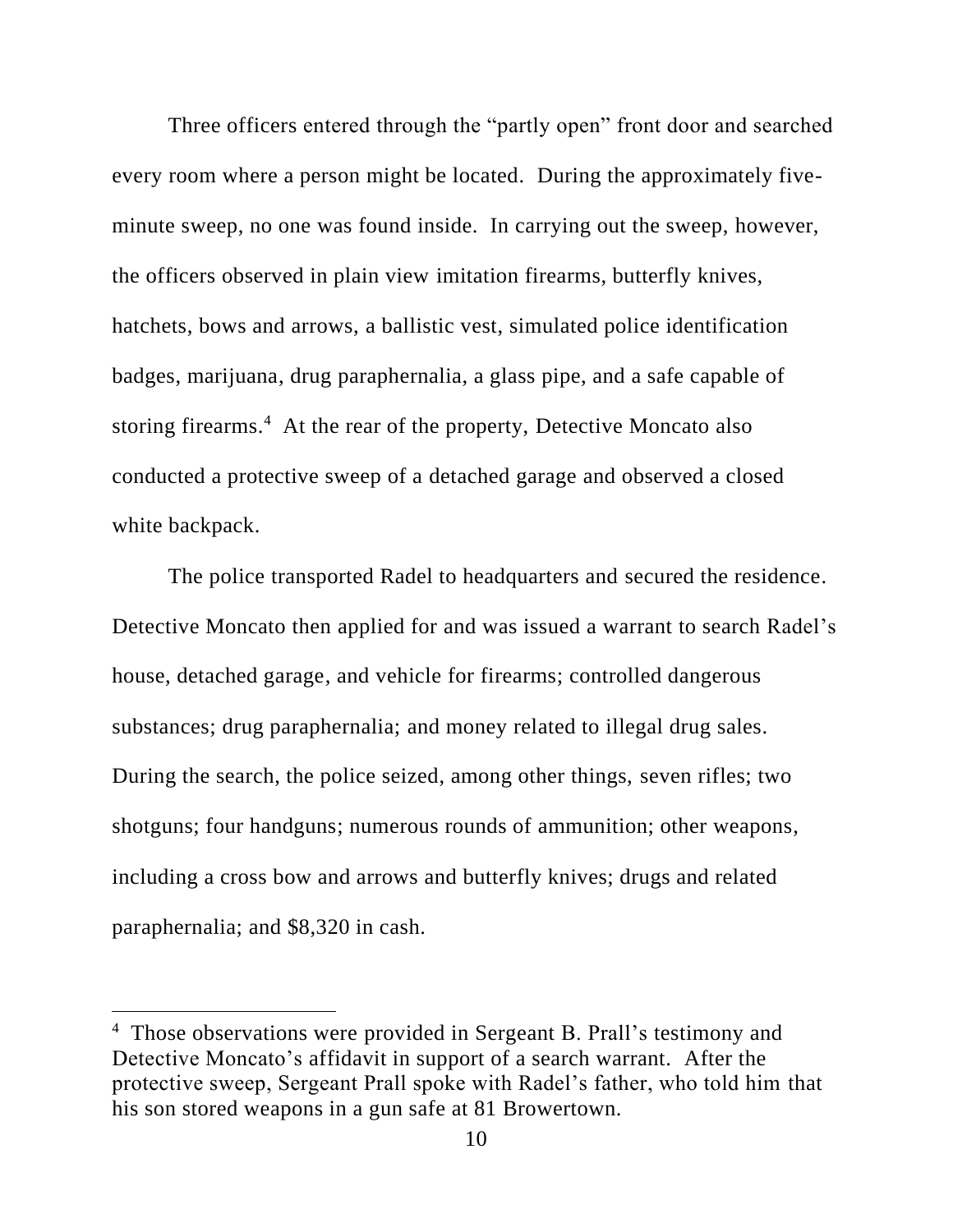C.

The trial court denied the motion to suppress, determining that the entry and search of Radel's residence was justified under the protective-sweep doctrine. In reaching that conclusion, the court credited the testimony of the Little Falls police officers and held that the State satisfied the two-prong protective-sweep analysis set forth in Davila. The court acknowledged that the first prong of Davila requires that the officers be lawfully on the premises for a legitimate purpose before the onset of the protective sweep. It nevertheless found that, despite Radel's arrest outside his residence, that prong extended to the circumstances presented here. The court also determined that the State met the second Davila prong because "the police had a reasonable, and articulable, suspicion that there might be a danger to them, or, to others in the neighborhood." The court made that finding based on the totality of the circumstances -- "the noise that they heard in the backyard" sounded like a "gunshot," "the movements of an individual" into and out of the residence, Radel's "contradictory answers to the police," the presence of an "extra car in the driveway," and Radel's prior conviction.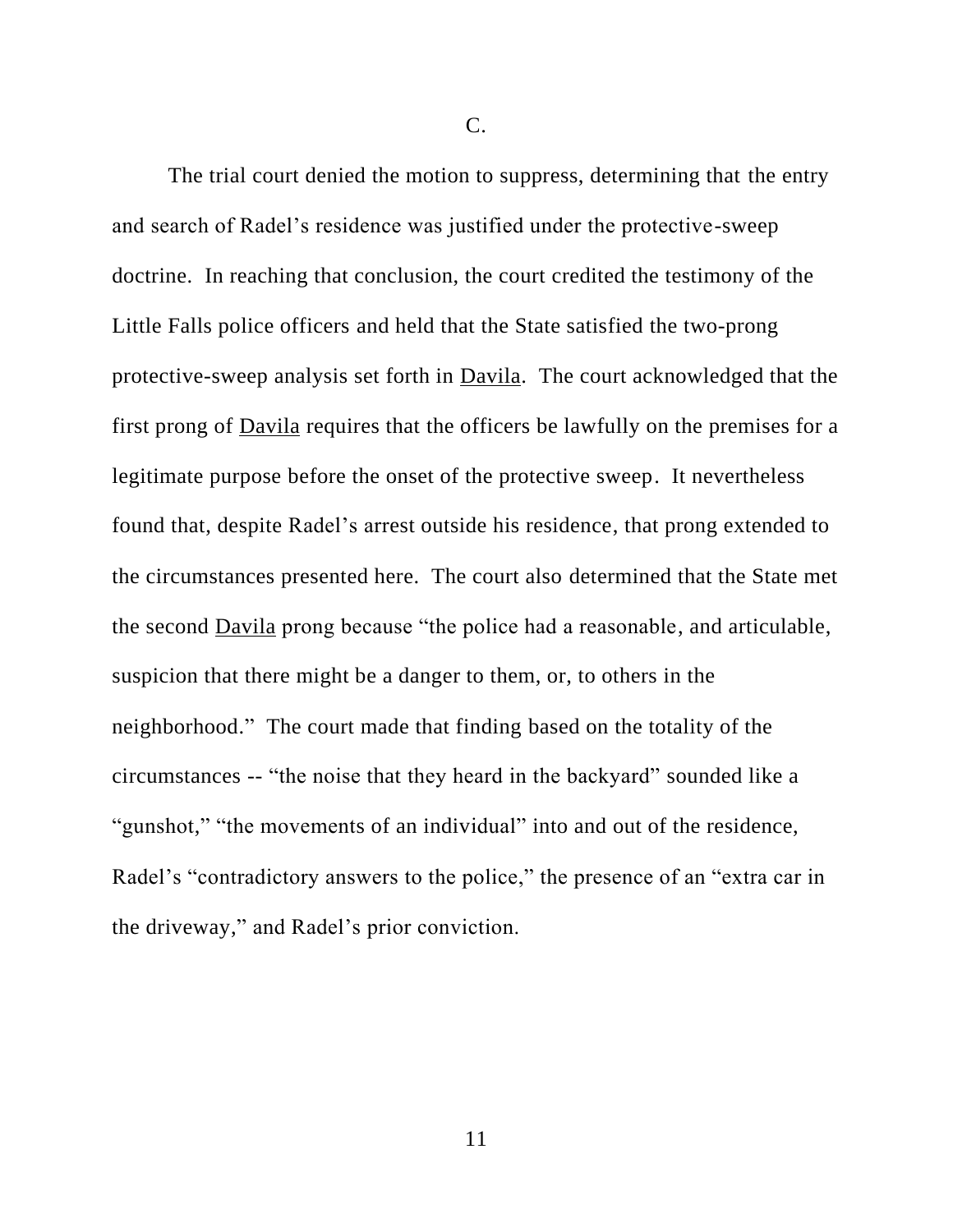After the denial of the motion to suppress, Radel entered into a plea agreement with the State.<sup>5</sup> As part of the agreement, Radel pled guilty to one count of second-degree unlawful possession of a handgun and one count of second-degree certain persons not to possess weapons.

On January 14, 2019, the trial court sentenced Radel to an extended term of fifteen years in prison with a seven-and-a-half-year period of parole ineligibility for the unlawful possession of a handgun offense and to a consecutive ten-year term with a five-year parole disqualifier for the certain persons offense. The court also imposed fines and penalties. In accordance with the plea agreement, the court dismissed the remaining charges.

Radel appealed the denial of his motion to suppress.

E.

In an opinion authored by Judge Fisher, the Appellate Division reversed and held that there was "no support for the [trial court's] conclusion that the police had a reasonable and articulable suspicion that there were other persons inside the home or that they posed a risk to the police or others." State v.

<sup>&</sup>lt;sup>5</sup> The court granted Radel's motion to dismiss six counts of the indictment and the State's application to amend seven other counts.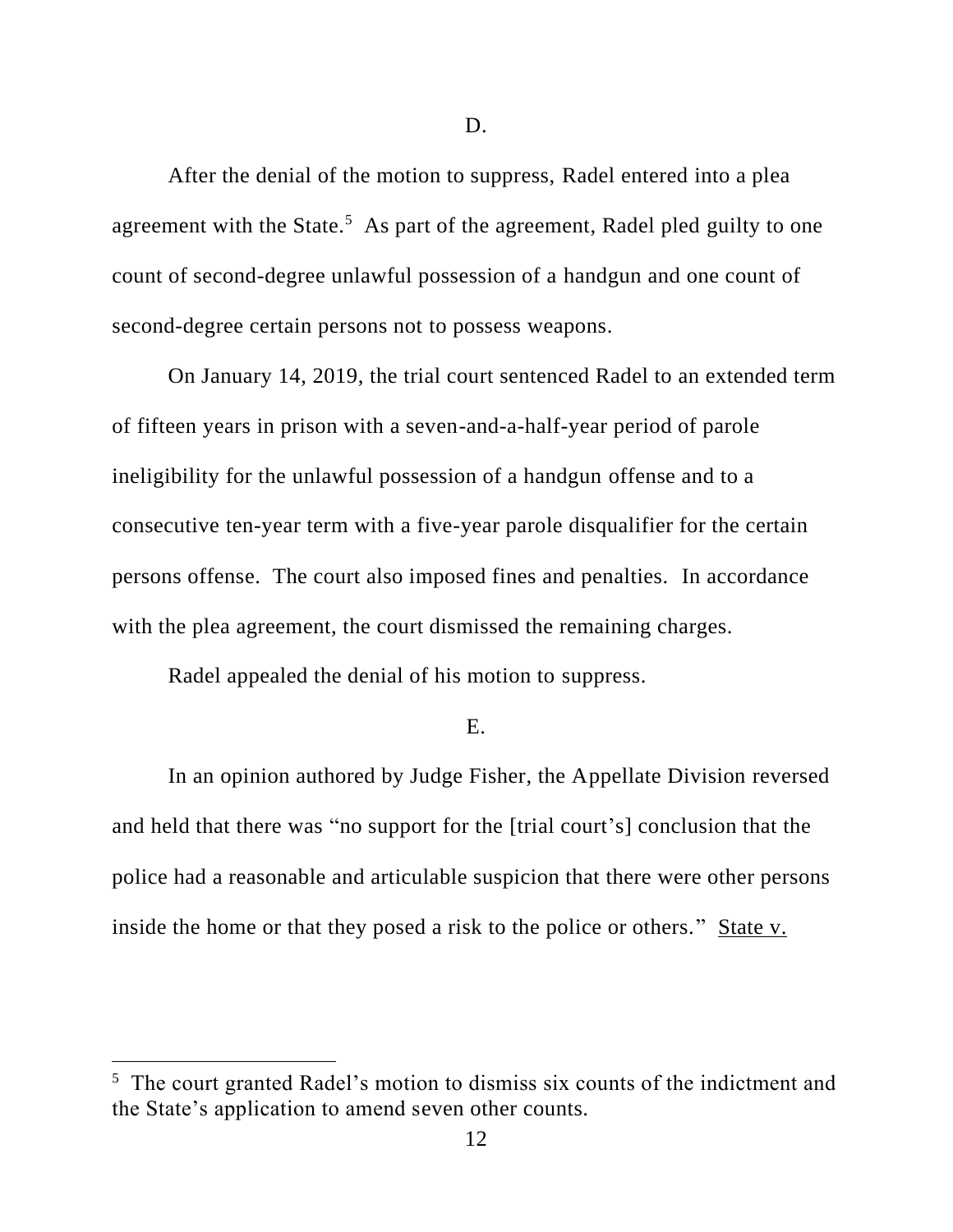Radel, 465 N.J. Super. 65, 78 (App. Div. 2020).<sup>6</sup> The Appellate Division rejected the trial court's analysis that the Little Falls police officers were "lawfully" in Radel's house for a "legitimate purpose," as required by Davila's first prong. Id. at 71-72 (citing Davila, 203 N.J. at 125). It stressed that the "municipal warrants only provided authority to arrest [Radel]" and that after Radel was arrested and handcuffed outside his residence, "the officers had no further legitimate purpose for remaining on the property." Id. at 72. It also pointed out that the forfeiture order did not authorize a search of 103 Browertown, the only address listed on the order, much less 81 Browertown, Radel's actual residence. Ibid.

Additionally, the Appellate Division concluded that the State had not "sufficiently demonstrated the officers had a reasonable and articulable suspicion that the place to be swept harbored a danger," as required under the second Davila prong. Ibid. According to the appellate court, the circumstances presented to the police officers did not give rise to a reasonable suspicion that a second individual or a weapon were inside 81 Browertown Road posing a risk to officers. Id. at 72, 78. For example, it dismissed the trial court's findings that the loud metallic bang suggested the presence of a

<sup>&</sup>lt;sup>6</sup> That determination, according to the Appellate Division, made it unnecessary to address four other issues raised by Radel. 465 N.J. Super. at 69 n.1.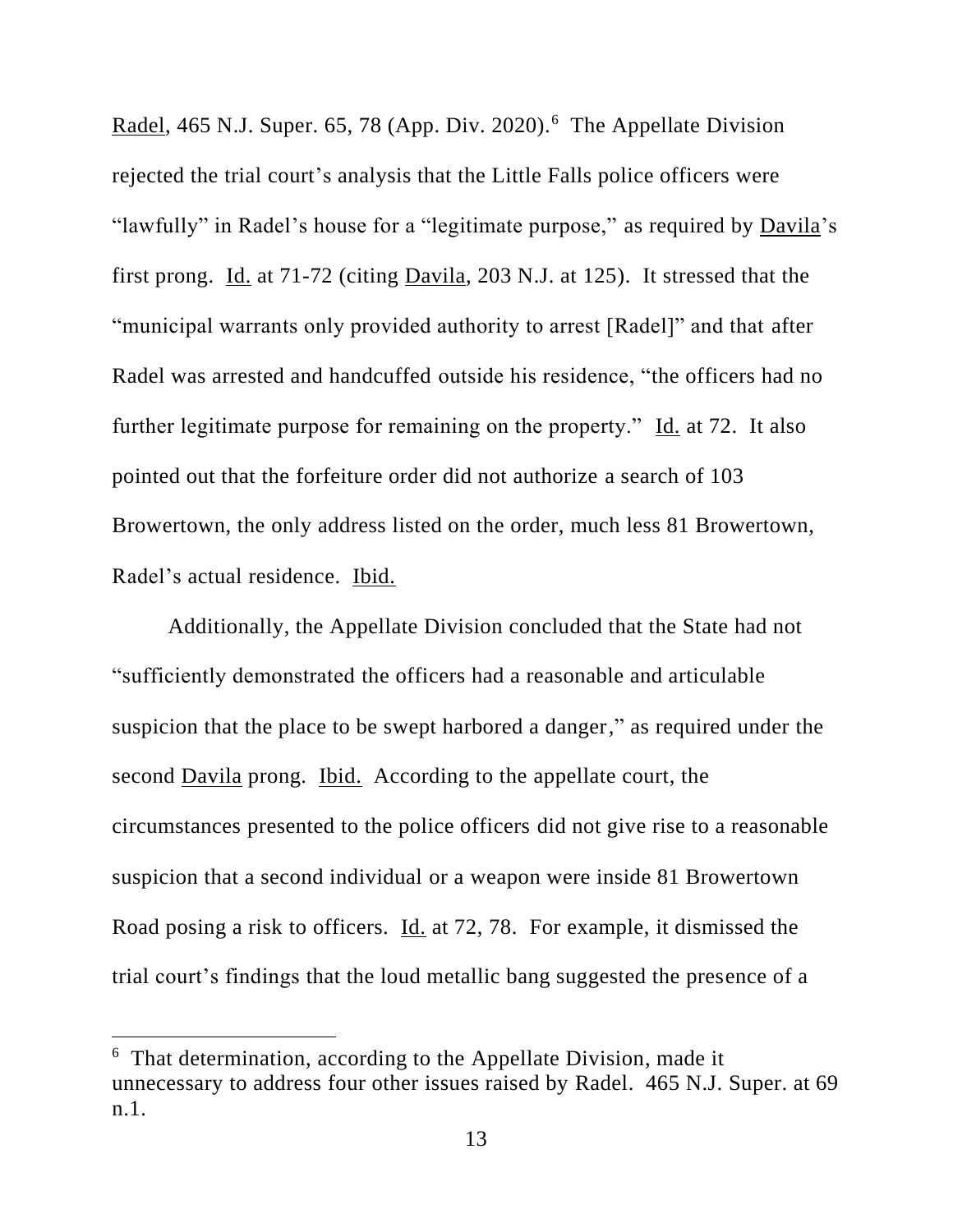gun on the premises or that the officers could rely on the October 27 forfeiture order authorizing the retrieval of a gun at 103 Browertown as a basis to conclude that three months later a gun would be located on the premises of 81 Browertown. Id. at 77.

The Appellate Division also determined that police did not have a sufficient basis to believe that a second person was in the residence. Id. at 78. It indicated that the officers' observations suggested that Radel was the person who entered the rear of 81 Browertown and ten minutes later exited the front door. Id. at 73-74, 78. It, moreover, concluded that the extra car in the driveway "suggests little." Id. at 78. Last, the Appellate Division did not find that the record supported the trial court's finding that Radel gave contradictory statements to the police. Ibid.

Accordingly, the Appellate Division vacated the order denying Radel's motion to suppress and remanded the matter to the trial court for the purpose of determining whether the warrant affidavit -- absent the information unlawfully secured from the protective sweep -- provided a sufficient basis for the issuance of a search warrant of Radel's residence. Id. at 78-79.

We granted the State's petition for certification. 245 N.J. 466 (2021). We also granted the motion of the Association of Criminal Defense Lawyers of New Jersey (ACDL-NJ) to participate as amicus curiae.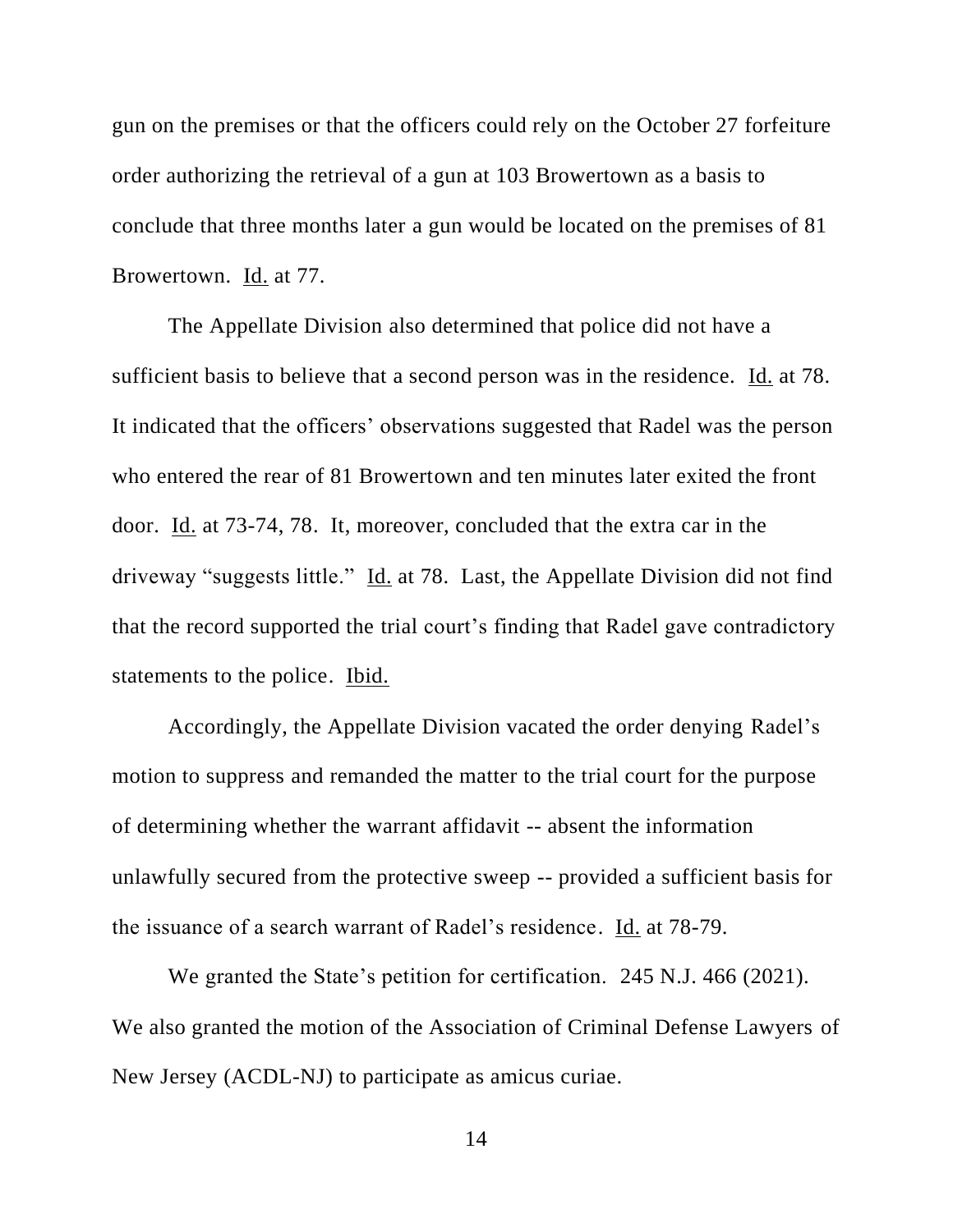F.

1.

The State claims that the Appellate Division erroneously adopted a "bright-line rule" that a protective sweep is not justified when an arrest occurs outside a home. Such a categorical rule, it asserts, is an "outlier" among federal and state courts. The State, moreover, posits that the protective-sweep doctrine articulated in Maryland v. Buie "is not expressly limited to arrests that take place inside the home." It cites cases in support of the proposition that "[e]xigent circumstances accompanying an arrest just outside a residence may make it reasonable to enter the home without a warrant to conduct a protective sweep." The State concedes that "[t]he exigency cannot be policecreated; rather it must be unforeseen and spontaneous," citing Davila, 203 N.J. at 127.

According to the State, the police had "ample probable cause" -- before the entry into Radel's home and the protective sweep -- to believe that the residence contained an illegal gun. The State submits that, as explained by the trial court, the police had a reasonable and articulable belief that Radel's home "harbor[ed] someone posing a danger," which justified a protective sweep, citing Buie, 494 U.S. at 334.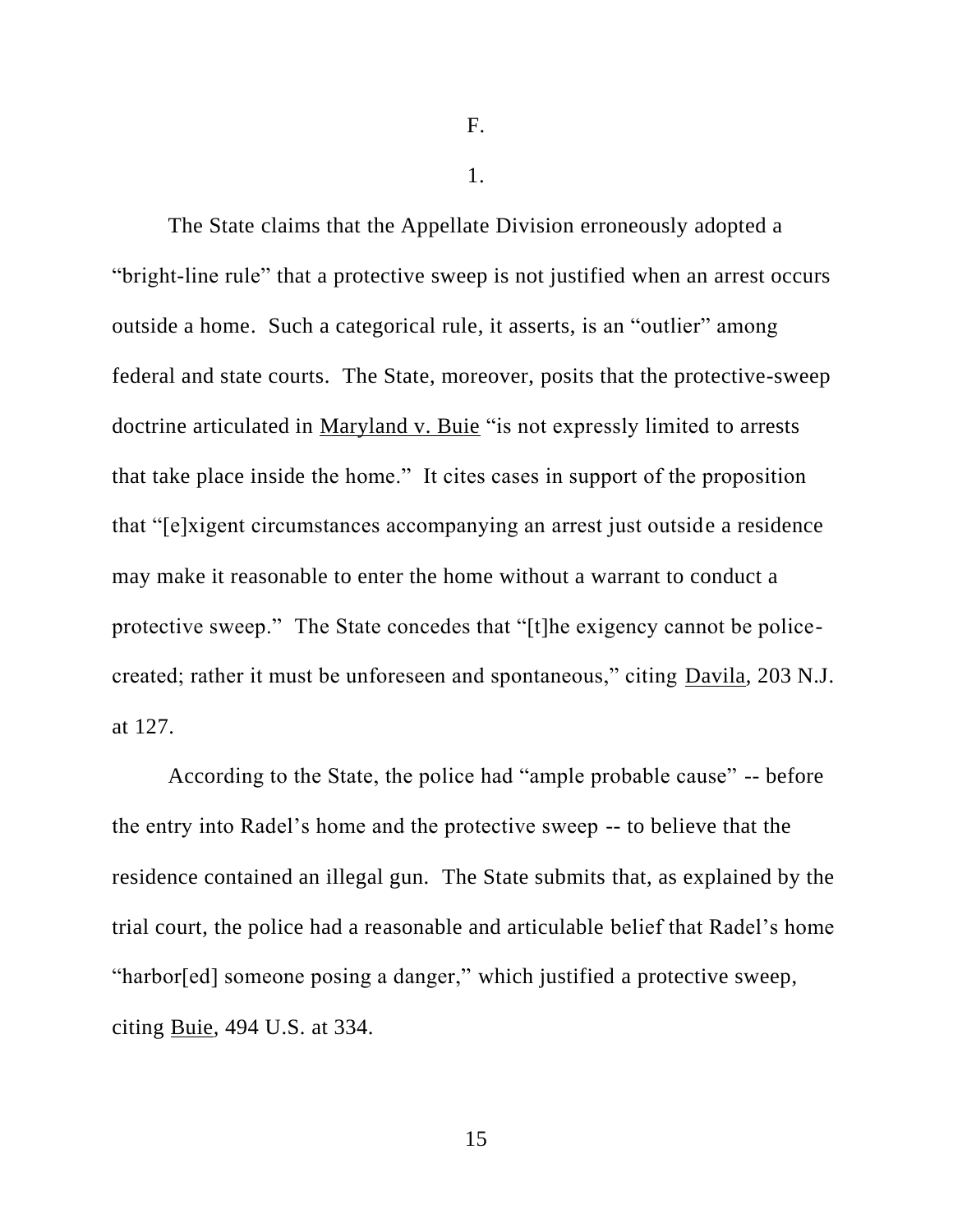2.

Radel argues that the warrantless search of his home did not comply with the protective-sweep doctrine and therefore the Appellate Division's suppression order should be affirmed. According to Radel, a protective sweep of a home is justified only when police officers are already lawfully within the premises and "have a reasonable [and] articulable suspicion that the area to be swept harbors an individual posing a danger," quoting Davila, 203 N.J. at 125. Radel submits that a warrantless entry into a home can be justified only in narrow circumstances, such as exigent circumstances when a police officer faces a "serious and imminent danger" that requires immediate action for the preservation of life. The protective sweep in this case, Radel asserts, was based not on objectively grounded facts, but rather on an "unreasonable fear" that someone within the home presented an immediate danger to the officers stationed outside.

Radel also contends that a remand to the trial court for further proceedings is unnecessary because, after excising from Detective Moncato's affidavit the information acquired from the unlawful protective sweep, Moncato's application for a search warrant is not supported by probable cause.

Amicus ACDL-NJ, echoing most of the arguments advanced by Radel, expresses the fear that expanding the protective-sweep doctrine will lead to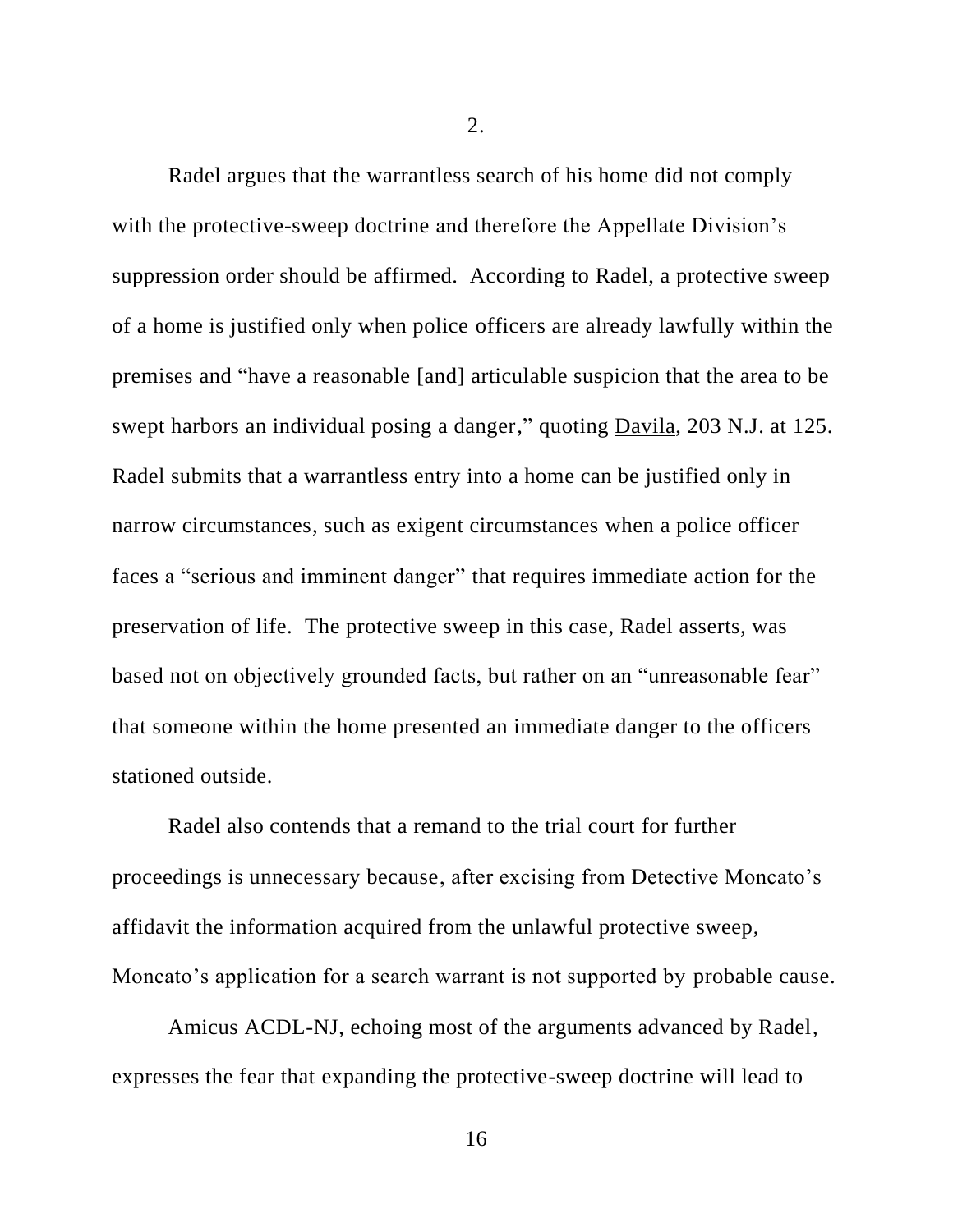unjustified entries into homes of inner-city residents, heighten tensions between the public and police, and increase the likelihood of violent confrontations.

II.

### State v. Terres

A.

A Salem County grand jury returned a thirteen-count indictment against Terres, charging him with weapons and drug offenses, including second-degree possession of a firearm while committing a drug offense, N.J.S.A. 2C:39- 4.1(a), and second-degree unlawful possession of a firearm, N.J.S.A. 2C:39- 5(b)(1). In a second indictment, Terres was charged with a single count of third-degree receiving stolen property, N.J.S.A. 2C:20-7(a).

Terres filed a motion to suppress all evidence discovered during a warrantless protective sweep of his mobile home. At the motion to suppress hearing, two witnesses testified -- Detective John J. Petrosky of the Gloucester County Prosecutor's Office and Trooper Richard Hershey of the New Jersey State Police. The record before us is based on their testimony.

#### B.

On September 11, 2017, a Gloucester County Superior Court judge issued a warrant for Tyler Fuller's arrest for his failure to abide by the terms of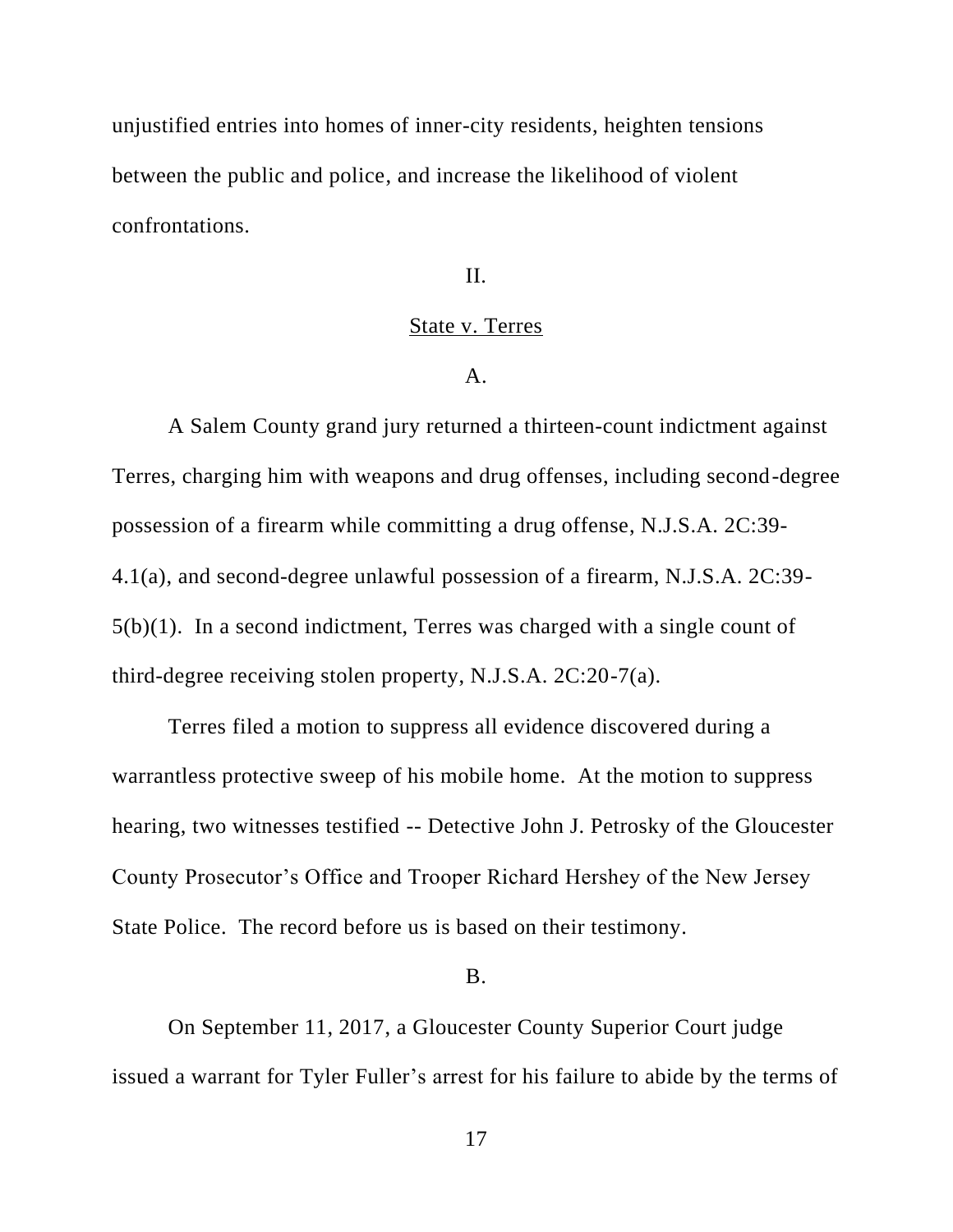his pre-trial release and to appear in court on a third-degree theft charge. The warrant included Fuller's last known address in Franklin Township, Gloucester County. Detective Petrosky, a member of the Gloucester County Prosecutor's fugitive unit, went to that address and learned that Fuller might be staying with Terres at the Ca Nook Trailer Park in Salem County. Because the trailer park was located in another county and within the jurisdiction of the Woodstown State Police Barracks, on September 13, Detective Petrosky spoke with Trooper Hershey to coordinate efforts to arrest Fuller. Trooper Hershey told Detective Petrosky that Terres was in the custody of the State Police and had been arrested for possessing "a large amount of narcotics."

Thereafter, Trooper Hershey learned from Terres that Fuller might be staying in the first building to the right in the trailer park. Trooper Hershey gave that information to Detective Petrosky who, that evening, visited that building but got no response when he knocked on the door.

On the morning of September 14, Detective Petrosky was informed that, two days earlier, Fuller had removed the electronic bracelet he had been wearing and that the bracelet had registered his last location as the Ca Nook Trailer Park. That same morning, Detective Petrosky and Sergeant Koller of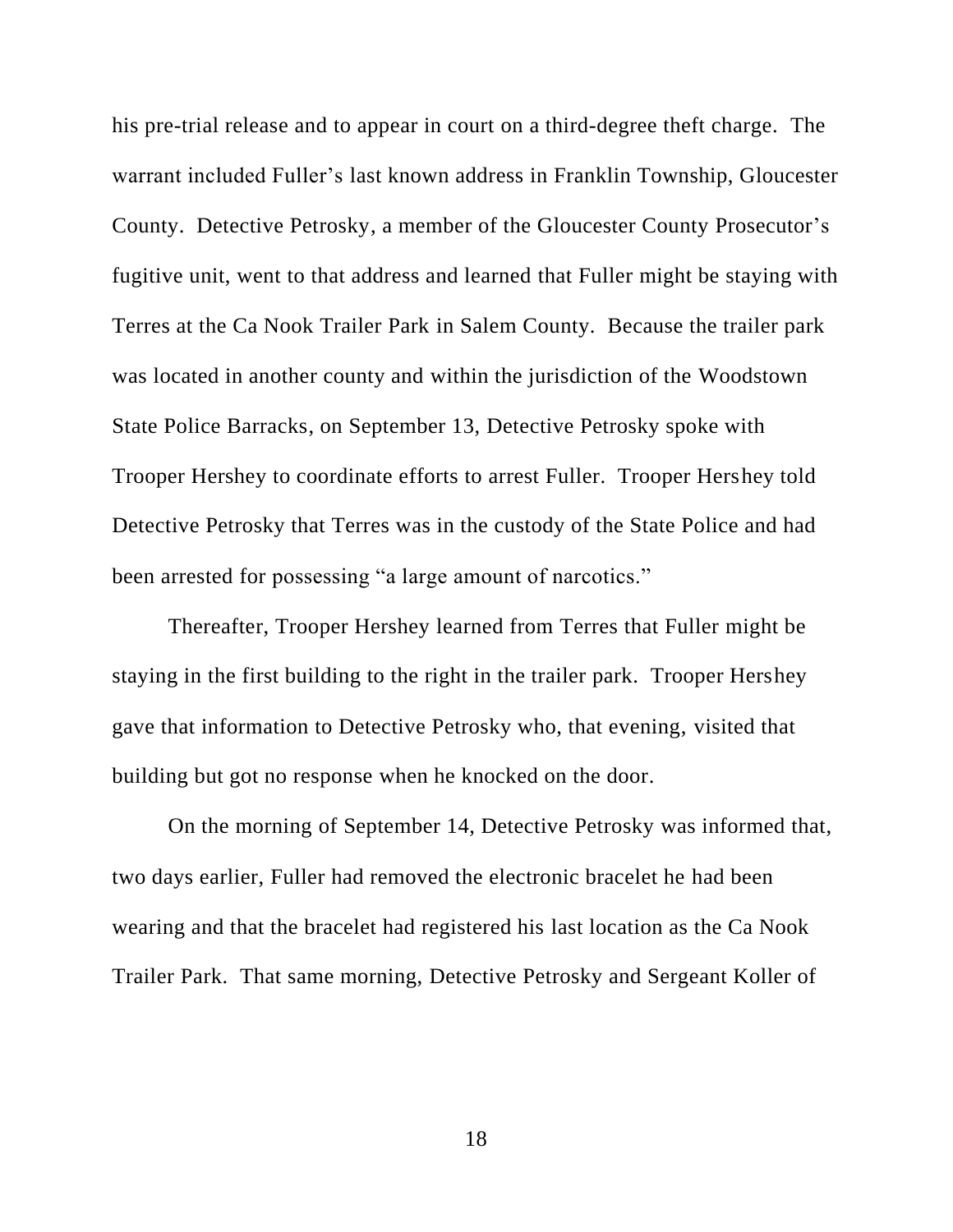the Prosecutor's Office, accompanied by Trooper Hershey and Trooper Smith, went to the trailer park to arrest Fuller. $<sup>7</sup>$ </sup>

The four officers went directly to the front building where Terres had said Fuller might be found. As Detective Petrosky and Trooper Hershey approached the front door, which was wide open, they observed two men inside, later identified as Mark Boston and William Willis. As soon as Petrosky announced their presence, Boston ran toward a bedroom. Detective Petrosky pursued him, believing that he might be Fuller, while Trooper Hershey stayed with Willis. In the bedroom, which was littered with loose bullets and shell casings, Detective Petrosky struggled with Boston and eventually handcuffed him. A computer check revealed that both Boston and Willis had outstanding warrants for their arrest.

Willis identified a photograph of Fuller shown to him and indicated that Fuller could be found in a back trailer. Willis stated that, minutes earlier, he had seen Fuller there with another male. The officers knew that the trailer described by Willis belonged to Terres. Willis warned the officers to "be careful. . . . There's two males back there." Sergeant Koller and Trooper

 $7$  Trooper Hershey testified that the trailer park was known to have a high incidence of criminal activity.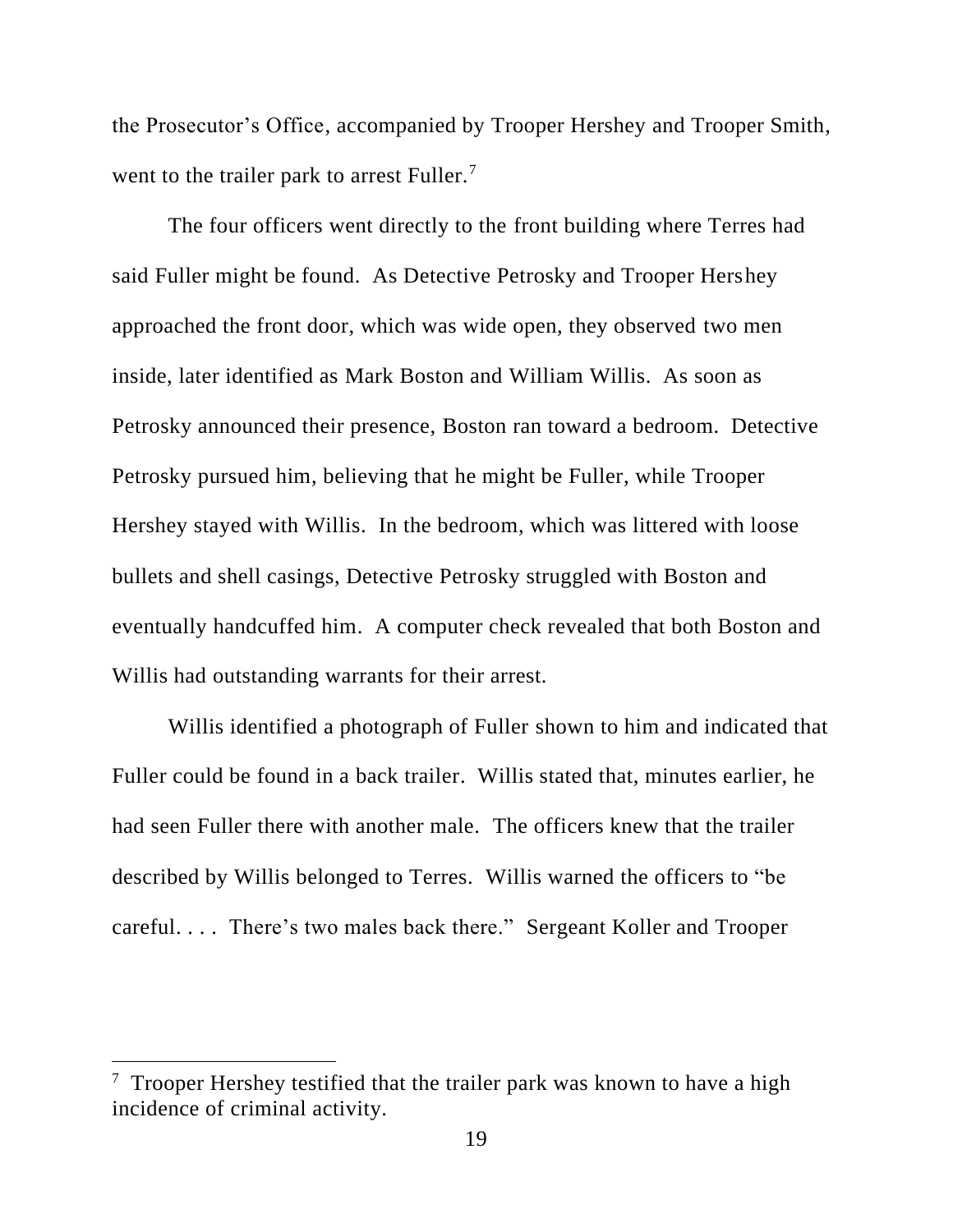Smith took charge of Boston and Willis while Detective Petrosky and Trooper Hershey proceeded to Terres's trailer two hundred yards away.

Once there, Detective Petrosky and Trooper Hershey split up to cover different sides of the trailer. Peering through one of the trailer's windows, Detective Petrosky observed Fuller talking to a woman later identified as Allison Terres. Petrosky yelled to Fuller to get to the ground and that he was under arrest. Disobeying that command, Fuller ran through the front door where he was intercepted by Trooper Hershey. When Detective Petrosky came to assist, Trooper Hershey had Fuller face down and handcuffed on the trailer's deck within five feet of the front door. At that moment, Hershey was attempting to pull a hypodermic needle from Fuller's pants pocket as Ms. Terres stood by the open door, holding a baby.

Detective Petrosky stepped over Trooper Hershey, who was still trying to secure the needle, and asked Ms. Terres, "where's the other male?" When Ms. Terres answered that no one else was inside, Detective Petrosky instructed her to move outside the doorway. Detective Petrosky shouted into the trailer, commanding that anyone inside was to come to the front door. With no response, Detective Petrosky stepped into the trailer and saw a cross bow hanging inside and arrows scattered about. He conducted a quick search of each room for the presence of the other man earlier mentioned by Willis.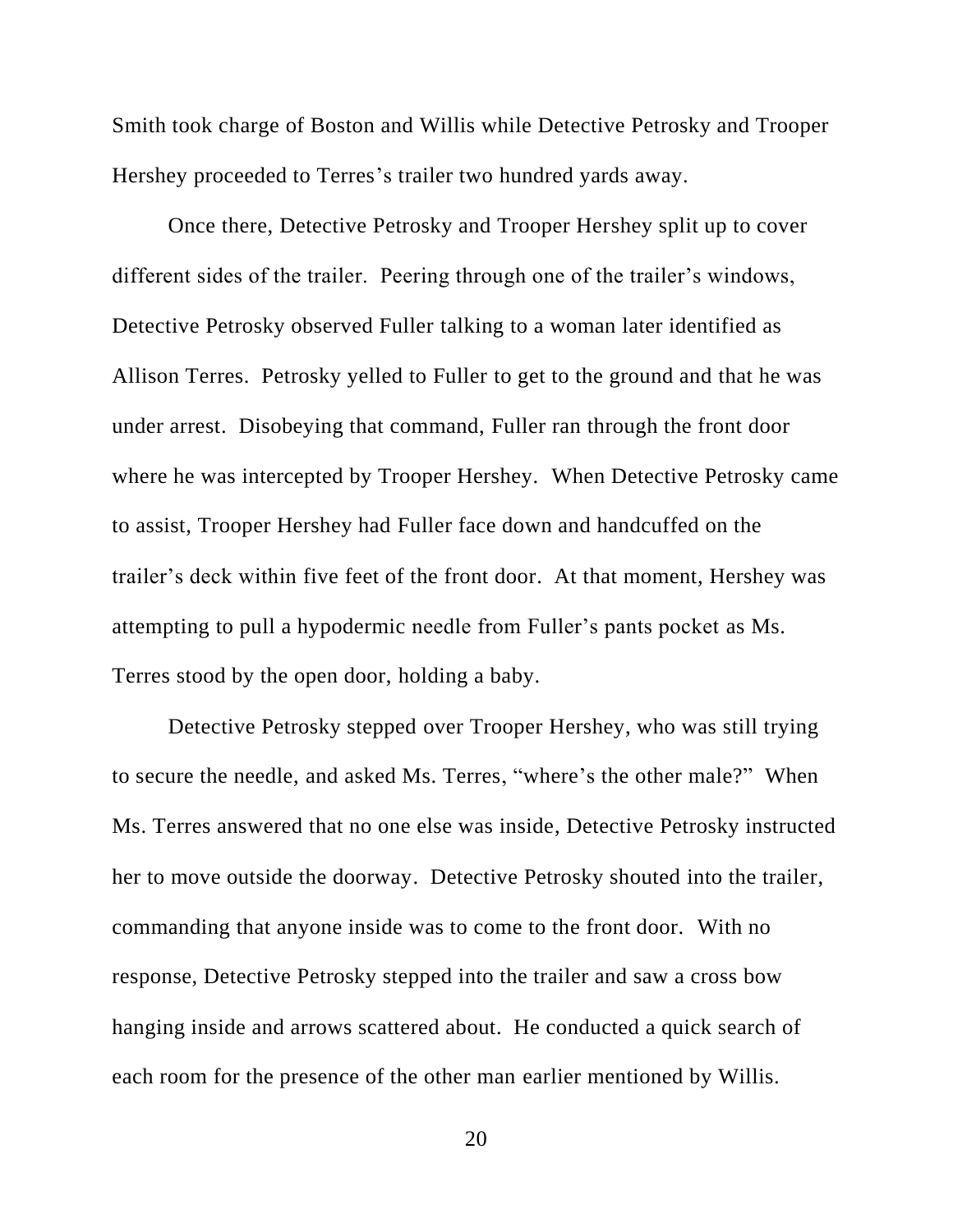During the sweep, Detective Petrosky observed behind a washer and dryer a three- to four-foot wide and three-foot deep hole in the floor partially covered by plywood. The hole appeared large enough for a person to hide under the residence. When Petrosky looked into the hole, he saw a handgun and the barrels of either shotguns or rifles. He did not touch any of the weapons. The sweep of the trailer lasted approximately three to five minutes.

Law enforcement officers secured the trailer overnight as Trooper Hershey applied for a search warrant. The next day, a search warrant was issued, and multiple weapons were seized from Terres's trailer.

## C.

The trial court denied the motion to suppress, finding that Detective Petrosky had conducted a lawful protective sweep of Terres's trailer. In reaching that conclusion, the court noted that (1) the trailer park was known to be a high crime area; (2) Fuller was arrested immediately outside the trailer, within feet of the doorway; (3) the officers received a warning that another male was inside the trailer and that they should be careful; (4) the officers had reason to believe that the trailer harbored an individual posing a danger; and (5) the sweep was limited in scope and duration. The court further determined that, based on the information acquired during the protective sweep, the search warrant was properly issued.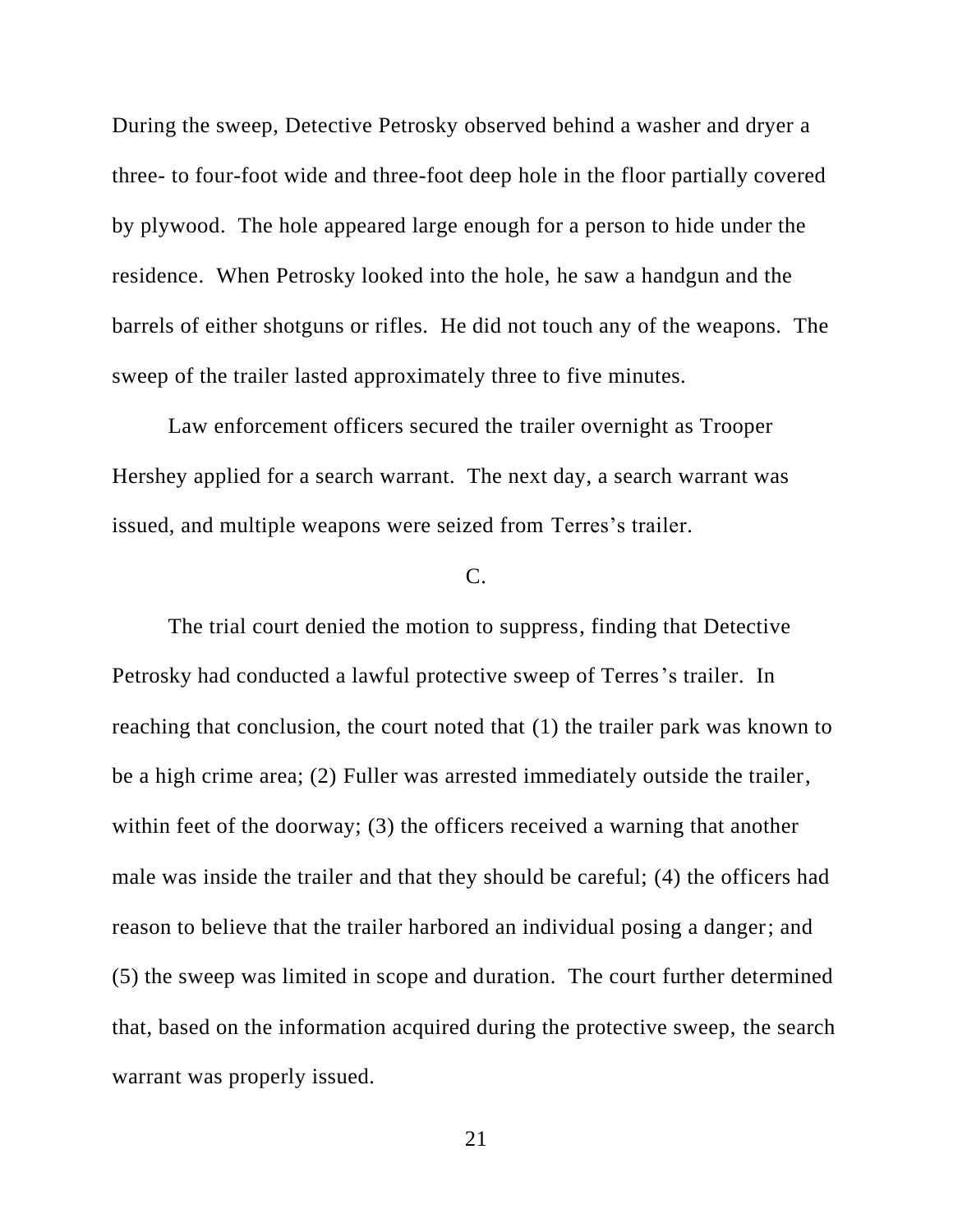D.

Following the denial of the suppression motion, Terres entered into a plea agreement with the State. Terres pled guilty to second-degree unlawful possession of a handgun and fourth-degree receiving stolen property, downgraded from a third-degree charge. The trial court sentenced Terres to a five-year prison term, subject to a forty-two-month period of parole ineligibility pursuant to N.J.S.A. 2C:43-6(c), on the handgun charge and to a three-year concurrent prison term on the receiving stolen property charge. $8$ Additionally, the court imposed fines and penalties. The remaining charges against Terres were dismissed in accordance with the terms of the plea agreement.

Terres appealed the denial of his motion to suppress.

### E.

In an unpublished opinion, the Appellate Division affirmed the trial court's order denying the motion to suppress. The Appellate Division first rejected Terres's constitutional challenge to the search of the building where

<sup>&</sup>lt;sup>8</sup> The Appellate Division, noting that the maximum sentence for a fourthdegree offense is eighteen months' imprisonment, remanded for resentencing on the receiving stolen property charge.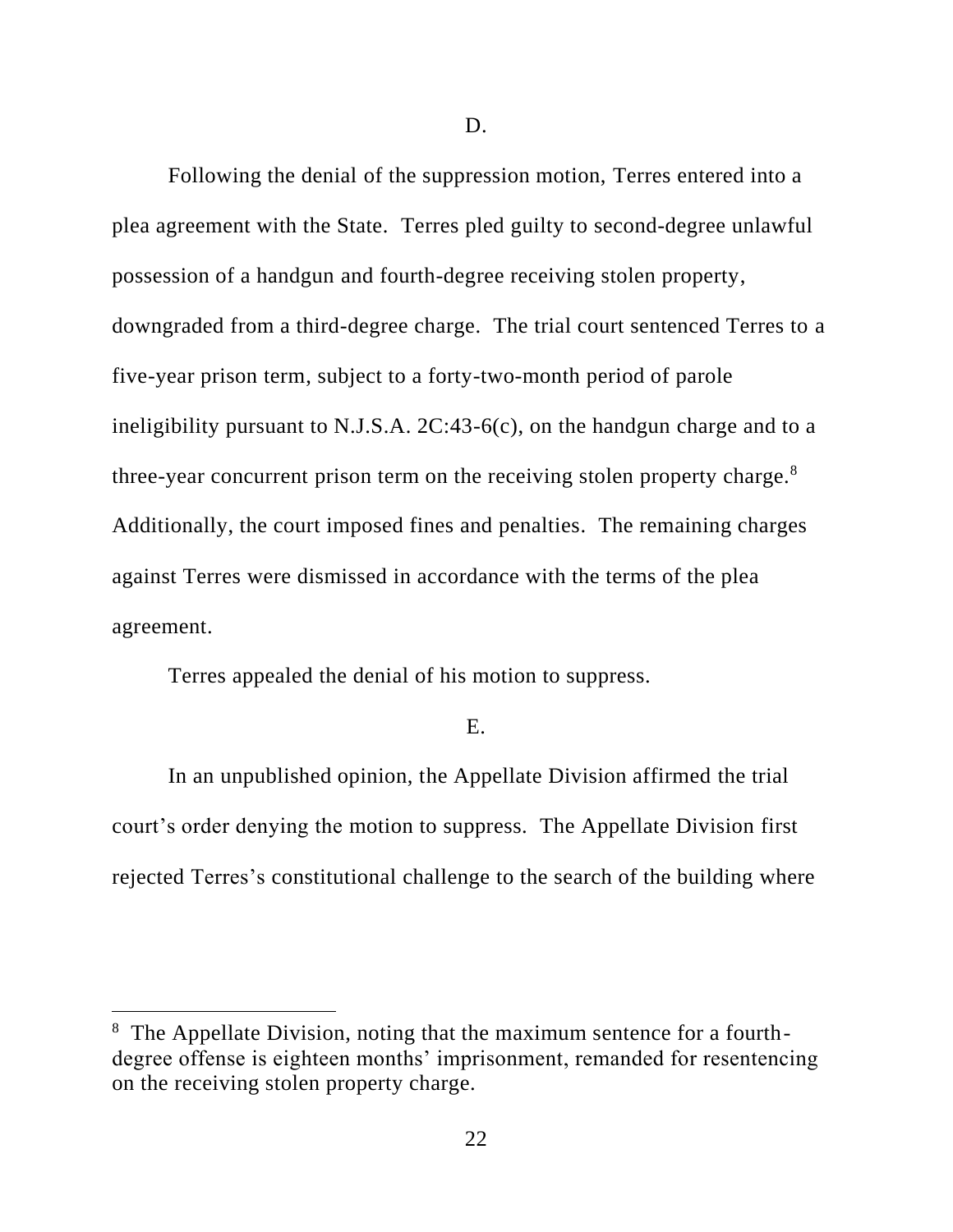Boston and Willis were arrested because the issue was not raised before the trial court and because it lacked merit.<sup>9</sup>

In upholding the constitutionality of the search of Terres's trailer, the Appellate Division determined that the trial court's factual findings were "supported by substantial credible evidence in the record." It acknowledged that New Jersey case law does not address the scenario "where an individual was apprehended just outside of a residence and the protective sweep included the inside of the residence." It nevertheless held "that the protective sweep conducted by Petrosky was lawful," based on principles articulated in Cope, 224 N.J. at 546-47 and Davila, 203 N.J. at 113 -- cases in which the police were already lawfully inside the home before the onset of the sweep.

The Appellate Division emphasized that "[t]he most important fact" was that the detective and trooper apprehended Fuller "just outside the trailer," "on the porch, which was connected to the trailer and arguably part of the residence." According to the Appellate Division, "the zone of danger to the [detective and trooper] included the trailer because the door to the trailer was just several feet away from where [they] were holding Fuller." The protective sweep of the dwelling, it explained, was a constitutionally permissible measure

<sup>&</sup>lt;sup>9</sup> Terres did not raise that issue in his petition for certification, and therefore we need not detail the Appellate Division's reasons for rejecting the issue on the merits.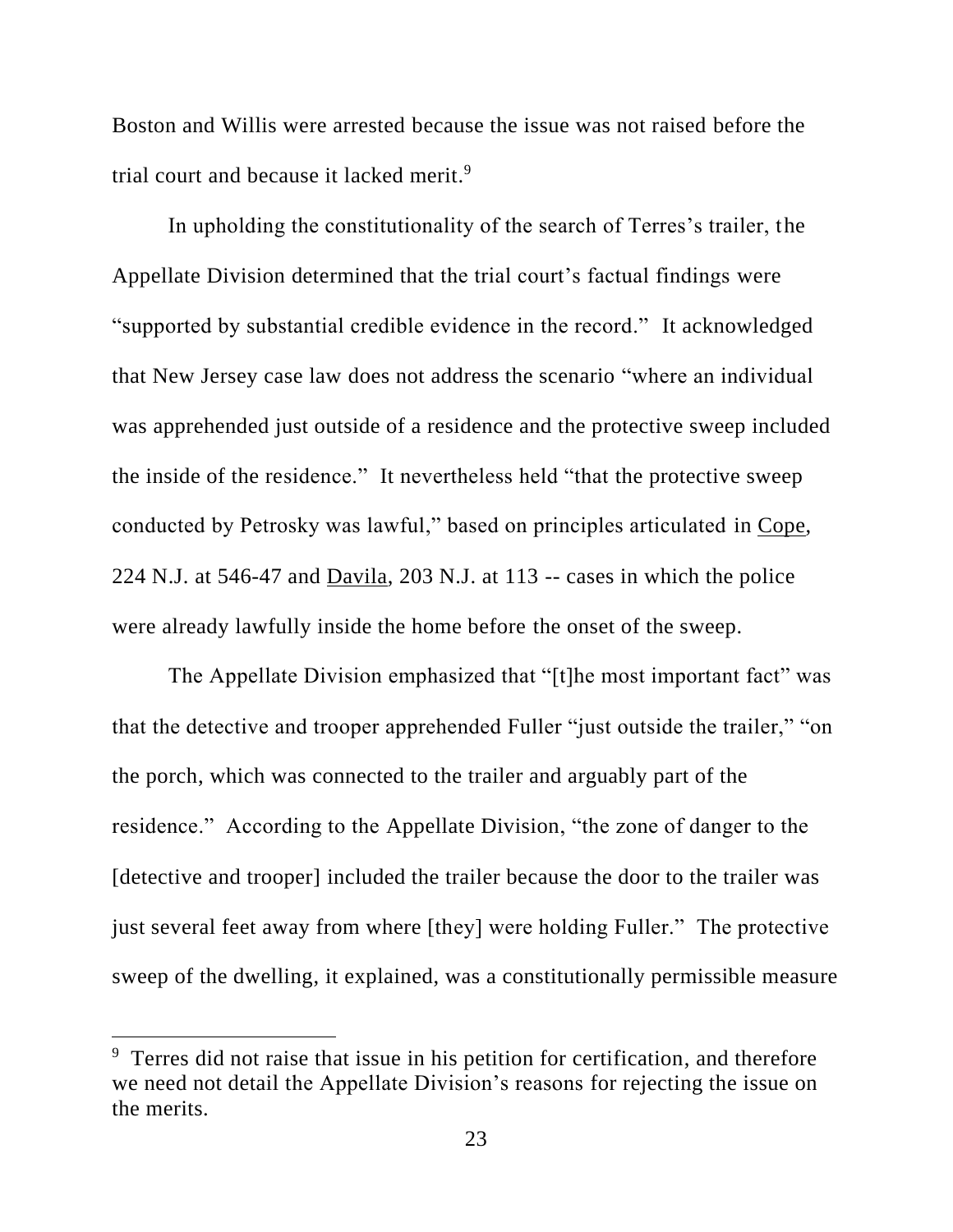to ensure the safety of the detective and trooper who were effectuating a valid arrest warrant. The Appellate Division concluded that the search warrant at issue was based on information lawfully obtained during the protective sweep.

After initially denying Terres's petition for certification, 244 N.J. 309 (2020), we granted both Terres's motion for reconsideration and his petition, 245 N.J. 471 (2021). We also granted the motions of the Attorney General and the ACDL-NJ and the National Association of Criminal Defense Lawyers (NACDL) to participate as amicus curiae.<sup>10</sup>

#### F.

#### 1.

Terres argues that no recognized exception to the warrant requirement permits police officers -- who arrest a suspect outside a home -- to enter the home to conduct a protective sweep solely based on a reasonable and articulable suspicion that their safety is imperiled. Terres stresses that unless the police have "a warrant, exigency or consent to allow them to alleviate their fears," entry into the home is forbidden.

Terres, moreover, contends that the protective sweep here violated the principles of Davila, 203 N.J. at 102-03, because Detective Petrosky was not lawfully inside the trailer before conducting a limited search and because he

<sup>&</sup>lt;sup>10</sup> The ACDL-NJ and NACDL filed a joint brief.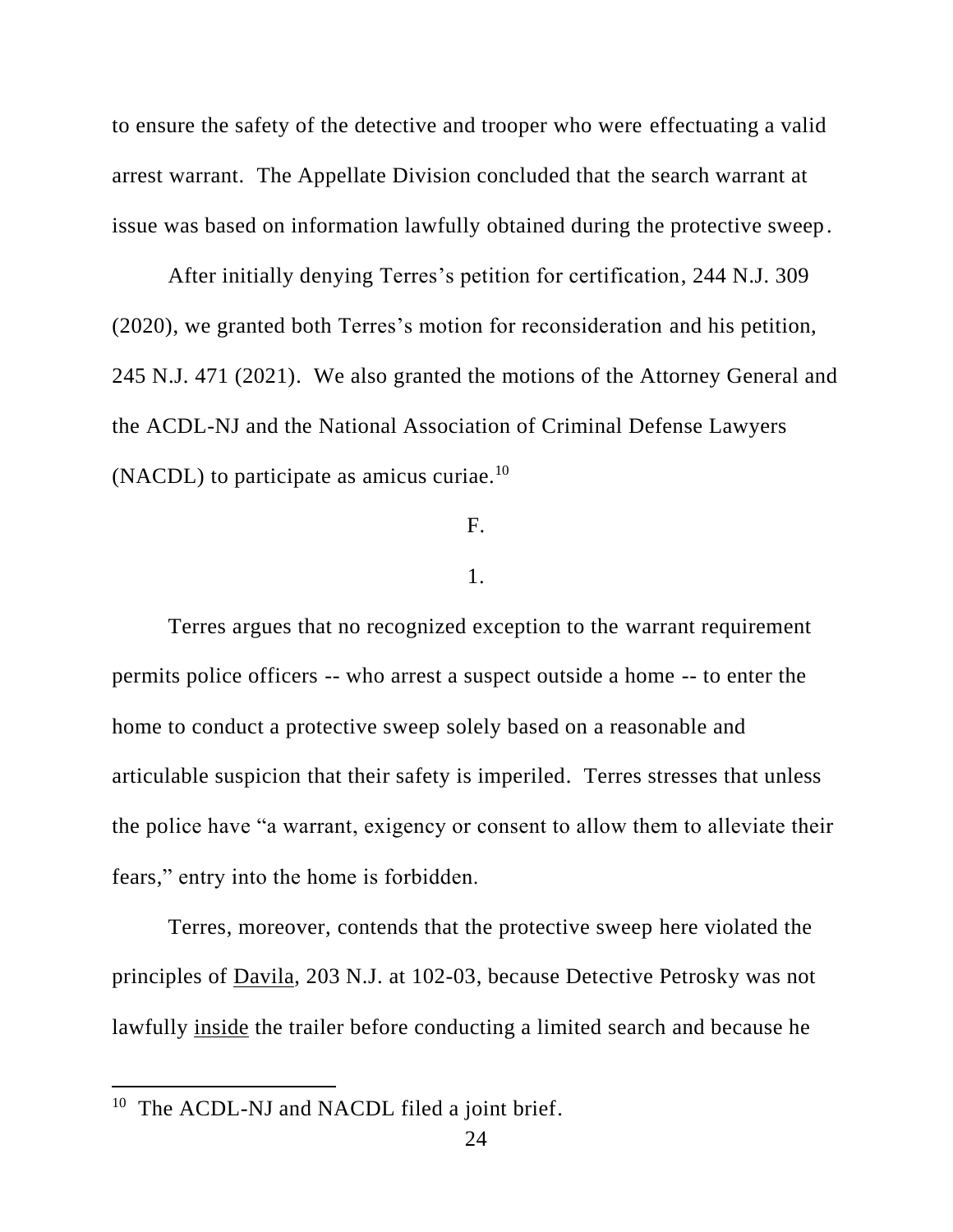did not have a "sufficient basis to believe the home harbored another individual who posed a danger to the officers." In his view, the exigency exception to the warrant requirement, which requires officers to have an objectively reasonable basis to believe they are facing an imminent danger, "strikes the appropriate balance between protecting police safety and the privacy of homes."

Terres also claims that, unlike the circuit courts of appeals cases cited by the State, Fuller's arrest outside Terres's home -- a third-party's home - cannot justify a protective sweep when the officers do not have a sufficient basis to believe that Fuller lived in Terres's residence.<sup>11</sup>

The ACDL-NJ and NACDL advance similar arguments to those presented by Terres.

### 2.

The State asserts that the dangers confronting police officers making an in-home arrest do not disappear when the arrest is made on the porch of the home, within feet of an open front door. For that reason, the State urges the

<sup>&</sup>lt;sup>11</sup> We decline to address the constitutional validity of the officers' entry into the first building because Terres did not raise that issue before the trial court, in his petition for certification, or in his motion for reconsideration. See State v. Cabbell, 207 N.J. 311, 327 n.10 (2011) (declining to address defendant's claim that was not raised in his petition for certification).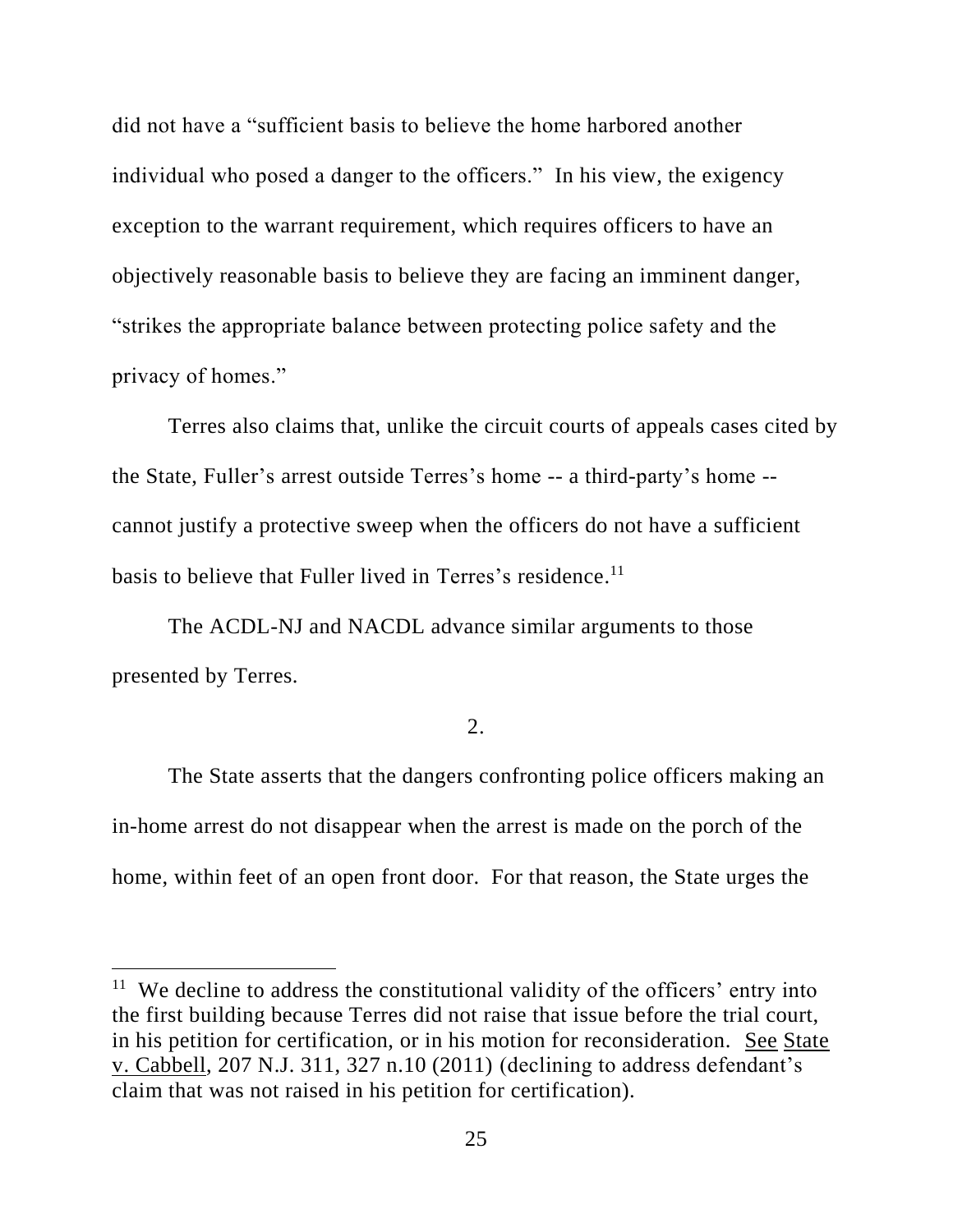Court to apply the paradigm in Maryland v. Buie to cases where an arrest is made directly outside a home. Under that approach, police officers may conduct a protective sweep in areas within the home "immediately adjoining the place of arrest without any particular justification" and extend the sweep, based on reasonable and articulable suspicion, to areas that may be harboring a dangerous individual. The State catalogues a number of federal and state courts that have applied the protective-sweep doctrine in Buie when arrests were made outside the home.

The State highlights the circumstance in this case that, it claims, "developed spontaneously, without time for 'calm reflection or sustained deliberation' [by] the two officers," quoting State v. Frankel, 179 N.J. 586, 599 (2004). The totality of the circumstances, the State submits, gave Detective Petrosky a reasonable and articulable suspicion to believe that a potentially dangerous individual could have launched an attack from the mobile home.

The Attorney General echoes many of those arguments and adds that the rationale for a protective sweep is no different whether a suspect is arrested at his own home or a third-party's home because the danger to the arresting officers is the same.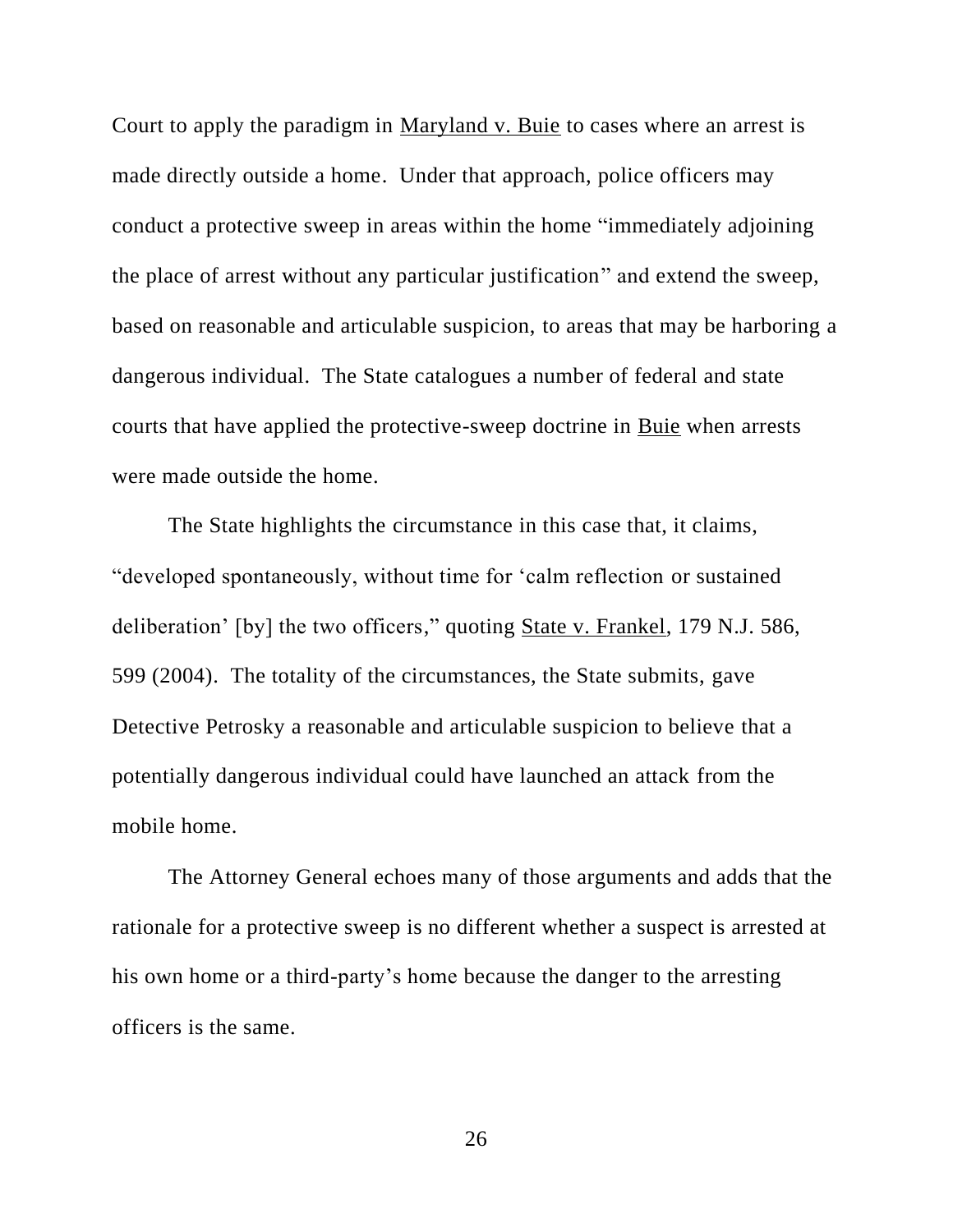#### A.

We begin with some familiar principles governing appellate review. We should defer to a trial court's factual findings in deciding a motion to suppress, "so long as those findings are 'supported by sufficient credible evidence in the record.'" State v. Elders, 192 N.J. 224, 243 (2007) (quotation omitted). In contrast, "our review of legal matters is de novo," and therefore "[w]e owe no deference to a trial or appellate court's interpretation of the law." State v. Hathaway, 222 N.J. 453, 467 (2015) (citing State v. Vargas, 213 N.J. 301, 327 (2013)).

The issue before us is one of first impression. We must determine whether the police have a right to conduct a protective sweep of a home when an arrest is made outside the home and, if so, the requisite justification for a warrantless entry and protective sweep. In doing so, we must balance two important values: an individual's fundamental privacy right in the home and the significant state interest in officer safety.

### B.

Both the Fourth Amendment to the United States Constitution and Article I, Paragraph 7 of the New Jersey Constitution ensure "[t]he right of the people to be secure in their . . . houses . . . against unreasonable searches and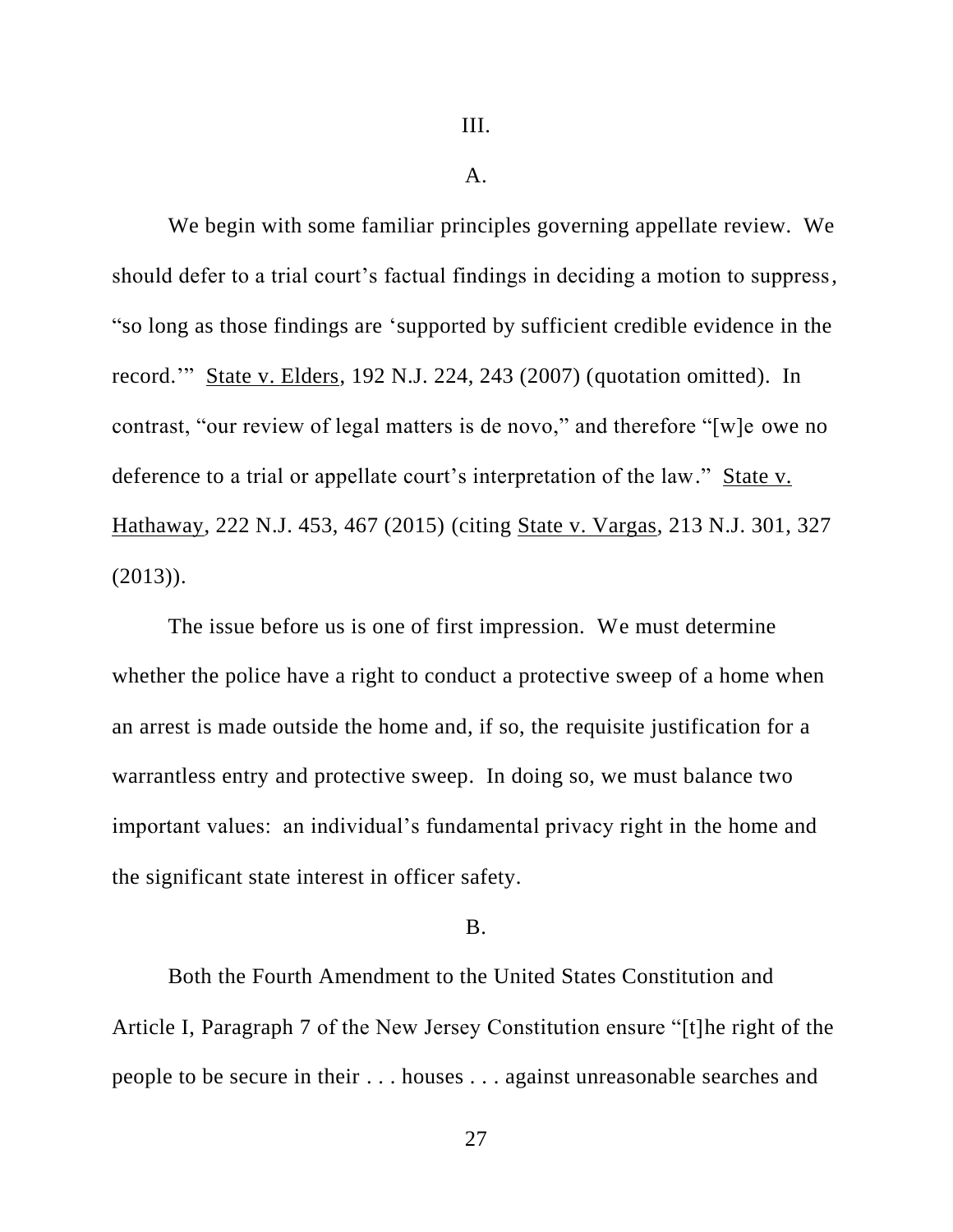seizures, shall not be violated." "The fundamental privacy interests of the home are at the very core of the protections afforded by our Federal and State Constitutions." Brown, 216 N.J. at 526 (citing State v. Evers, 175 N.J. 355, 384 (2003)). "[W]hen it comes to the Fourth Amendment, the home is first among equals." Florida v. Jardines, 569 U.S. 1, 6 (2013). Indeed, "physical entry of the home is the chief evil against which the wording of the Fourth Amendment is directed." United States v. U.S. Dist. Court, 407 U.S. 297, 313 (1972); see also Brown, 216 N.J. at 526-27 (quoting same).

Thus, the warrantless search of a home is "'presumptively unreasonable' and 'must be subjected to particularly careful scrutiny.'" Edmonds, 211 N.J. at 129 (quoting State v. Bolte, 115 N.J. 579, 585 (1989)). The warrantless search of a home is permissible only if the search falls within "one of the 'few specifically established and well-delineated exceptions' to the warrant requirement." Id. at 130 (quoting Frankel, 179 N.J. at 598). "One such exception is the protective sweep doctrine." Bryant, 227 N.J. at 70 (citing Davila, 203 N.J. at 125). "The State bears the burden of proving by a preponderance of the evidence the validity of a warrantless" protective sweep. See Cope, 224 N.J. at 546 (quoting Edmonds, 211 N.J. at 128).

The United States Supreme Court articulated the rationale and contours of a warrantless protective sweep in the case of an in-home arrest in Maryland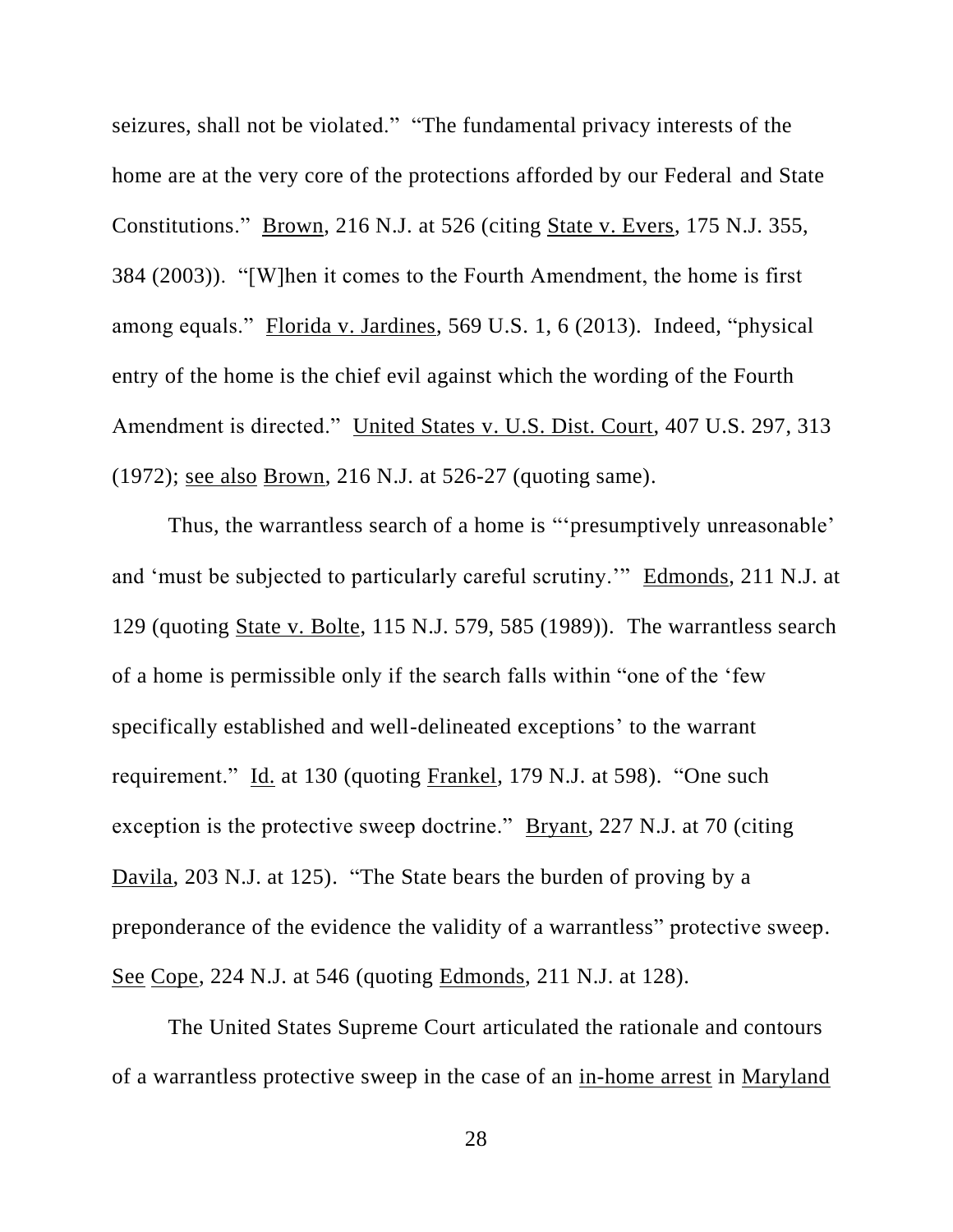v. Buie, 494 U.S. 325 (1990). In Buie, armed with an arrest warrant, police officers entered the defendant's home where they arrested him. Id. at 328. While searching the residence for the presence of others, the police discovered evidence incriminating the defendant. Ibid. The defendant challenged the lawfulness of the search. The competing concerns were the defendant's privacy interests in his home, where he was arrested, and the officers' interests in "tak[ing] reasonable steps to ensure their safety after, and while making, the arrest." Id. at 333-34.

In addressing those concerns, the Court recognized that "an in-home arrest puts the officer at the disadvantage of being on his adversary's 'turf'" and in possible jeopardy of "[a]n ambush in a confined setting of unknown configuration." Id. at 333. In such a scenario, officers have an interest in ensuring that the residence "is not harboring other persons who are dangerous and who could unexpectedly launch an attack." <u>Ibid.</u> The Court compared the need for officer-safety precautions in the setting of an in-home arrest to that of an officer's right during a street encounter to conduct a limited pat down of a suspect for weapons when the officer has a reasonable "belief, based on specific and articulable facts, and not on a mere inchoate and unparticularized suspicion or hunch, that he is dealing with an armed and dangerous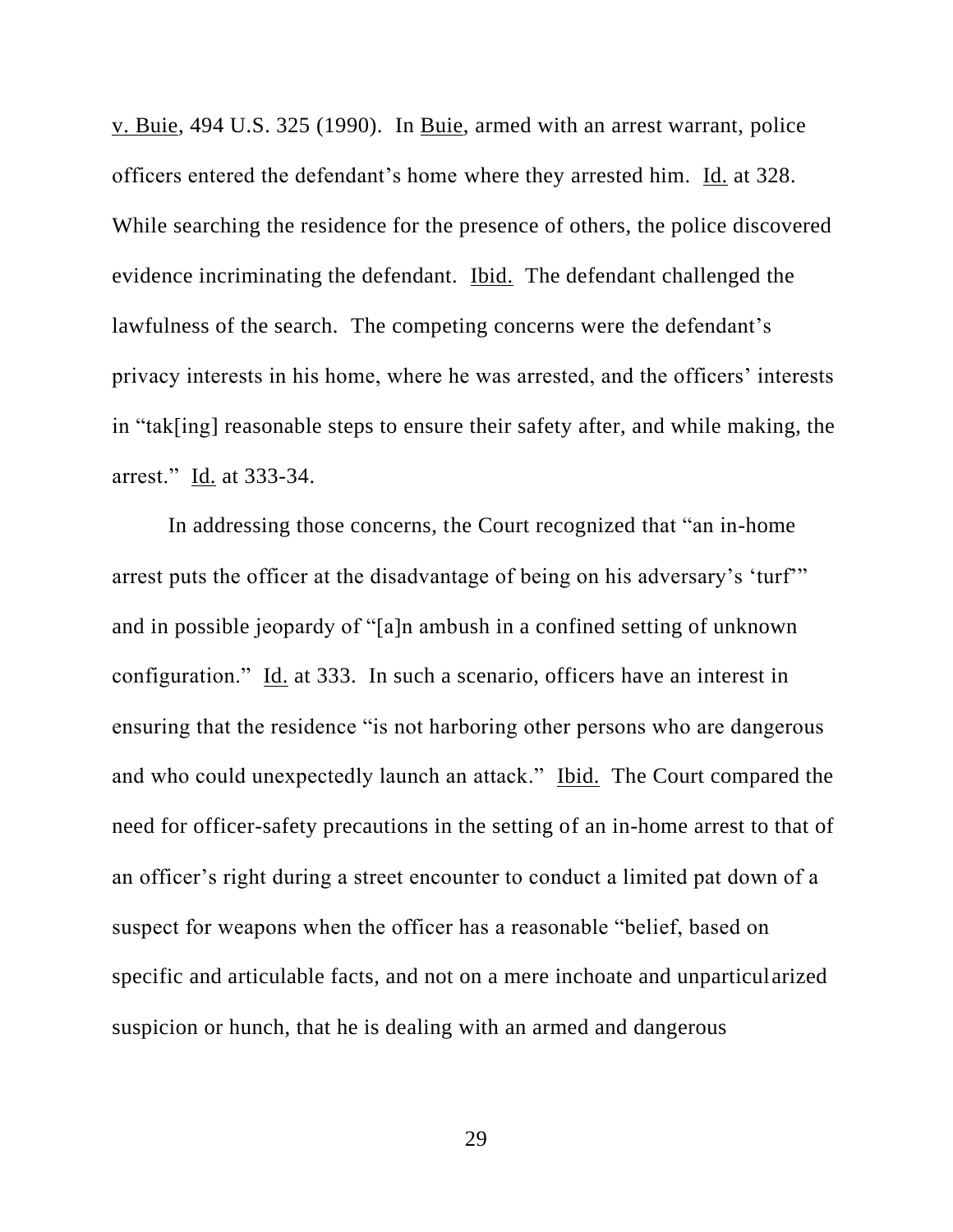individual." Id. at 332 (internal quotation marks omitted) (quoting Terry v. Ohio, 392 U.S. 1, 21, 24, 27 (1968)).

The Court set forth a two-tiered standard governing the scope of a protective search of a residence during an in-home arrest: (1) "[O]fficers could, as a precautionary matter and without probable cause or reasonable suspicion, look in closets and other spaces immediately adjoining the place of arrest from which an attack could be immediately launched"; and (2) officers could search beyond those adjoining areas based on "articulable facts which, taken together with the rational inferences from those facts, would warrant a reasonably prudent officer in believing that the area to be swept harbors an individual posing a danger to those on the arrest scene." Id. at 334.

Our Court has also placed strict limits on the scope of the protectivesweep doctrine when, in a non-arrest context, police officers are "lawfully" in a home "for a legitimate purpose," such as by consent. Davila, 203 N.J. at 102-03. In that scenario, "[a] protective sweep may only occur when . . . the officers on the scene have a reasonable articulable suspicion that the area to be swept harbors an individual posing a danger." Id. at 102. Even so, a "sweep will be upheld only if (1) it is conducted quickly; and (2) it is restricted to places or areas where the person posing a danger could hide." Ibid. Importantly, we warned in Davila that "[t]he police cannot create the danger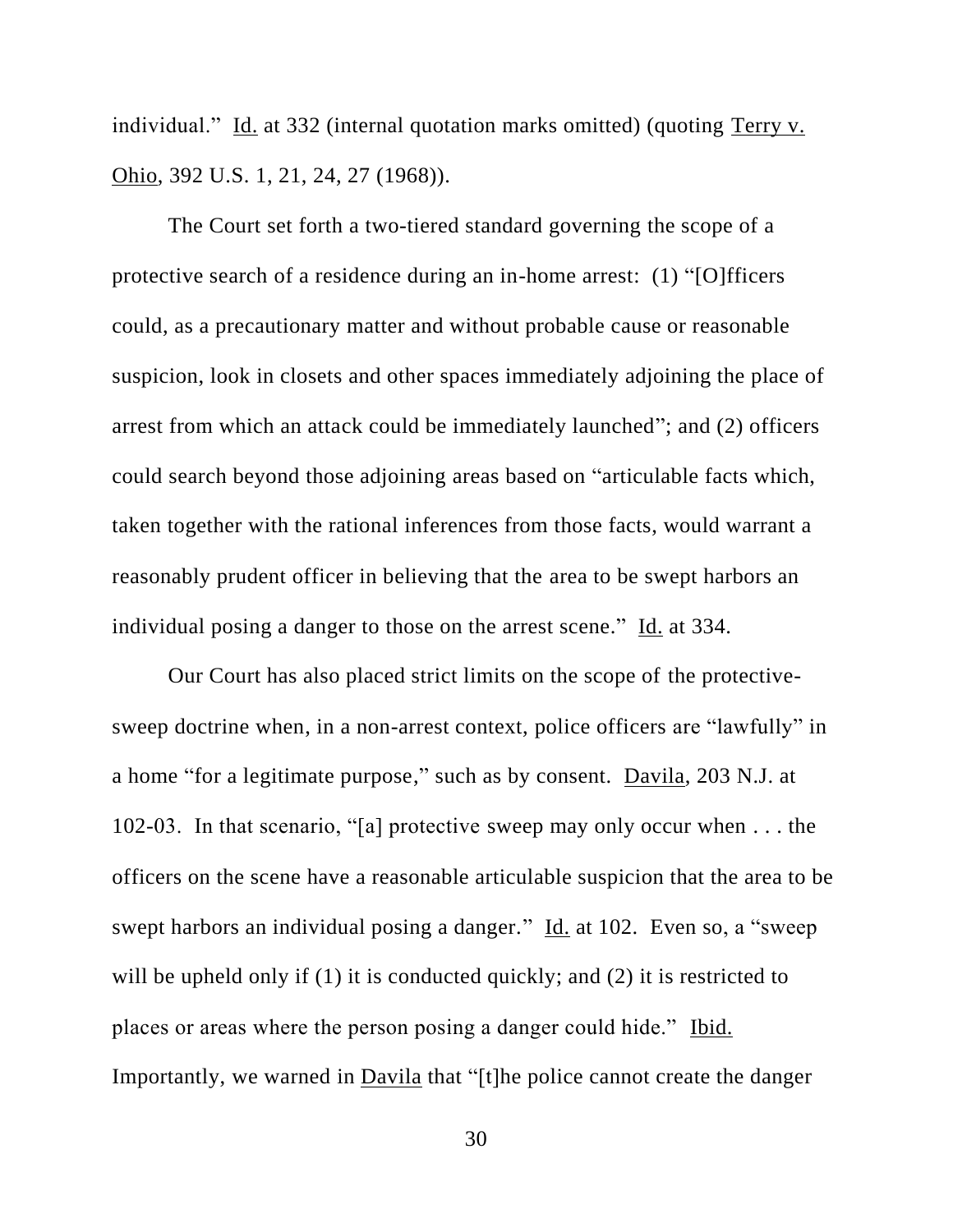that becomes the basis for a protective sweep, but rather must be able to point to dangerous circumstances that developed once the officers were at the scene." Id. at 103.

The distinguishing feature in the case before us is that the arrests occurred outside the homes of Radel and Terres. That is no insignificant factor because, generally, "the Fourth Amendment has drawn a firm line at the entrance to the house. Absent exigent circumstances, that threshold may not reasonably be crossed without a warrant." Payton v. New York, 445 U.S. 573, 590 (1980). The circumstances presented here were not addressed or perhaps anticipated in Buie. The threat to an officer may be no less if the arrest is made five feet within or five feet outside the open door of a home if the officer has a reasonable and articulable suspicion that an individual harboring inside poses an imminent danger. The "radius of danger" facing police officers making an arrest is not lessened by facile distinctions. See Cope, 224 N.J. at 547.

Although the United States Supreme Court and our Court have not had occasion to determine whether and in what form the protective-sweep doctrine permits a warrantless entry into a home when an arrest occurs directly outside the home, many federal circuit courts of appeals and state courts have spoken to the issue.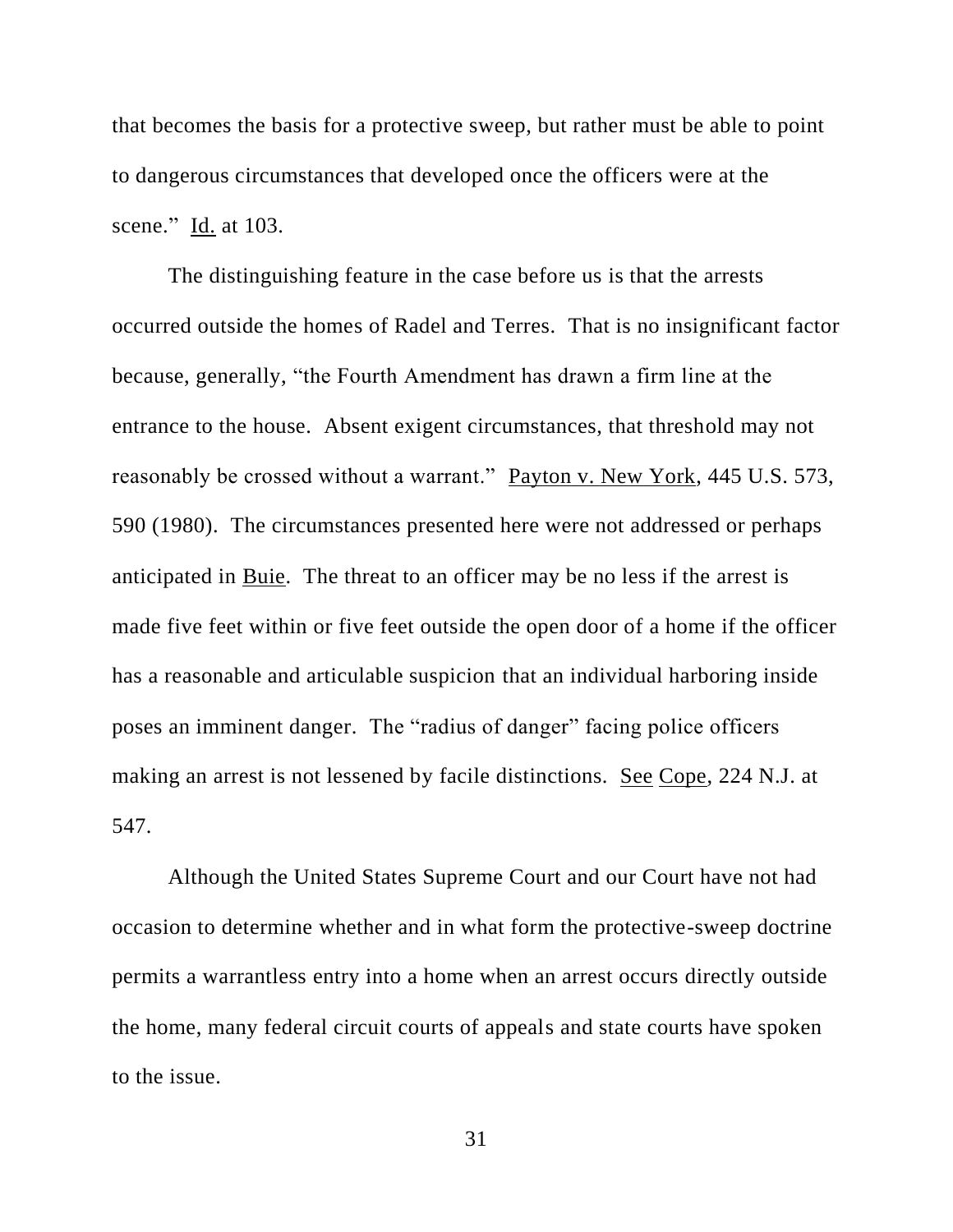C.

The United States Third Circuit Court of Appeals in United States v. White held that "a sweep incident to an arrest occurring just outside the home must be analyzed under the second prong of the Buie analysis," 748 F.3d 507, 510 (3d Cir. 2014) (quoting Sharrar v. Felsing, 128 F.3d 810, 824 (3d Cir. 1997), abrogated on other grounds by Curley v. Klem, 499 F.3d 199, 209 (3d Cir. 2007)), and "that Buie's prong [one] exception is not available," id. at 511. The court emphasized that "the Fourth Amendment draws 'a firm line at the entrance to the house,' which 'must be not only firm but also bright.'" Ibid. (first quoting Payton, 445 U.S. at 590; and then quoting Kyllo v. United States, 533 U.S. 27, 40 (2001)). Guided by that principle, the court reasoned that "[w]hen an arrest occurs just outside of the home, the unassailable public policy of protecting law enforcement officers, as well as victims, bystanders, and even assailants, is appropriately balanced with the Fourth Amendment right to be free of unreasonable searches and seizures by application of Buie's prong [two]."  $\underline{Id}$ . at 513.

Other federal circuit courts of appeals have applied Buie's prong two -the reasonable and articulable suspicion requirement -- in authorizing a protective sweep of a residence when the arrest is made just outside the home. See, e.g., Lawlor, 406 F.3d at 41 ("[A] protective sweep may be conducted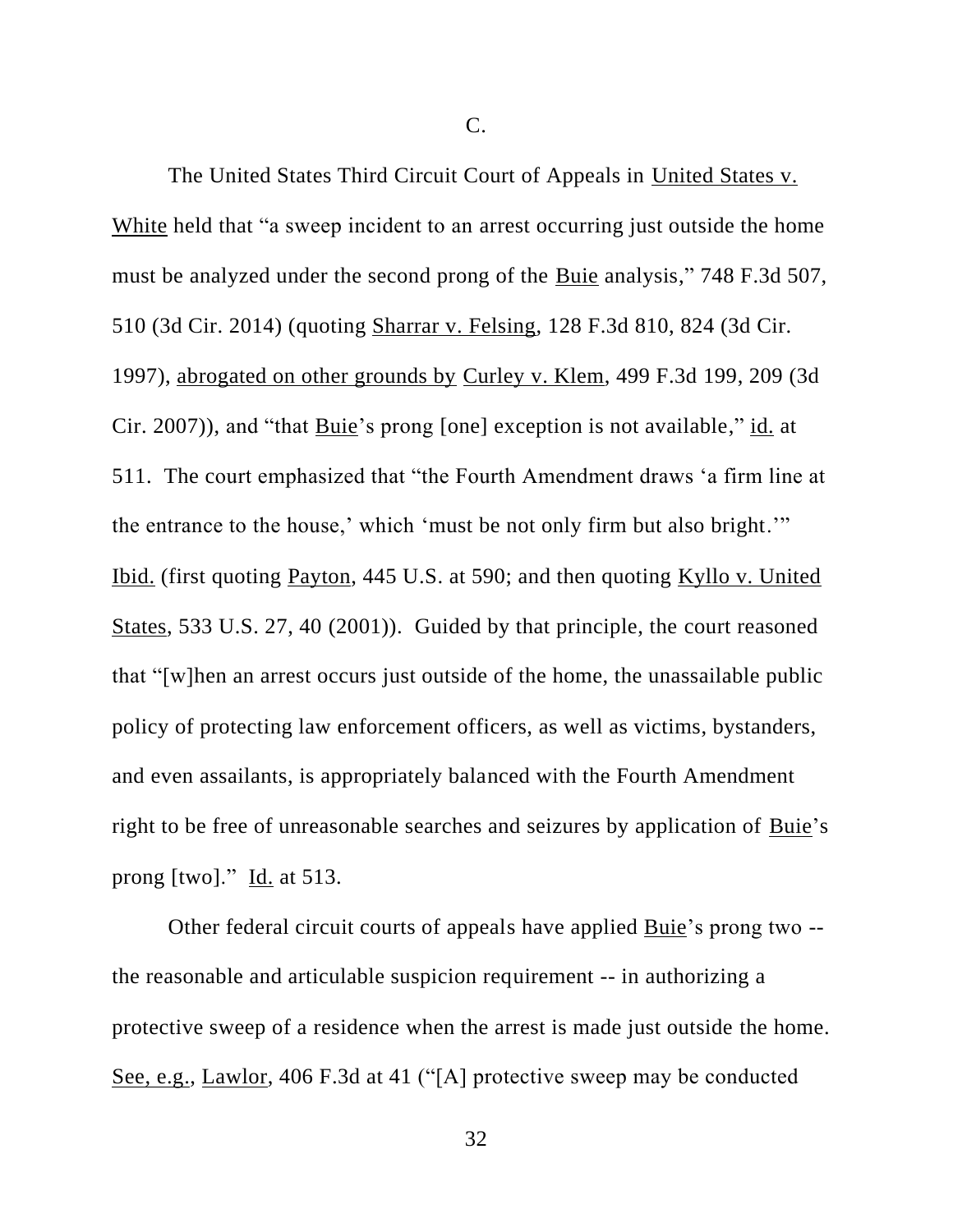following an arrest that takes place just outside the home, if sufficient facts exist that would warrant a reasonably prudent officer to fear that the area in question could harbor an individual posing a threat to those at the scene." (footnote omitted) (citations omitted)); United States v. Wilson, 306 F.3d 231, 238-39 (5th Cir. 2002) (determining that after the defendant's arrest five-to-six feet outside his apartment's partially opened front door, a protective sweep was authorized based on reasonable and articulable suspicion that another person inside might pose a danger); United States v. Colbert, 76 F.3d 773, 776-77 (6th Cir. 1996) ("[T]he fact that the arrest takes place outside rather than inside the home affects only the inquiry into whether the officers have a reasonable articulable suspicion that a protective sweep is necessary by reason of a safety threat." (citation omitted)); United States v. Cavely, 318 F.3d 987, 995 (10th Cir. 2003) (stating that "exigencies" accompanying an arrest just outside of a residence may warrant "a protective sweep" when the officers have reasonable and articulable suspicion that the home is harboring an individual posing a danger to them (citation omitted)).

State courts also apply the second Buie prong to protective sweeps inside the home following an arrest outside the residence. See, e.g., Brumley v. Commonwealth, 413 S.W.3d 280, 285-88 (Ky. 2013) (finding that arrest outside of a trailer did not justify a protective sweep inside because the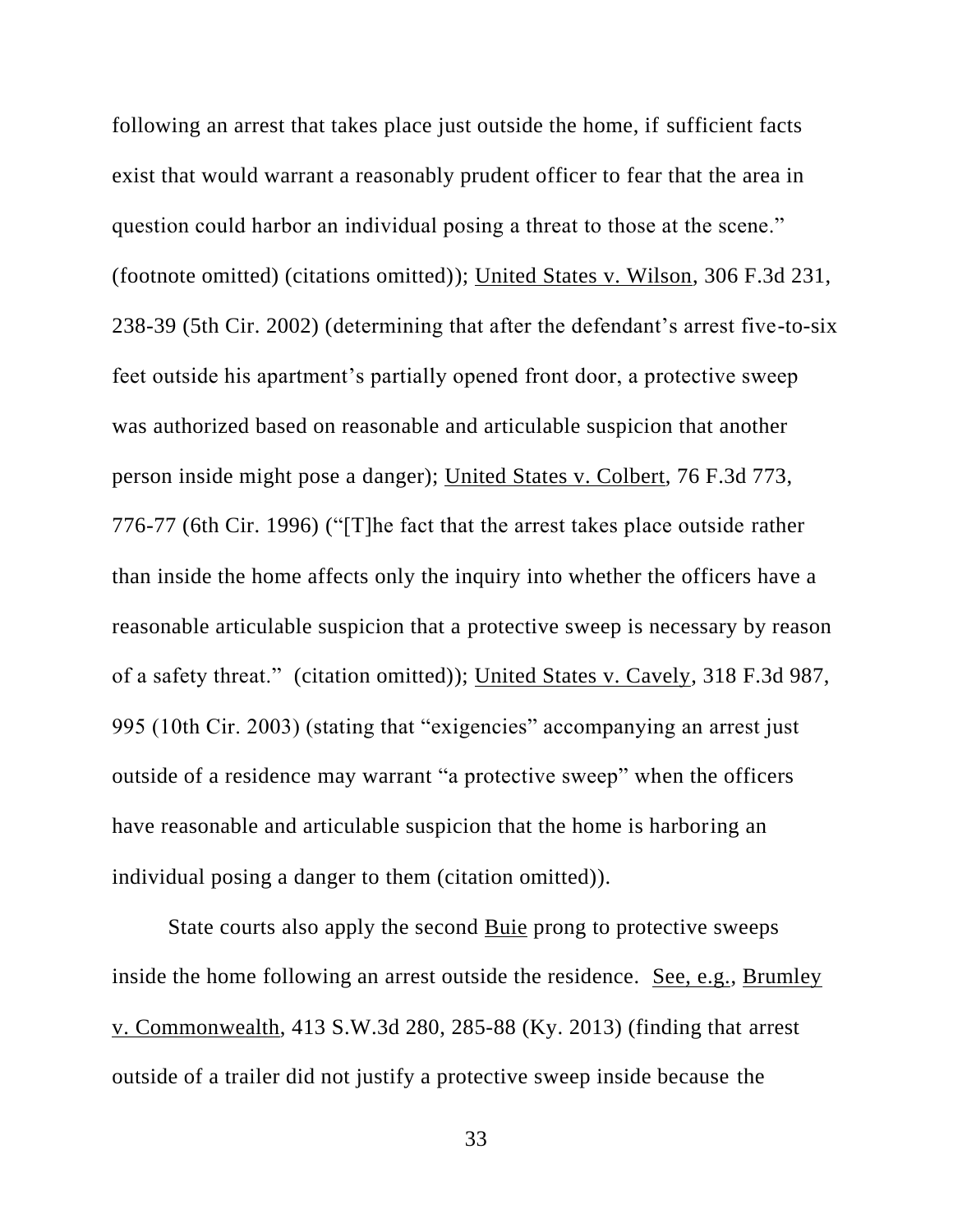Commonwealth did not satisfy the second prong of Buie); State v. Revenaugh, 992 P.2d 769, 773 (Idaho 1999) (holding "that the 'protective sweep' exception to the warrant requirement applies when the suspect is arrested/detained outside the residence, provided that the officers have the requisite reasonable, articulable suspicion necessary to support the sweep").

#### D.

We have no doubt that, in certain circumstances, police officers may face as serious a threat to their safety by making an arrest "just outside a home" as they would by making an in-home arrest. See Colbert, 76 F.3d at 776. In balancing the fundamental privacy rights afforded to the home under the Fourth Amendment and Article I, Paragraph 7 of the New Jersey Constitution and the unquestionable need to ensure officer safety when an arrest is made in the area immediately outside a home, the justification for entry into the home to conduct a protective sweep must be based on the second prong in Buie -- whether the officers have a reasonable and articulable suspicion "that the area to be swept harbors an individual posing a danger to those on the arrest scene," 494 U.S. at 334. Accord White, 748 F.3d at 510-13.

Whether police officers making an arrest just outside a home have a reasonable and articulable suspicion of a safety threat necessitating a protective sweep of parts or all of the residence will depend on the facts known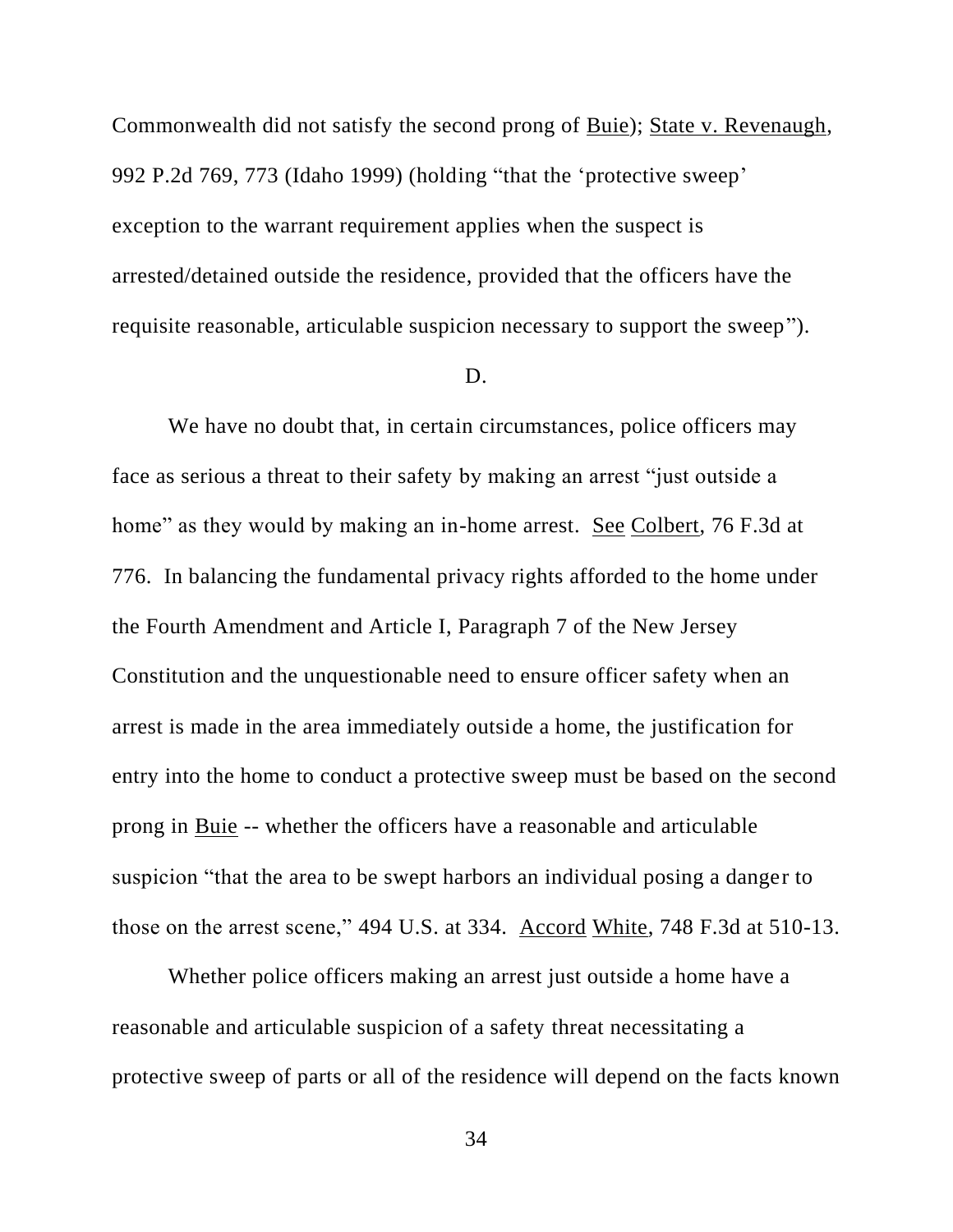to the officers at the time. See Colbert, 76 F.3d at 776-77. An "unparticularized suspicion" or a "hunch" that an attack may be launched from a residence will not be sufficient to justify breaching the threshold of a home and undertaking a protective search. See Buie, 494 U.S. at 332 (quoting Terry, 392 U.S. at 27). Courts must "look at the totality of the circumstances to determine if there is an 'individualized, rather than generalized, suspicion,'" Bryant, 227 N.J. at 70 (quoting Davila, 203 N.J. at 129), understanding that "[t]here is no mathematical formula to determine what amount of suspicion is reasonable," ibid. (citing State v. Pineiro, 181 N.J. 13, 27 (2004)).

The federal circuit courts of appeals in assessing whether a protective sweep was justified under prong two of Buie -- when an arrest has been made just outside a home -- have focused on the quantity and quality of the articulable facts that prompted the sweep. See Sharrar, 128 F.3d at 824.

In <u>Lawlor</u>, the First Circuit upheld a protective sweep of a home. In that case, two Maine State Troopers arrived at a home after a concerned citizen reported hearing a gunshot and seeing a brawl involving two men outside a residence. 406 F.3d at 38-39. When the first trooper arrived at the scene he observed the defendant, who was armed with a two-by-four, and another man yelling at each other in front of the house, and an unknown woman standing in the doorway. Id. at 39. The trooper handcuffed the two men and observed two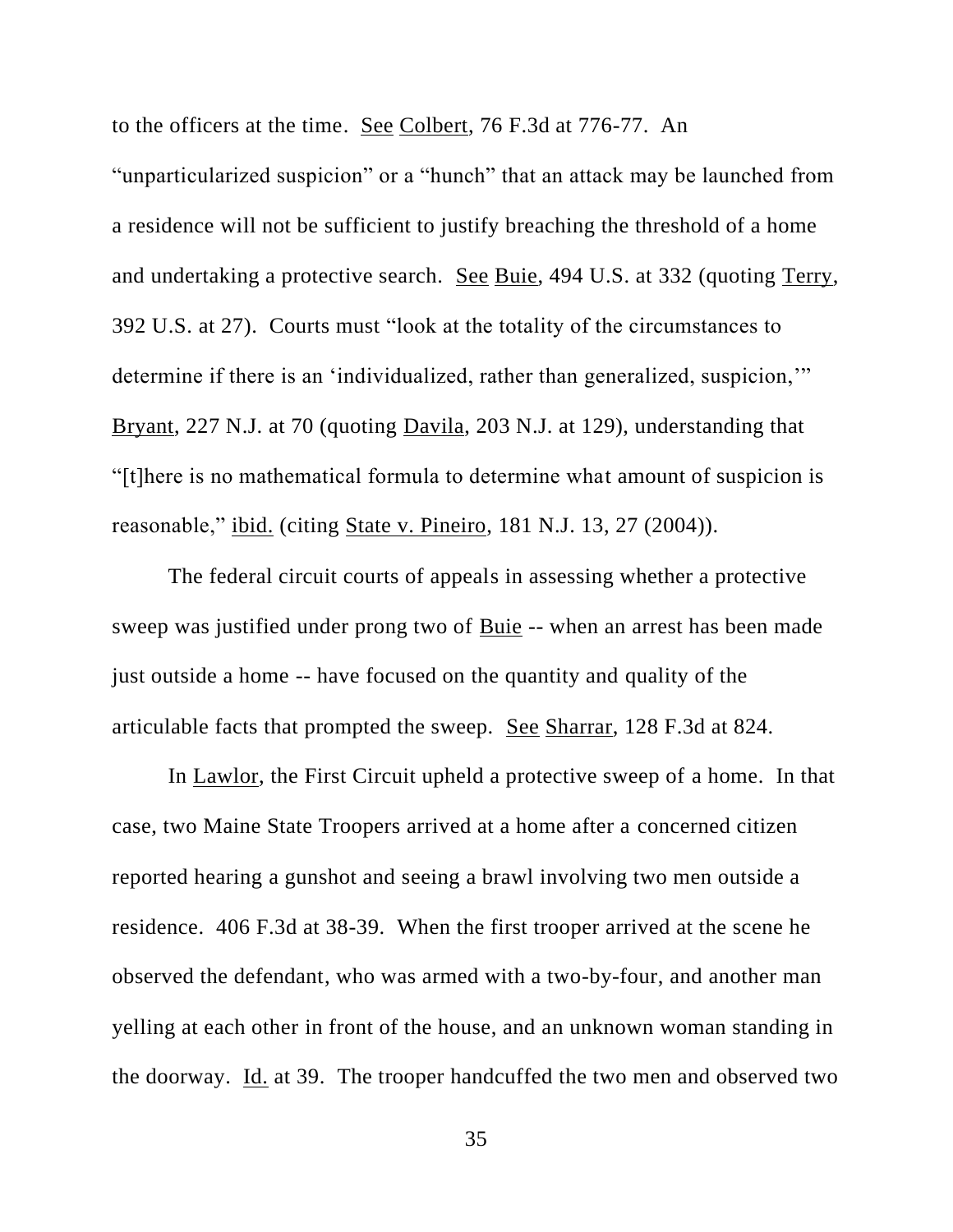spent shotgun shells in front of the doorway but no gun. Ibid. The trooper had reason to believe that the defendant lived in the house with his brother and that the occupants were involved in drug-related activities. Ibid. In addition, over the years, the trooper observed people entering and leaving the house. Ibid. When the trooper asked the defendant for the location of the gun, the defendant shrugged his shoulders. Ibid. The First Circuit concluded that "[a] reasonably prudent officer in [the trooper's] position would have been warranted in fearing that the residence harbored an individual posing a danger to those at the scene" and therefore justified in conducting a protective sweep. Id. at 42 (footnote omitted).

In Colbert, the Sixth Circuit determined that the protective search did not conform with the constitutional dictates outlined in Buie. 76 F.3d at 775. In that case, law enforcement officers staked out the defendant's apartment for the purpose of arresting him on a warrant charging him with escape related to his prior convictions for weapons and assault offenses. Ibid. The apartment was leased by the defendant's girlfriend. Ibid. When the defendant left his apartment and walked to his car forty to fifty feet away, he was arrested and handcuffed. Ibid. A few moments later, the defendant's girlfriend, apparently having observed the defendant's arrest, ran out of the apartment in an agitated state, yelled at the officers, and was detained. Ibid. A federal agent testified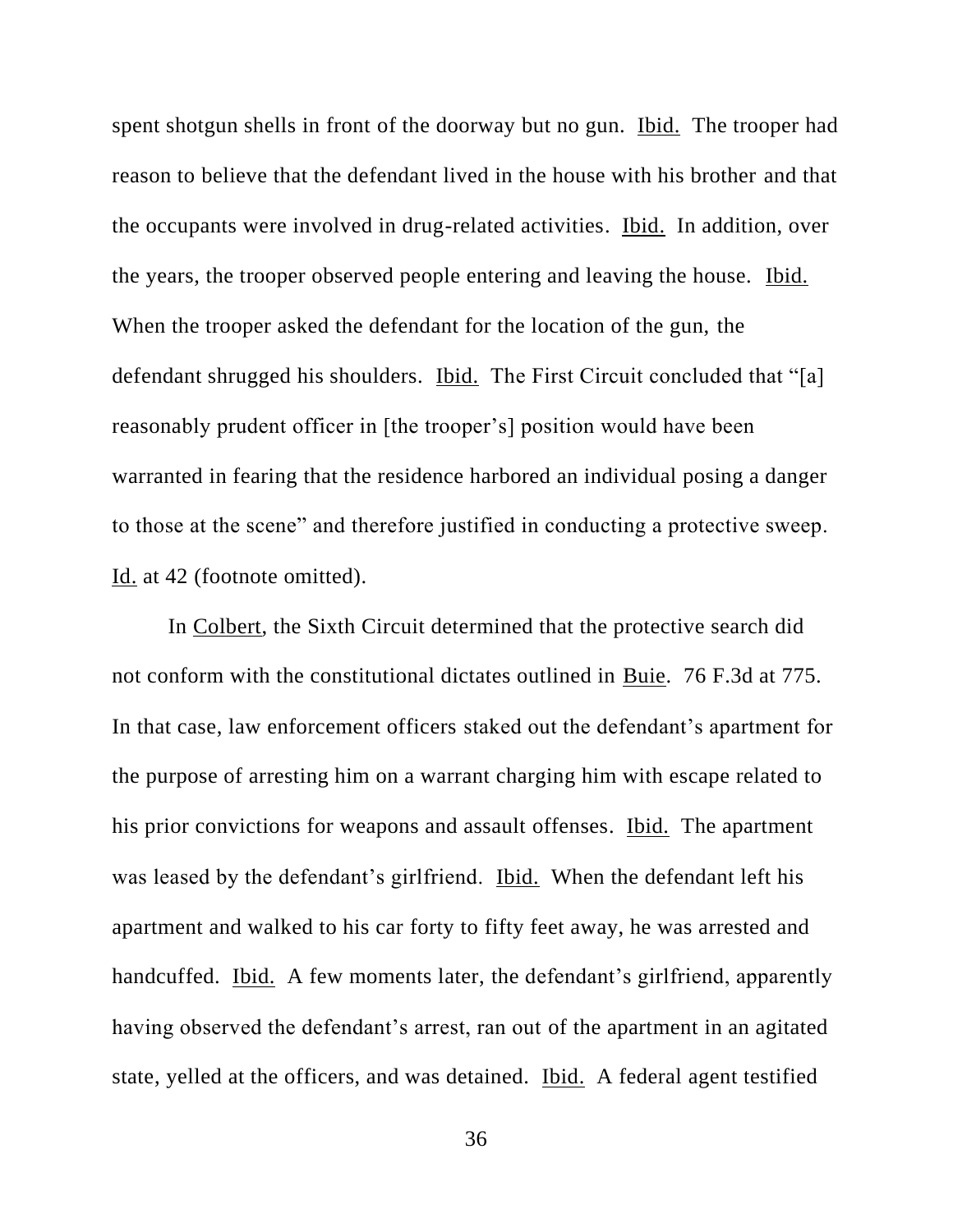that he was concerned that someone was still inside the apartment and therefore opened a closed screen door and conducted a protective sweep. Ibid.

The Sixth Circuit invalidated the search because the agent did not have information that anyone else was inside the apartment before the sweep. Id. at 777-78. Additionally, the court emphasized that the "dangerousness" of the defendant, who was handcuffed and in custody, by itself, did not give rise to "a reasonable suspicion of a threat from some other person inside the home" to justify a protective sweep. Id. at 777. See also State v. Spencer, 848 A.2d 1183, 1187, 1194-96 (Conn. 2004) (finding that, following the defendant's arrest in a common hallway, the officers lacked "specific and articulable facts" to conduct a protective sweep of his apartment given the absence of any information that a person inside the apartment posed a threat (citation omitted)); Murphy v. State, 995 A.2d 783, 791 (Md. Ct. Spec. App. 2010) (finding that, following the suspects' arrest outside the defendant's apartment, based on inferences drawn from the robbery victim's account, a protective sweep was justified because the police had reason to believe that two of the robbers remained inside, with one possibly armed with a gun).

### E.

Ultimately, whether a "reasonably prudent officer," who has arrested a suspect outside a home, has sufficient "articulable facts" to form an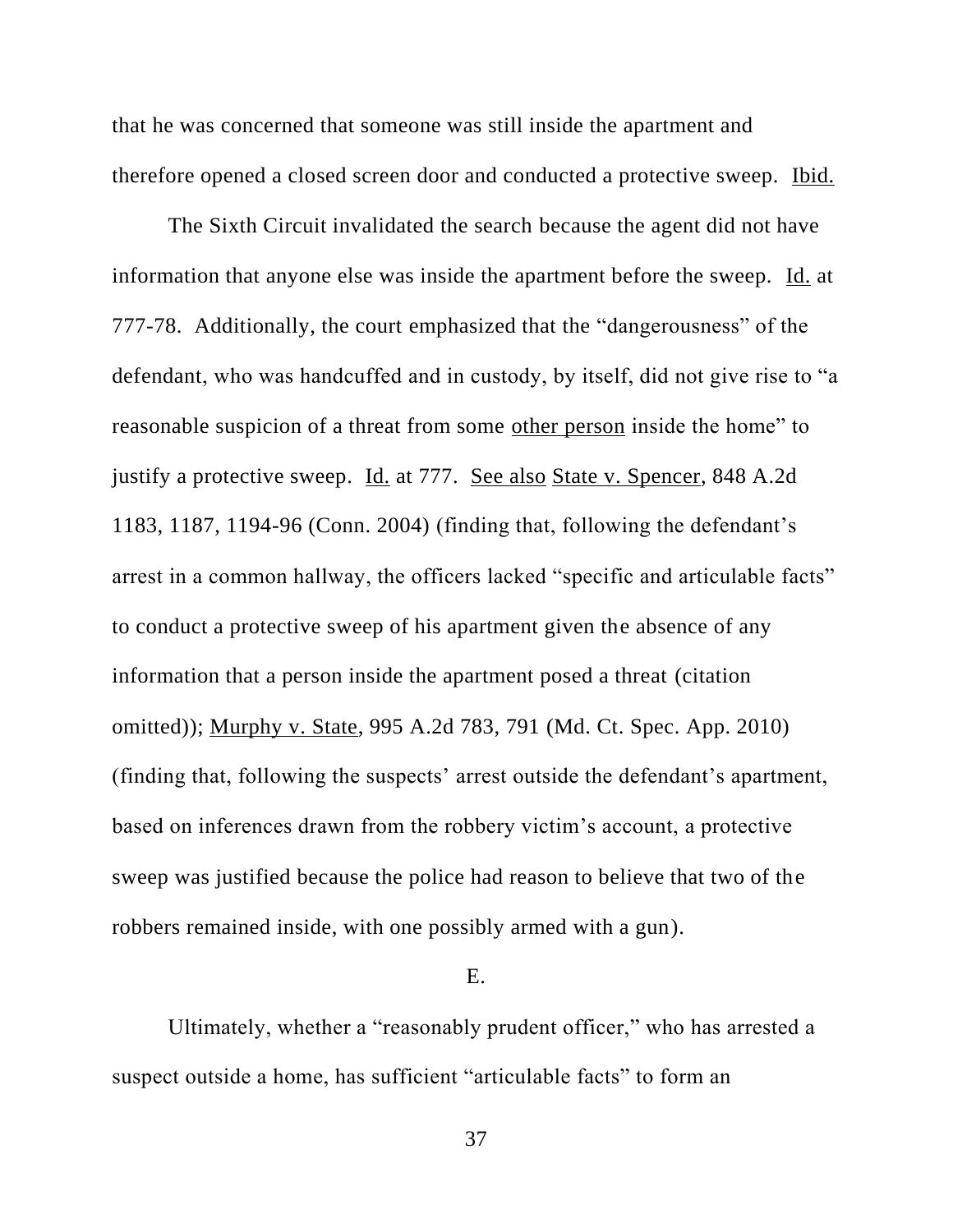objectively reasonable belief "that the area to be swept harbors an individual posing a danger to those on the arrest scene" will depend on the totality of the evidence. See Buie, 494 U.S. at 334. Entry into a home without a warrant, under our jurisprudence, is presumptively unreasonable and therefore not the norm. Edmonds, 211 N.J. at 129. A protective sweep is an exception to the warrant requirement and a species of exigent circumstances. Cavely, 318 F.3d at 995 (stating that "the same exigent circumstances present in Buie" may also be present following an arrest outside of a residence). The State bears the burden of proving the necessity of entering the home to conduct a protective sweep. Cope, 224 N.J. at 546.

Some factors that may be considered in determining whether a protective sweep is justified when an arrest is made outside the home are (1) whether the police have information that others are in the home with access to weapons and a potential reason to use them or otherwise pose a dangerous threat; (2) the imminence of any potential threat; (3) the proximity of the arrest to the home; (4) whether the suspect was secured or resisted arrest and prolonged the police presence at the scene; and (5) any other relevant circumstances. Entry into the home and a protective sweep cannot be based on a self-created exigency by the police. See Davila, 203 N.J. at 103.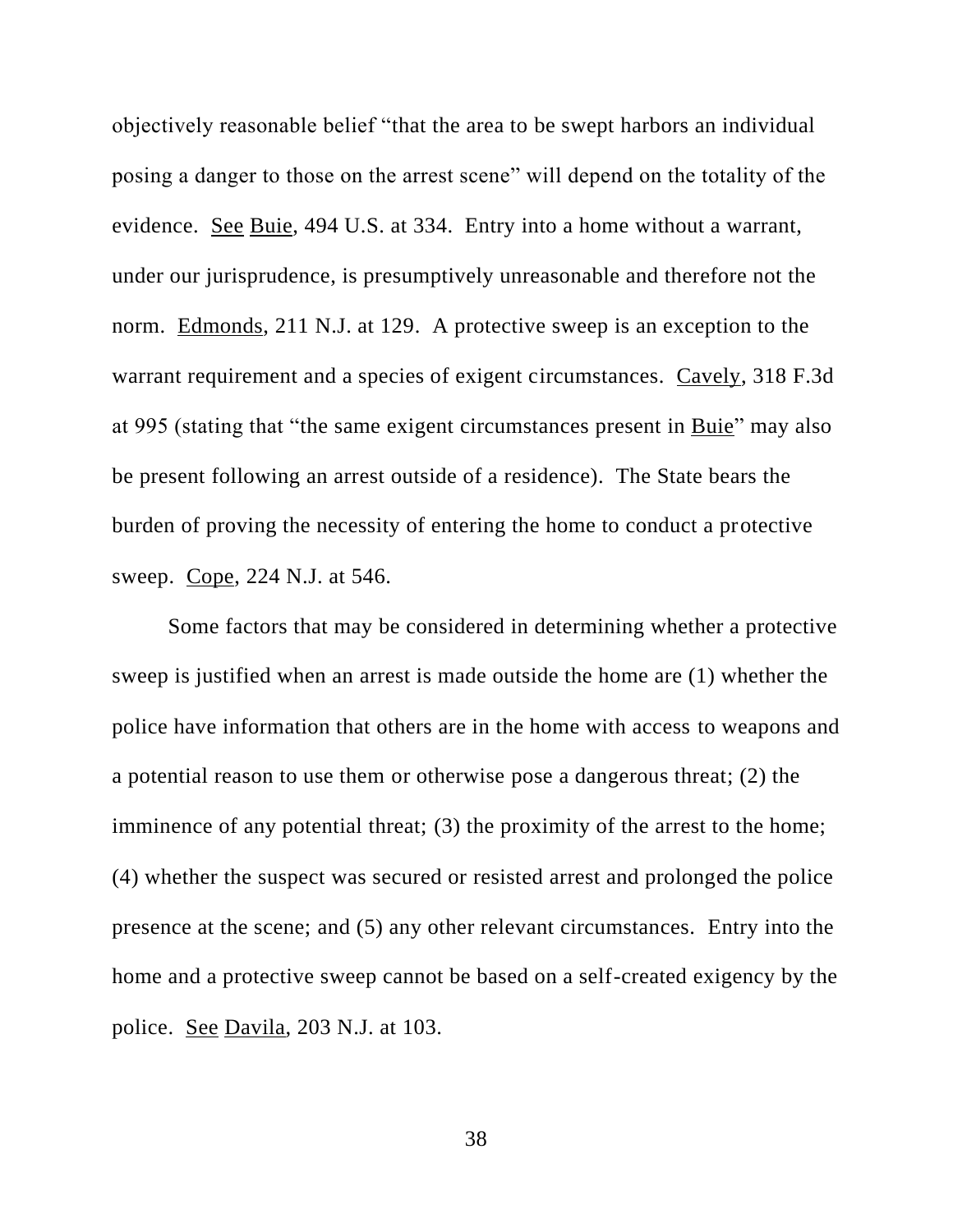We now apply those principles to determine whether the protective sweeps in the Radel and Terres cases comport with the Fourth Amendment and Article I, Paragraph 7 of our State Constitution.

#### A.

### Radel

On October 27, 2015, the Passaic County Prosecutor's Office had an order issued by a Superior Court judge, authorizing Little Falls police officers to retrieve from Radel's home -- listed as 103 Browertown Road -- any firearms, including a Beretta, and to do so "immediately upon receipt of a copy of [the] Order." Inexplicably, that order was not faxed to the Little Falls Police Department for more than two months. After Little Falls Sergeant Prall received the order, he waited another twelve days to enforce the order. Within that time, he learned that Radel had two active municipal arrest warrants, that Radel resided at 81 Browertown Road, and that he possessed firearms in addition to the Beretta. Based on Radel's prior criminal conviction, it was unlawful for him to possess a firearm.

The State acknowledges that Sergeant Prall had probable cause to secure a warrant to search for weapons in Radel's residence. Prall did not apply for a search warrant, but rather put in motion an operation of seven officers to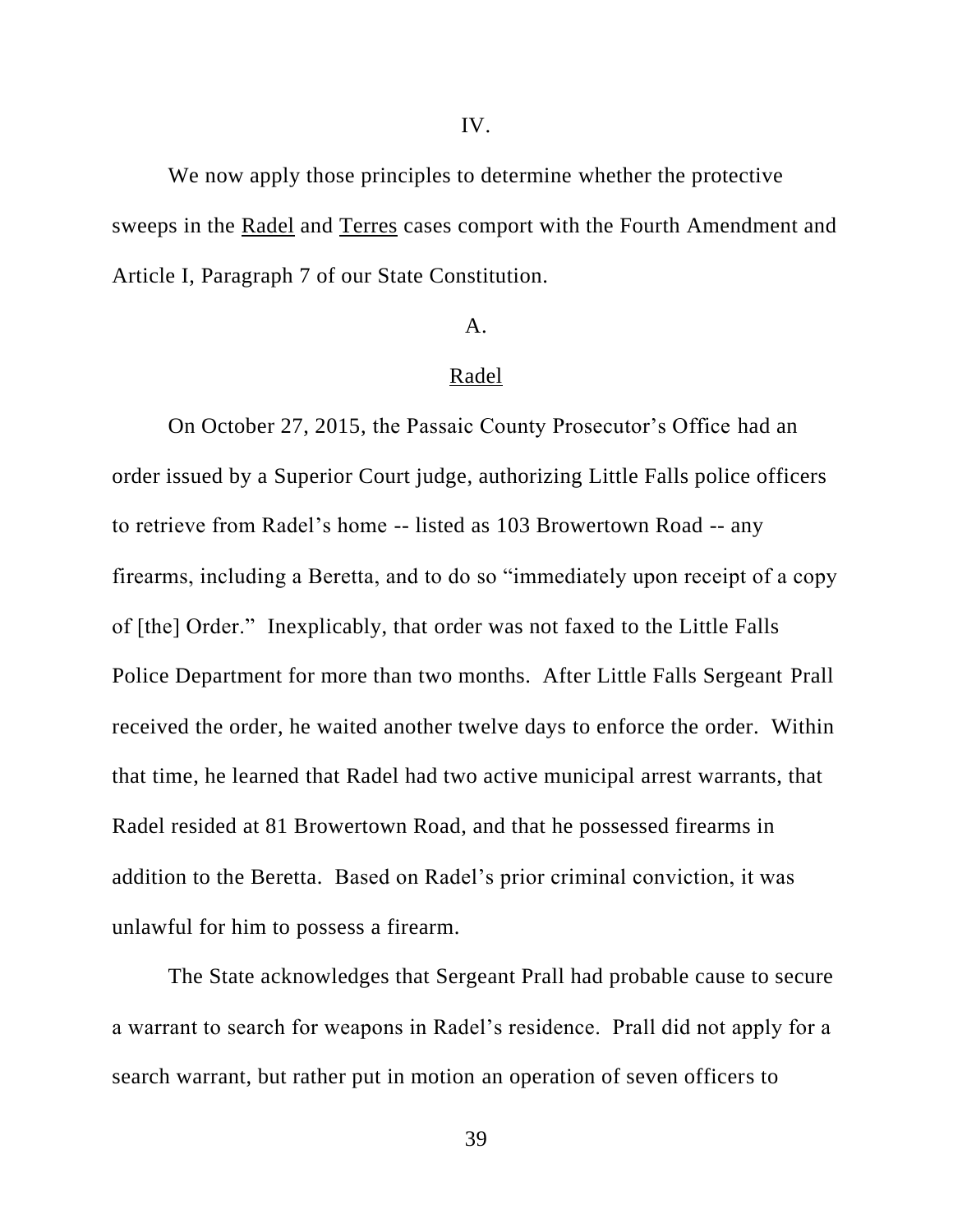surveil Radel's home at 81 Browertown Road and his parents' home at 103 Browertown Road for the purpose of arresting him and enforcing the order. Within approximately ten minutes of the start of the surveillance, Radel was arrested in his driveway while placing a laundry basket in his car. He was handcuffed and did not resist. Sergeant Prall testified that because Radel appeared under the influence, he did not attempt to ask for his consent to search his home. Sergeant Prall, however, questioned Radel about the presence of firearms in his home. Radel denied having any, according to Prall.

No crisis arose at the scene; the operation went according to plan. The police could have escorted Radel off the property, placed him in a patrol car, and transported him to headquarters; secured the perimeter of the property; and secured a search warrant. Instead, Sergeant Prall directed three officers to conduct a protective sweep of the house, despite the absence of any discernible exigency.

The police had no information that another person was either in the house or posed a danger. Sergeant B. Prall saw someone wearing a blue jacket enter the rear door of the house; but Radel, wearing a blue jacket, walked out the front door ten minutes later. The blue-jacketed person was apparently the same person -- Radel. That the windows to the house were covered from the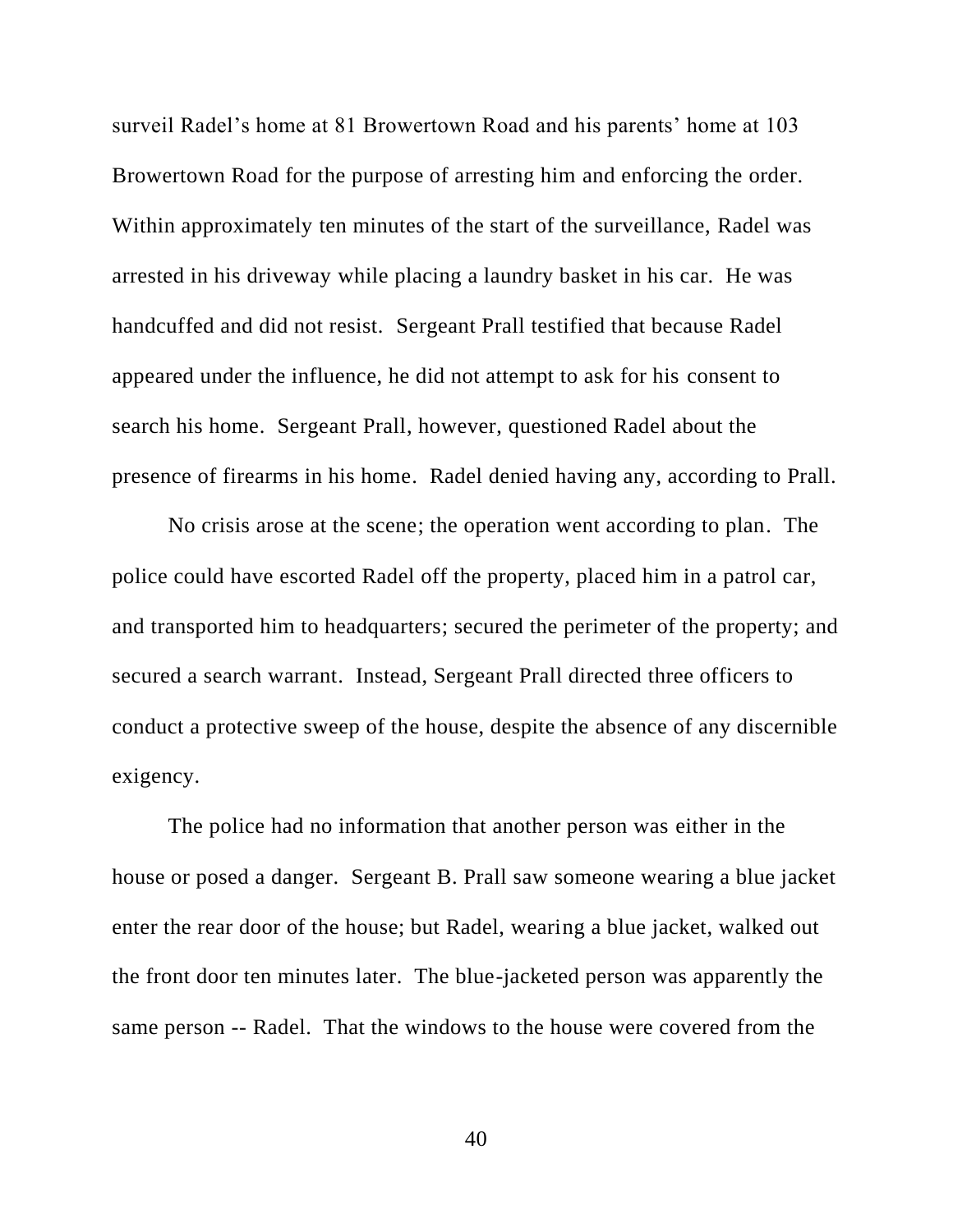inside generally does not suggest nefarious activity; after all, the purpose of drapes or shades is to provide privacy or screen out the sun.

Sergeant B. Prall heard a loud metallic sound in the backyard but did not suggest that the sound indicated a gunshot. Presumably, an experienced police officer, like Sergeant B. Prall, can recognize the sound of gunfire. The trial court's conclusion that the metallic sound was a gunshot has no support in the record.

The police did not know who owned the second car in the driveway. Sergeant Prall did not know whether the second vehicle was used by Radel, whether it belonged to his parents or a friend, or whether it was owned by some unknown person in the house. That second car, standing alone, did not give rise to a reasonable suspicion that another person was present in the house and dangerous. See Bryant, 227 N.J. at 74; Colbert, 76 F.3d at 778.

The State's supposition that some unknown person in Radel's house could have launched a surprise attack from the front or back door or fired a weapon from the window constituted no more than an "inchoate and unparticularized suspicion or 'hunch'" -- not "specific and articulable facts," as required by Buie. See 494 U.S. at 332 (quoting Terry, 392 U.S. at 21, 27); see also Colbert, 76 F.3d at 778 ("'No information' cannot be an articulable basis for a sweep that requires information to justify it in the first place."). We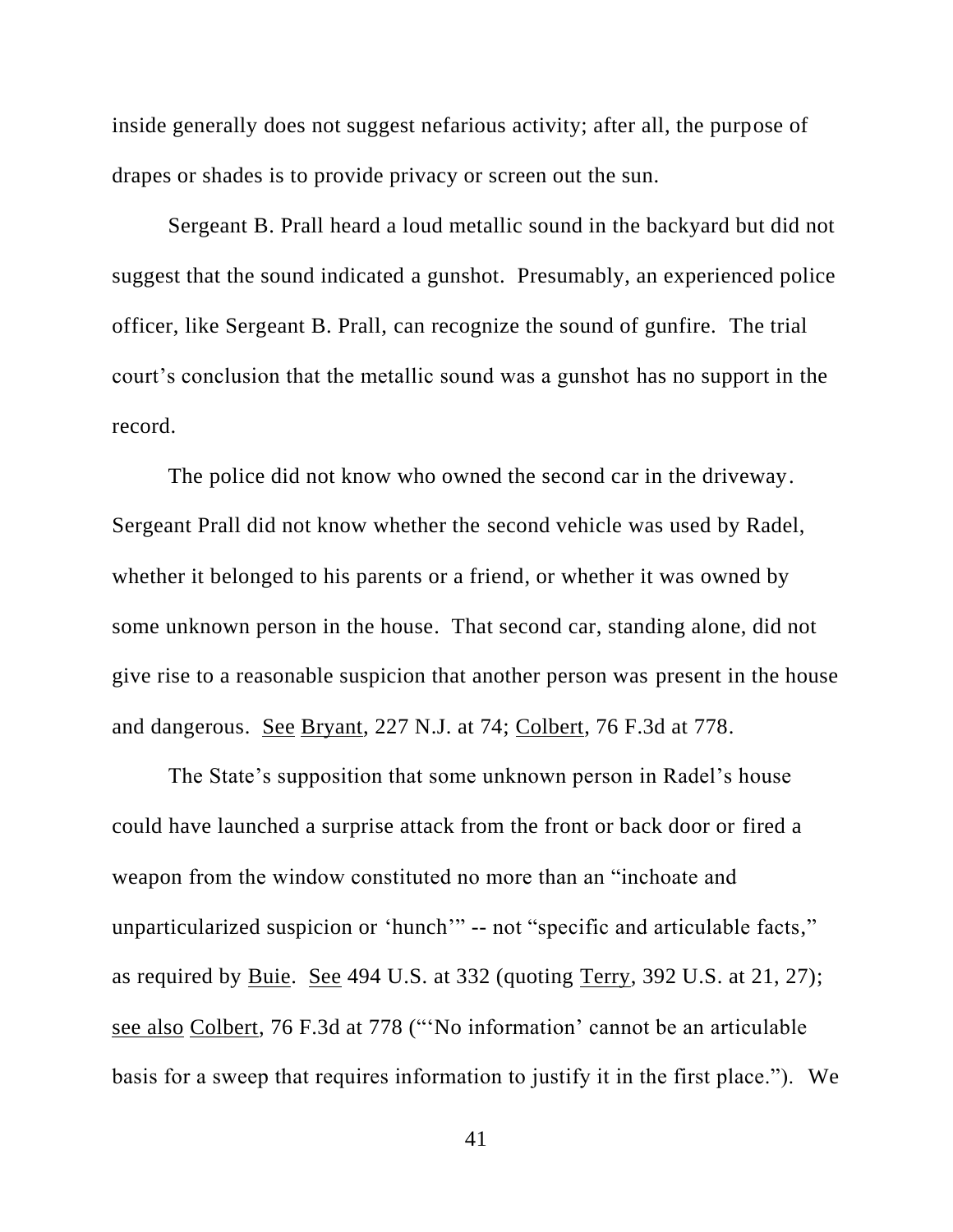agree with the Appellate Division that the trial court's factual findings are not supported by sufficient credible evidence in the record. See Elders, 192 N.J. at 243. Like the Appellate Division, we conclude that the police did not have reasonable and articulable suspicion to believe that "the area to be swept harbor[ed] an individual posing a danger to those on the arrest scene." See Buie, 494 U.S. at 334.

The facts in Terres stand in stark contrast to those in Radel.

## B.

### Terres

On September 14, Detective Petrosky and Sergeant Koller of the Gloucester County Prosecutor's Office and State Police Troopers Hershey and Smith went to the Ca Nook Trailer Park, armed with an arrest warrant, to take Fuller into custody for failing to appear on a theft charge and for violating the terms of his pre-trial release. A court had issued the arrest warrant three days earlier, and the officers had learned that Fuller no longer lived at his last known address and might be staying with Terres, who days earlier was arrested by the State Police for possession of a large quantity of narcotics. Terres told Trooper Hershey that Fuller could be found at the first building to the right at the trailer park's entrance -- a trailer park generally known to have a high incidence of criminal activity.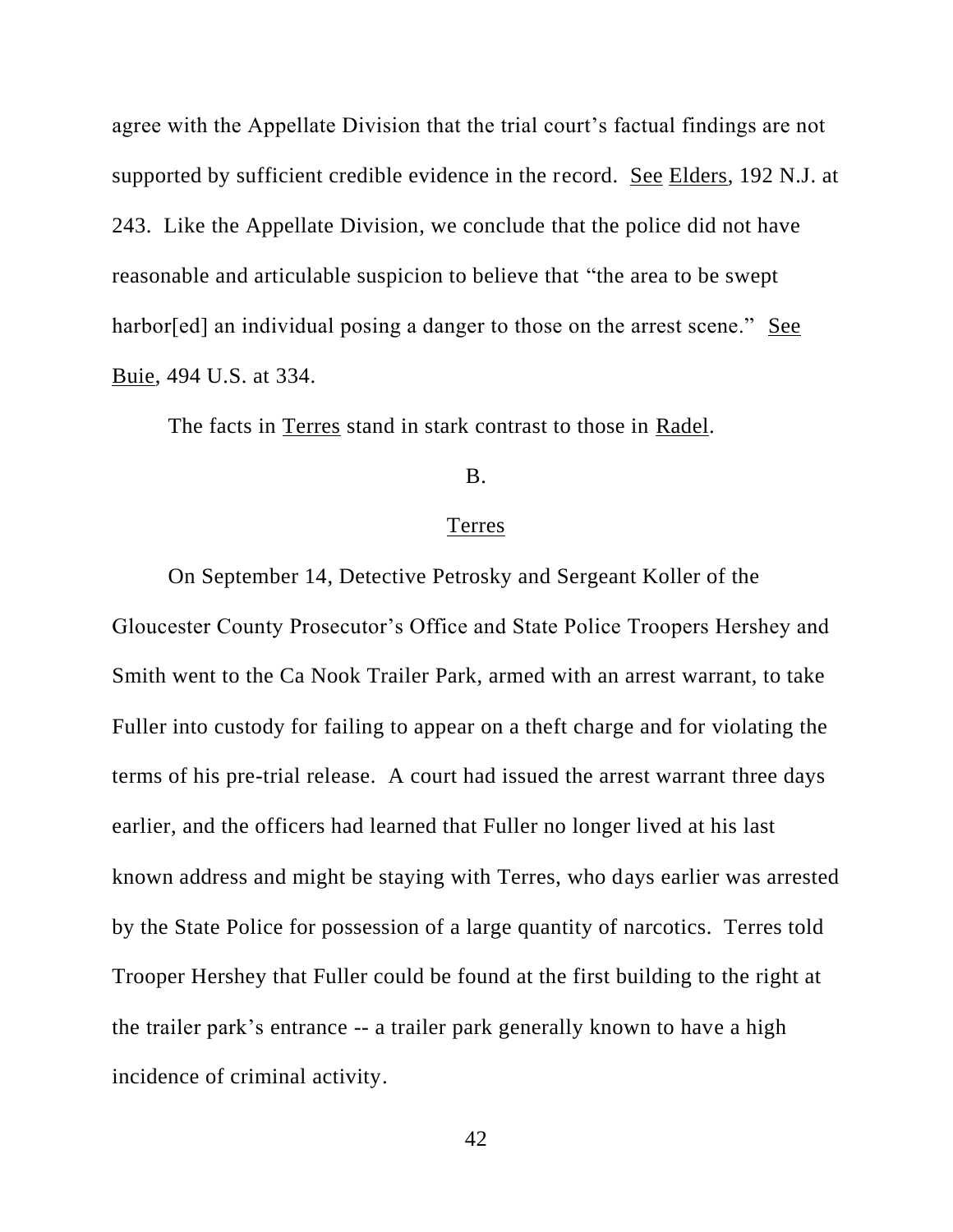When Detective Petrosky and Trooper Hershey announced their presence at the building's open front door, Boston and Willis were inside. Upon seeing the officers, Boston fled. Detective Petrosky, believing that Boston might in fact be Fuller, apprehended him in a bedroom littered with loose bullets and shell casings. A criminal background check revealed outstanding warrants for the arrest of Willis and Boston.

Willis indicated that he had seen Fuller minutes earlier in the company of another male in a back trailer. The officers knew that the trailer belonged to Terres. Willis warned the officers "to be careful." Sergeant Koller and Trooper Smith took custody of Boston and Willis, and Detective Petrosky and Trooper Hershey proceeded to Terres's trailer where they split up.

Looking through the trailer window, Detective Petrosky saw Fuller talking to a woman. Despite Petrosky's order that Fuller get to the ground and that he was under arrest, Fuller fled. Trooper Hershey caught Fuller as he exited the front door, placed him face down on the deck, and handcuffed him. Within five feet of the front door, Trooper Hershey was struggling to secure a hypodermic needle from Fuller's pocket when Detective Petrosky appeared. The woman Petrosky had earlier seen in the trailer was standing in the open front door holding a baby. Petrosky stepped over Trooper Hershey, who was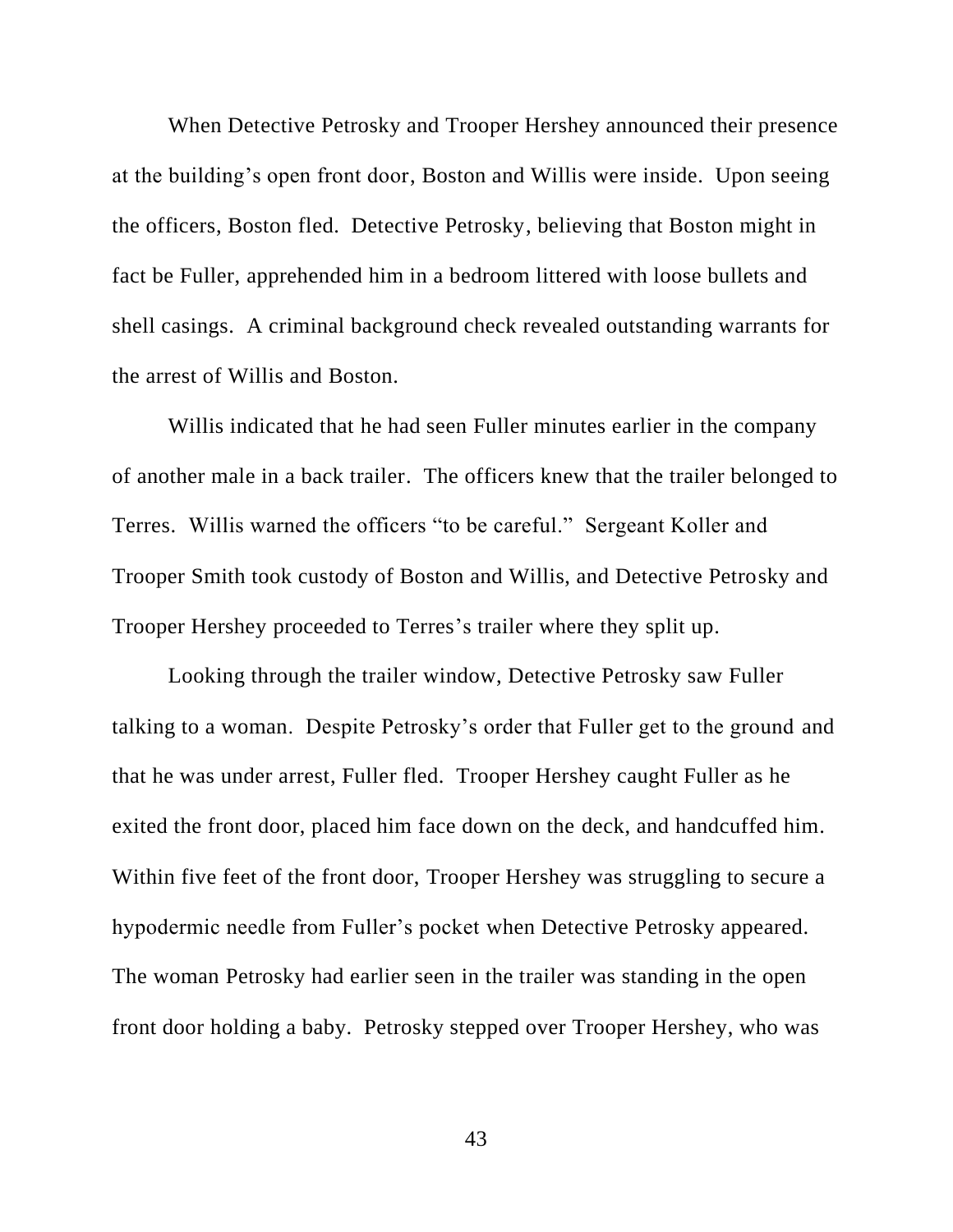still struggling with Fuller on the deck. Petrosky asked the woman where the other male was, but she denied that anyone else was inside.

In this dynamic and uncertain situation, Detective Petrosky reasonably believed a potentially dangerous individual was located inside Terres's trailer. Detective Petrosky had been told that Fuller had been staying in a building where Petrosky observed loose bullets and shell casings. One of the building's occupants had told Detective Petrosky that a male was with Fuller in Terres's trailer and added that Petrosky should "be careful." Additionally, Petrosky knew that, just days earlier, Terres had been arrested on a narcotics charge. The officers faced a heightened danger when Fuller disobeyed a police order, fled from the trailer, and was ultimately intercepted by Trooper Hershey on the trailer's porch. Last, when Detective Petrosky entered the trailer, Trooper Hershey was lying in a prone position, struggling with Fuller, within feet of the trailer's open front door.

Under all of those circumstances, Detective Petrosky had a reasonable and articulable suspicion to believe that a person might be in the trailer capable of launching an attack -- and the imminence of the potential threat did not allow for calm reflection but required prompt action. See Buie, 494 U.S. at 334; Davila, 203 N.J. at 126. Detective Petrosky was warranted in conducting a protective sweep, and the sweep he conducted was limited in duration and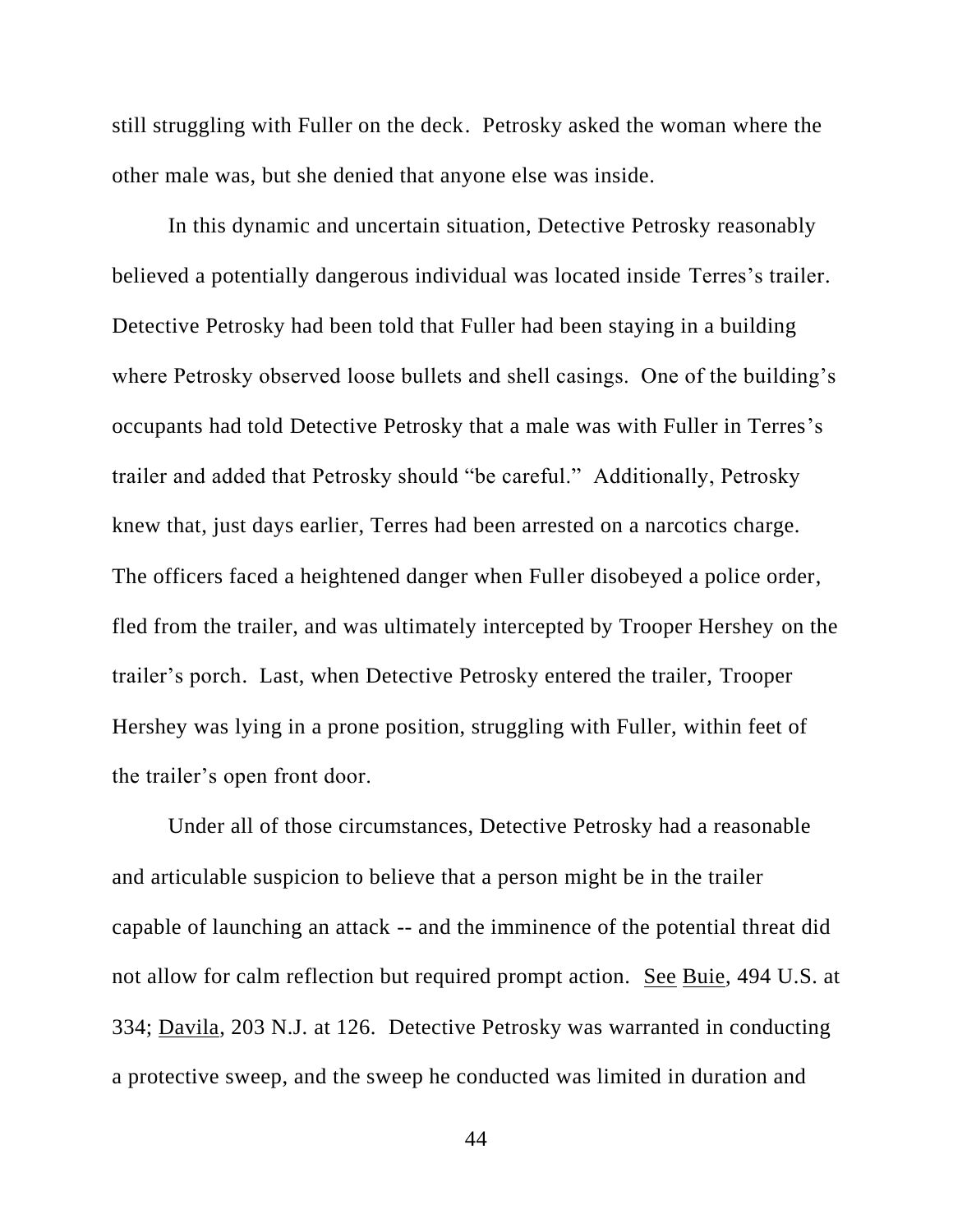scope. During the sweep, Petrosky observed a handgun and barrels of rifles or shotguns in a hole large enough to hold a person. With that information, Trooper Hershey obtained a warrant to search the trailer. Like the Appellate Division, we hold that the trial court's factual findings justifying the protective sweep were based on sufficient credible evidence in the record. See Elders, 192 N.J. at 243.

### C.

In summary, Radel and Terres illustrate invalid and valid uses of the protective-sweep doctrine.

In Radel, the police executed a controlled arrest in the driveway -- a distance from the home's entrance -- with watchful eyes on the front and rear doors of the house. The officers did not face a discernible threat. The officers had no specific information that another person was in the house, nor was there information from which they could reasonably infer that someone inside posed an imminent danger. Nothing unforeseeable occurred at the scene; no danger arose that mandated an entry of the home without a search warrant. Therefore, a protective search was not justified under Buie.

On the other hand, in Terres, Detective Petrosky and Trooper Hershey faced unexpected and fast-evolving circumstances that signaled danger and the need for prompt action to safeguard their lives. The officers received a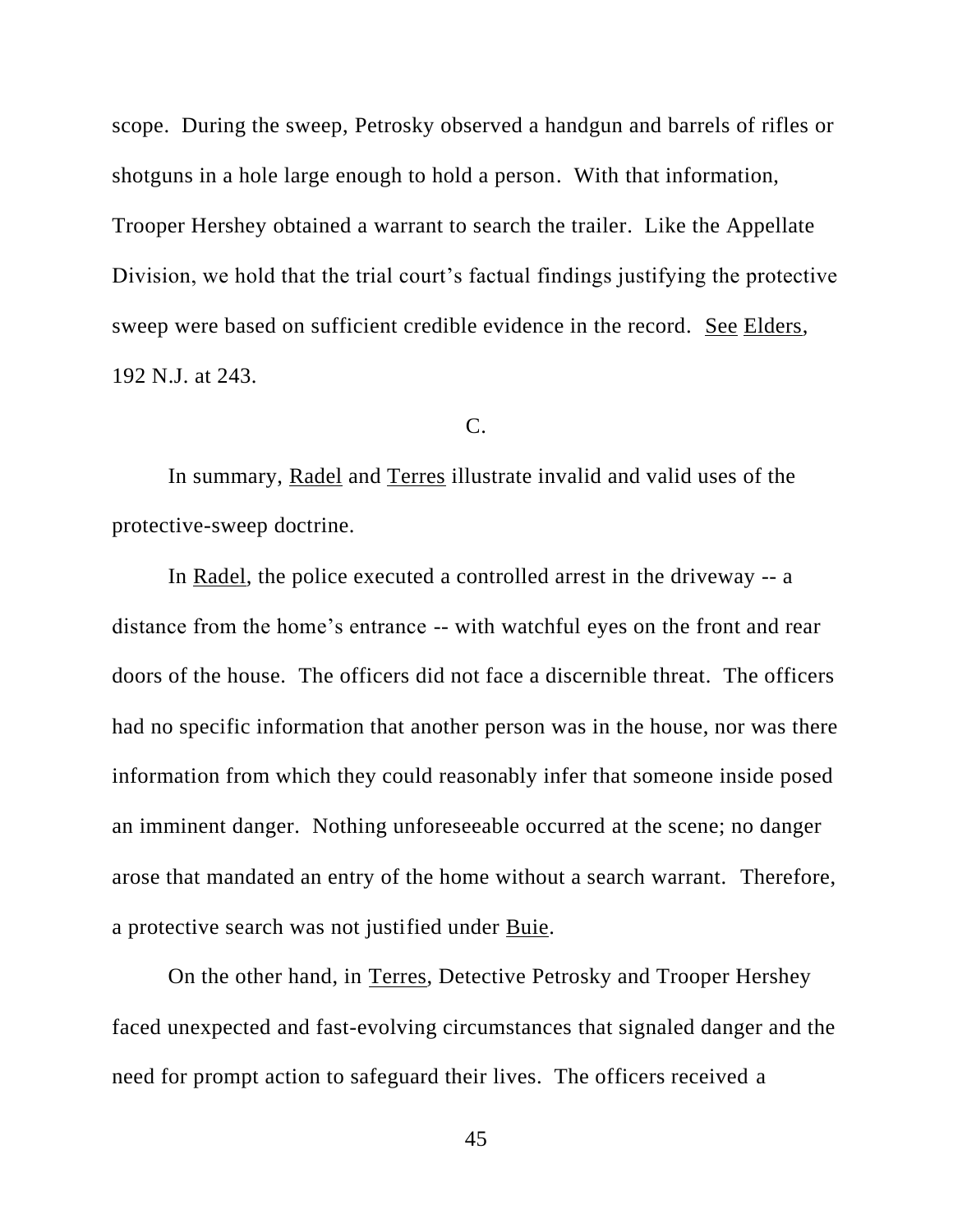warning to be careful and that another male was with Fuller in Terres's trailer -- a clear signal of a potential threat; they had been told that Fuller was staying in a building where loose bullets and shell casings were observed; Fuller fled the trailer when he was arrested within feet of the open front door; and the situation was fluid and not stabilized as Trooper Hershey attempted to retrieve a hypodermic needle from Fuller's pocket. Those specific and articulable facts in Terres provided a reasonable basis for entry into the home based on a very real and potential danger.

We emphasize that the home is a protected sanctuary under our Federal and State Constitutions and that a warrantless protective sweep, when an arrest occurs outside the home, will be the rare circumstance. Nevertheless, our jurisprudence does not require police officers to forgo taking reasonable measures to protect against life-threatening dangers.

#### V.

For the reasons expressed, we affirm the judgments of the Appellate Division in both Radel (invalidating the protective sweep) and Terres (upholding the protective sweep). In Radel, we remand to the trial court to determine whether, excluding the information gathered during the